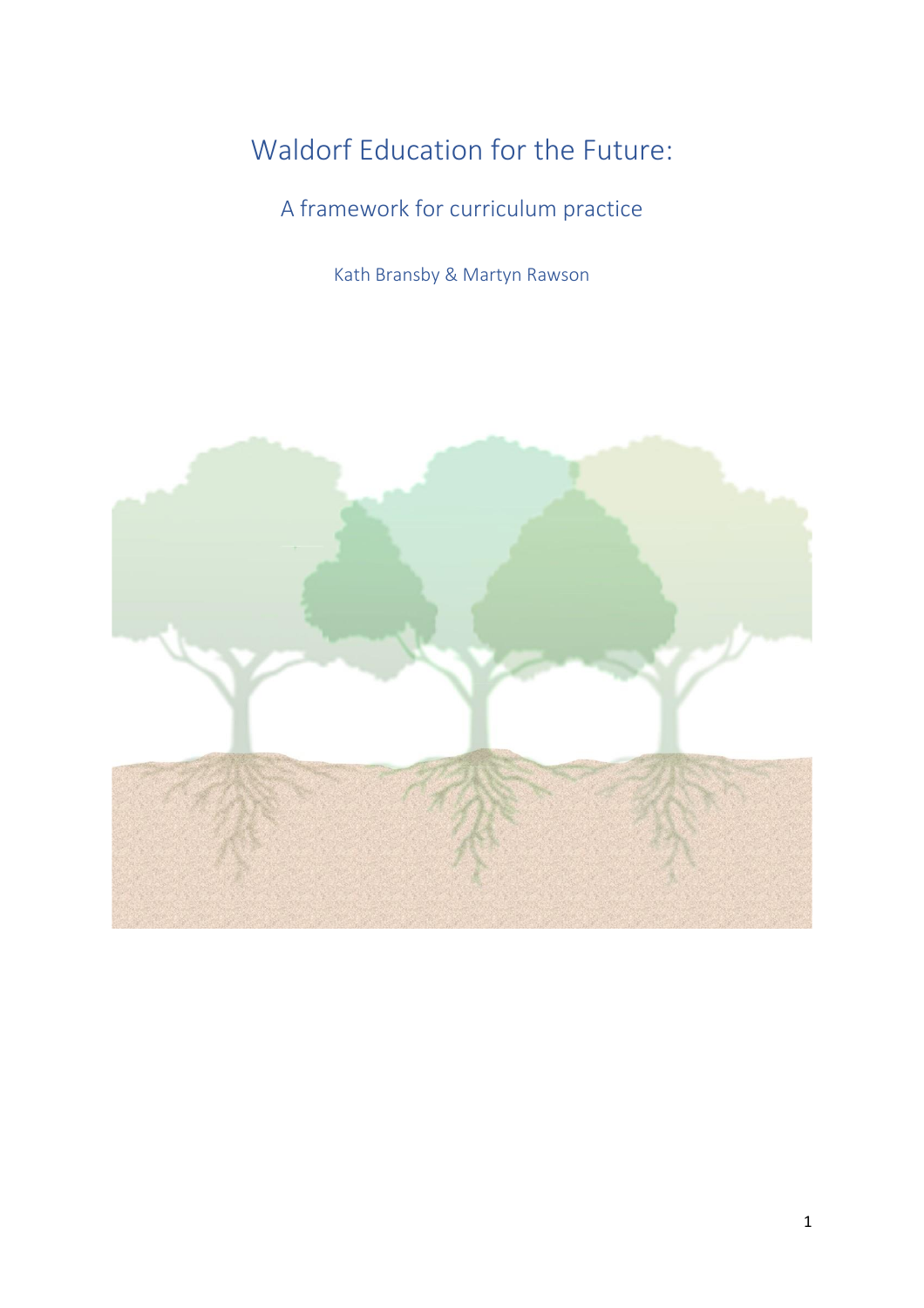# Table of contents

Preamble

1.0 Leading statement

#### 2.0 Key terms

- 2.1 Generative principles
- 2.2 Curriculum
- 2.3. Teaching pedagogy
- 2.4 Learning and development
- 2.5 Assessment
- 2.6 Teacher values
- 3.0 Very short history of Waldorf curricula in the UK

4.0 An outline framework for curriculum in Steiner Waldorf schools

- 4.1 Developmental tasks
- 4.2 Four levels of curriculum
- 5.0 Learning and Becoming: the transformation of potential into enhanced capacities
	- 5.1 Overview
	- 5.2 Potentialities
	- 5.3 A new approach to skills: Waldorf as a skills-based education
	- 5.4 Dispositions and habits of mind
	- 5.5 Abilities and capacities
	- 5.6 Knowledge and knowing

#### 6.0 Learning:

- 6.1 Preconditions
- 6.2 Sense of coherence
- 6.3 Learning as a rhythmical activity
- 6.4 Typical and characteristic practices in Steiner Waldorf schools

#### 7.0 Teachers

- 7.1 Teacher values, beliefs and dispositions
- 7.2 Teacher standards
- 7.3 Planning and reviewing practice
- 7.4 Researching practice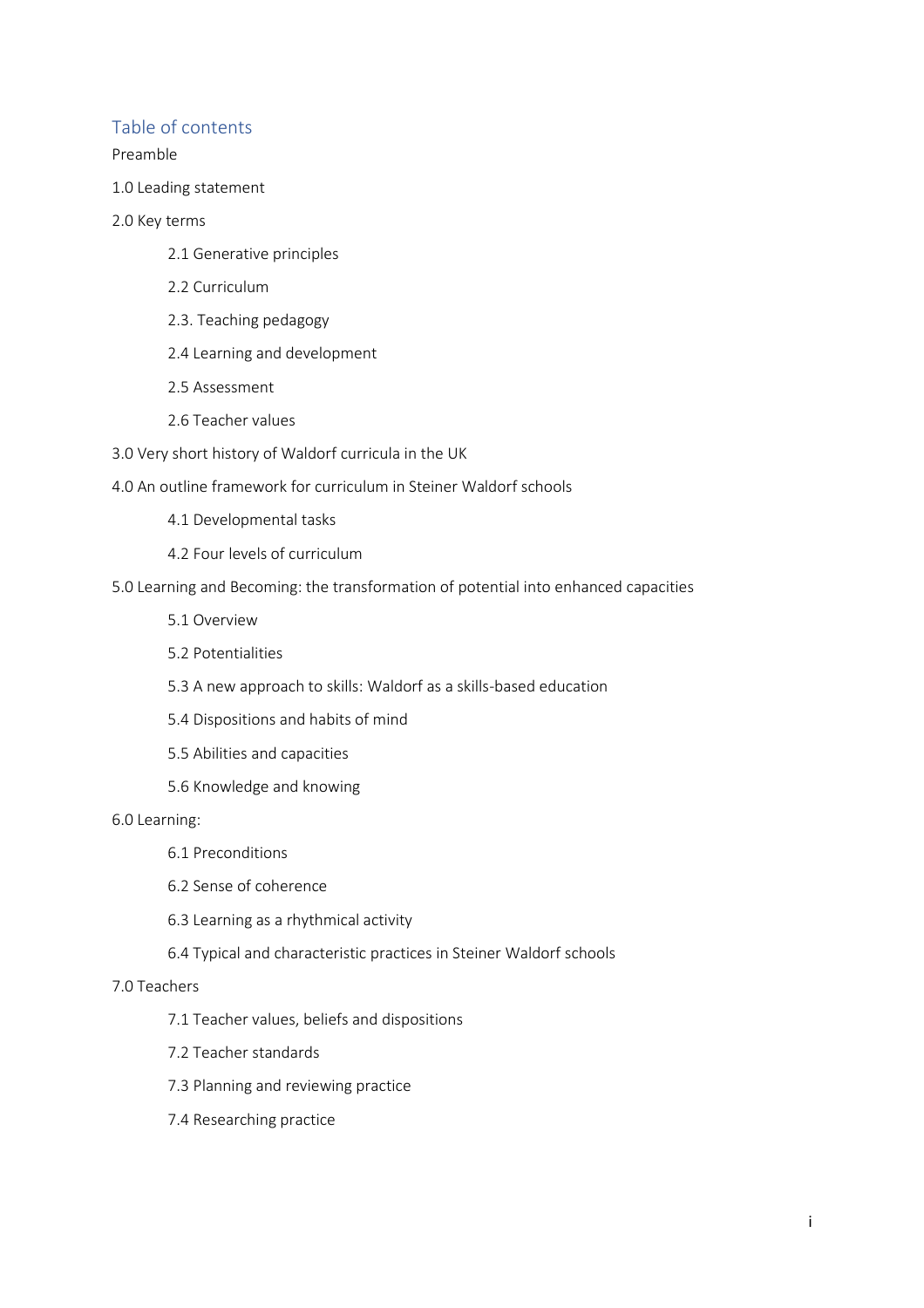# 8.0 Learning centred assessment

- 8.1. Assessing skills, knowledge and dispositions
- 8.2 Formative methods
- 8.3 Ipsative methods
- 8.4 Summative methods
- 8.5 Assessment values
- 8.6 Self Assessment
- 8.7 Pupil progress meetings and class conferences
- 8.8 Individual annual reports

Conclusion

References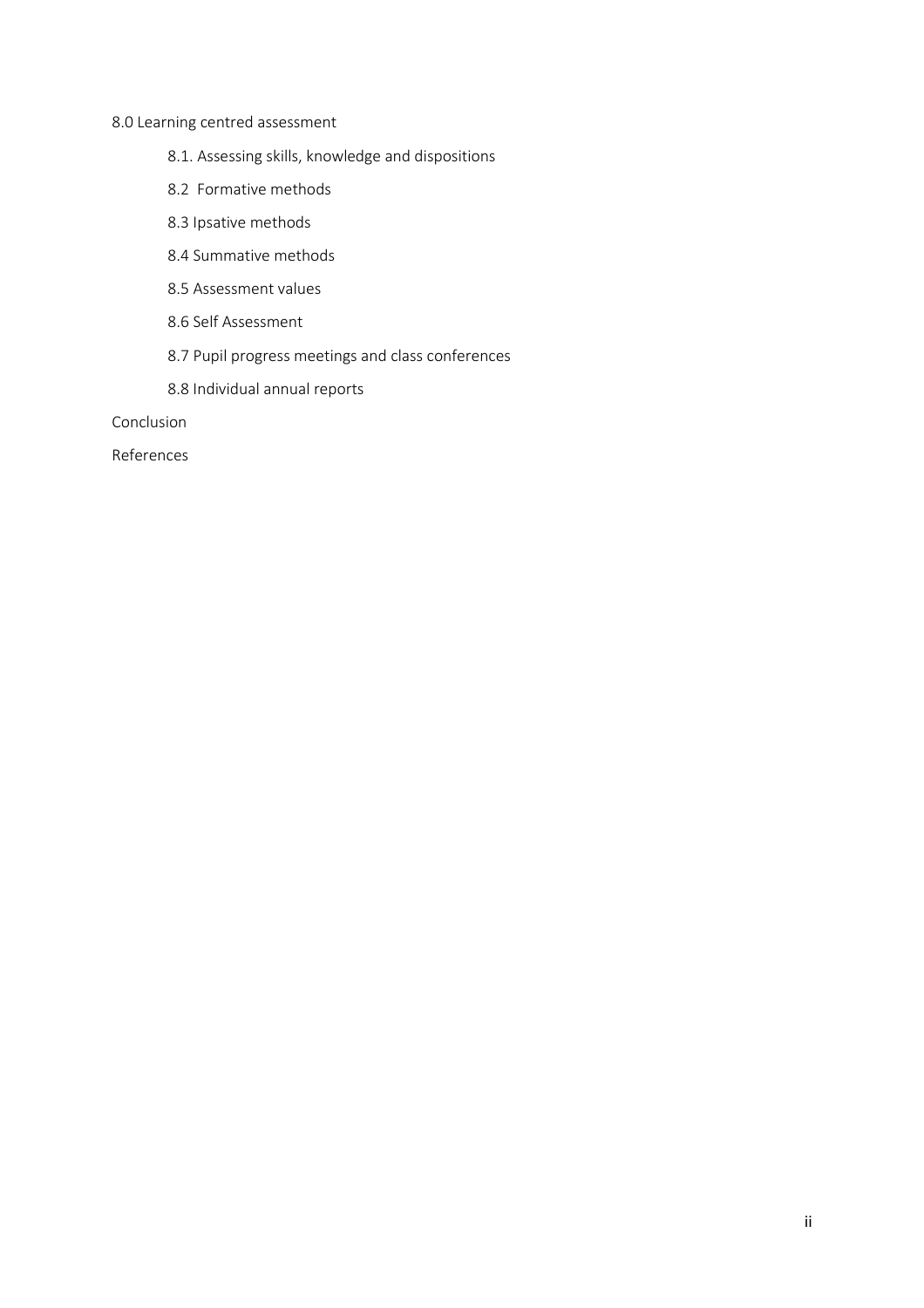### Preamble

"We do not teach subjects, we teach children and young people," Dietrich Esterl, former teacher at the Freie Waldorfschule Uhlandshöhe, Stuttgart.

You will, to some extent, not teach the subject content of the lessons as this has conventionally been taught. Rather, you will use this material, as it were, as a means to supporting the healthy development of the mental and bodily processes of the students. Therefore, it will not be your task to transmit knowledge as such, but rather your task consists in dealing with this subject knowledge in ways that enable skills and abilities to develop. Therefore, you will have to learn to distinguish between teaching material that is actually only based on convention or is externally prescribed…and content that is based on an understanding of general human nature." (Rudolf Steiner speaking to the teachers of the first Waldorf School on 21<sup>st</sup> August 1919, on the first day of their induction course) (translated from Steiner, 2020, pp.51-2 by M. Rawson, see also English version Steiner, 2000)

The question should not be: What does a human being need to know and be able to do for the social order that now exists?, but rather: What capacities are latent in this human being, and what lies within that can be developed? Then it will be possible to bring ever new forces into the social order from the rising generations. The life of the social order will be what is made of it by a succession of fully developed human beings who take their places in the social order. The rising generation should not be molded into what the existing social order chooses to make of it (Steiner, 1985, 71).

Whatever is to be taught and whatever education is to be practised must arise solely out of an understanding of the growing human being and his or her individual capacities. Genuine anthropology should provide the foundation for education and teaching. (from The Essentials of Education, 5 lectures, Stuttgart, 8-11 Apr 1924, Steiner 1997)

This document sets out to explain how curriculum practice in Waldorf schools aims to meet the needs of learners in order to prepare them for the future. It builds on existing and past understandings of curriculum within the Waldorf movement and shows how teachers can take account of the changed and changing conditions within which learning and development occur, including external expectations such as statutory curriculum outcomes.

This document takes a 3-fold perspective: teaching, learning and assessment. The first perspective looks at what guides teaching pedagogy, lesson planning and curriculum development. The second looks at how this relates to learning and development of children and young people in Waldorf or Steiner schools. The third perspective looks at how teaching and learning relate by focusing on assessment, which seeks to provide insight into the learning process to help guide teachers and students. These perspectives are inter-related. The main focus of the present document is the range of classes 1 to 8 (i.e. students from 6 to 14 years of age), and subsequent documents will focus on Early Childhood and the Upper School (ages 15-19).

This document has been prepared as an introduction to the Steiner Waldorf curriculum for new parents, visitors, teacher students, academics and the wider educational community including Ofsted inspectors, to help them to understand what they encounter in a Steiner or Waldorf school. These two terms -Steiner and Waldorf - are synonymous and we abbreviate them in the document to SW. A companion document in preparation (A Curriculum Handbook) addresses these issues in more detail for teachers to enable them to plan and assess their teaching in relation to actual student learning in context. These documents represent current thinking about the educational principles and best practice of member schools of the SWSF and aligns with international SW practice, though individual schools may formulate their own policies and approaches.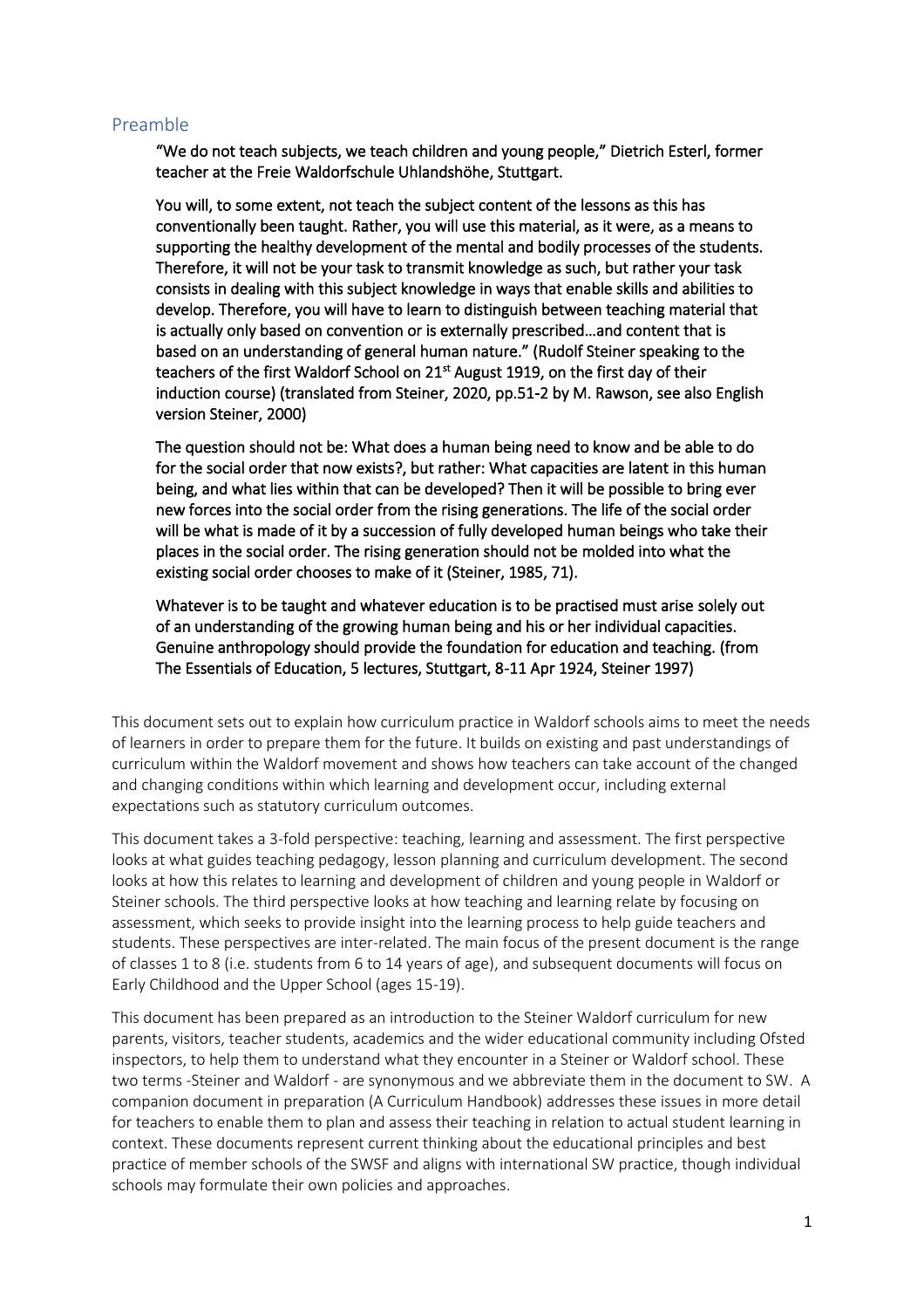# 1.0 Leading Statement

### Aims and intentions

Steiner Waldorf schools seek to educate the whole person in the three domains of educational purpose (Biesta, 2013) by enabling:

- qualification: how students acquire the dispositions, skills, knowledge and cultural capital to participate in and contribute to the world of work and civil society,
- socialisation: how students learn the dispositions, skills, knowledge and abilities to actively participate in their community and within a multicultural society and be able to establish and maintain coherent identities,
- individuation: how students develop agency, judgement, sense of coherence, a feeling for responsibility, ethical dispositions, the ability to orientate their lives, be creative and develop a relationship to spirituality (Biesta refers to becoming a subject , or the process of subjectification).

Steiner Waldorf schools strive to be inclusive spaces that respect difference, have a strong ethic of care and practice no discrimination on the grounds of age, ethnic origin, sex, gender reassignment, sexual orientation, disability, religion or belief, status of marriage or civil partnership, pregnancy and maternity, or indeed any other grounds. They take all necessary measures to safeguard children and vulnerable people. The educational and organisational approaches also aim to cultivate awareness of all these issues and to enable students and staff to develop dispositions of tolerance, sharing and caring, peaceful conflict-resolution and the growth of capabilities, futures-orientated learning and the ability to engage with "wicked problems"<sup>1</sup>. This requires school leadership to practice holistic, democratic agency<sup>2</sup> in order to create a school environment in which people are encouraged to grow as whole people, facilitates fair participation and keeps the focus on improving, evolving and renewing the school culture.

<sup>1</sup> Hipkins, Bolstad, Boyd & McDowall, 2014. Wicked problems involve irreconcilable contradictory certitudes that different parties hold and all possible solutions require that each party be willing and able to step back from their current stance in order to find a 'clumsy' but workable solution.

<sup>2</sup> Woods and Woods, 2012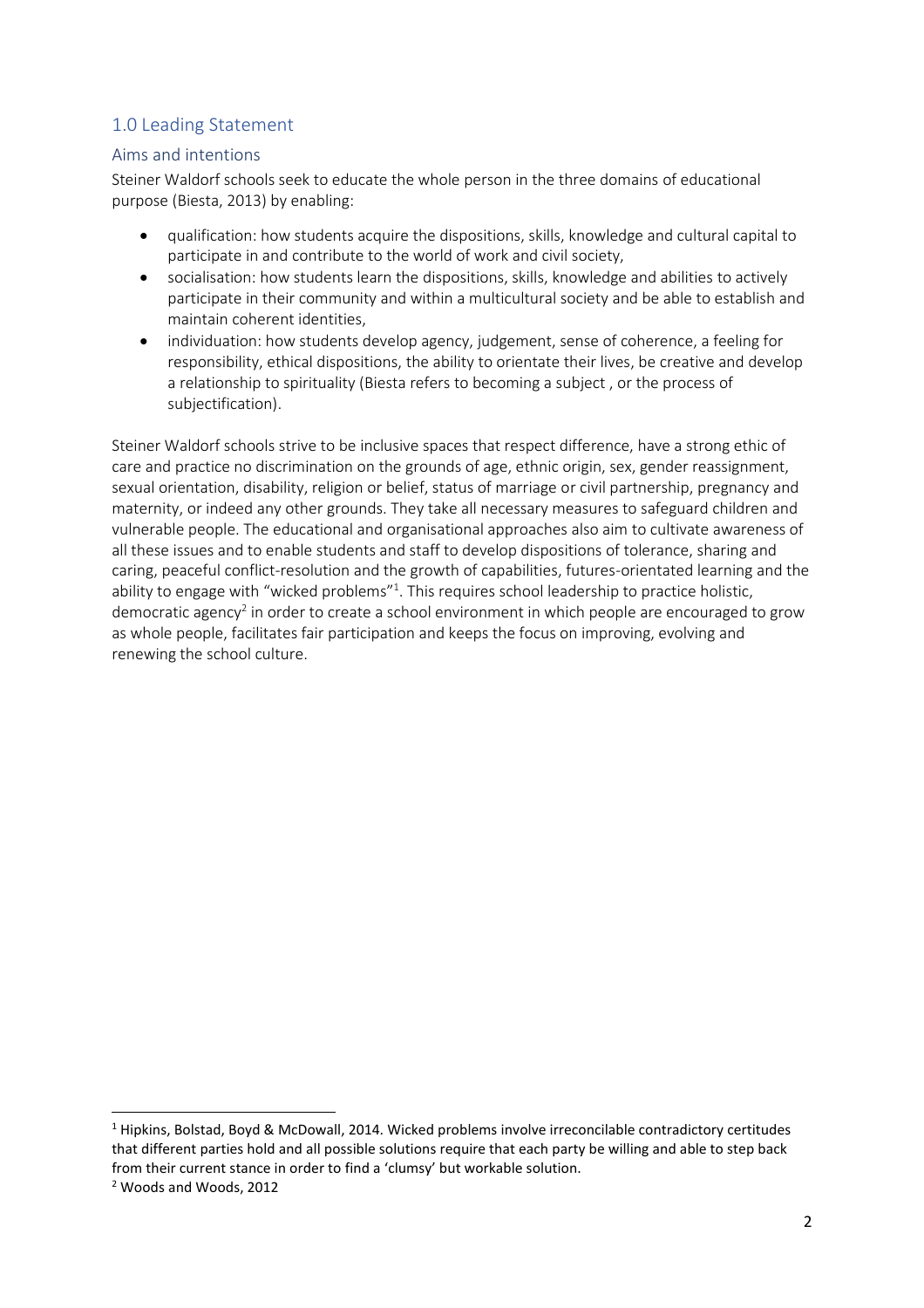### 2.0 Key terms

#### 2.1 Generative principles

The term generative principles refers to a set of ideas that can be applied to generate and assess practice. They relate to the nature of the developing human being from an anthroposophical perspective<sup>3</sup> derived originally from Rudolf Steiner's works, lectures and discussions with teachers in the first Waldorf school supplemented by experience over the past 100 years. This pedagogical anthropology includes the interactive relationship between body, mind and the spiritual core of the human being, a theory of learning, the processes of individuation, the threefold nature of the human being into nerve-sense, rhythmical-circulatory and metabolic-limb domains, the nature of thinking, feeling and willing and their interactions, the different sense modalities, the different states of consciousness, and the role of education in guiding and harmonising these processes<sup>4</sup>. These ideas lead to a series of learning, teaching and school organisational practices, which belong to core practices in Waldorf schools around the world.

SW education builds on the general generative principles which are used as orientation to generate, evaluate and develop practice. They are, as it were, the ground out of which the education process grows.

#### 2.2 Curriculum

Curriculum refers to the totality of what students experience during the educational process, including both the explicit and hidden or tacit dimensions. Thus, curriculum includes the school culture, the learning environment, relationships and community as well as what is taught and when and how it is taught. The basic assumption behind curriculum in a Waldorf context is that there is a fundamentally developmental purpose behind the sequence of what, how and when things are taught and learned. Learning situations are arranged in which certain learning processes can occur that serve socialisation, qualification and the individuation process. Curriculum, as the whole educational approach, translates the generative principles into practice that serves the aims and intentions of the education at the local and specific level.

#### 2.3 Teaching pedagogy

Pedagogy refers to the art, craft and science of the relationship between teaching and learning and involves the application of the generative principles in practice. Teaching is an art, in that the teacher combines the methods and materials available in unique ways to shape specific learning situations that enable learning and emergent development to occur in all participants. Each situation requires its own solutions. Teaching is also a practical professional skill based on embodied knowledge of methods, materials and learning arrangements. It uses knowing-in-practice involving pedagogical tact or pedagogical intuition, that is, the ability to respond in pedagogically meaningful ways in classroom situations. Pedagogy is also a science when teachers systematically use reflection, theory and action research to analyse their experiences and data they have gathered related to pedagogical processes in order to generate knowledge of practice, and when teachers practice professional development including accessing relevant research.

SW education believes that teachers matter as people and that the relationship between teachers and students is decisive to learning. Despite all the resources available to learners, children and

<sup>&</sup>lt;sup>3</sup> Steiner referred to his understanding of the human being from a holistic and spiritual perspective as anthroposophy (literally knowledge or wisdom of the human being).

<sup>4</sup> Steiner, 1996,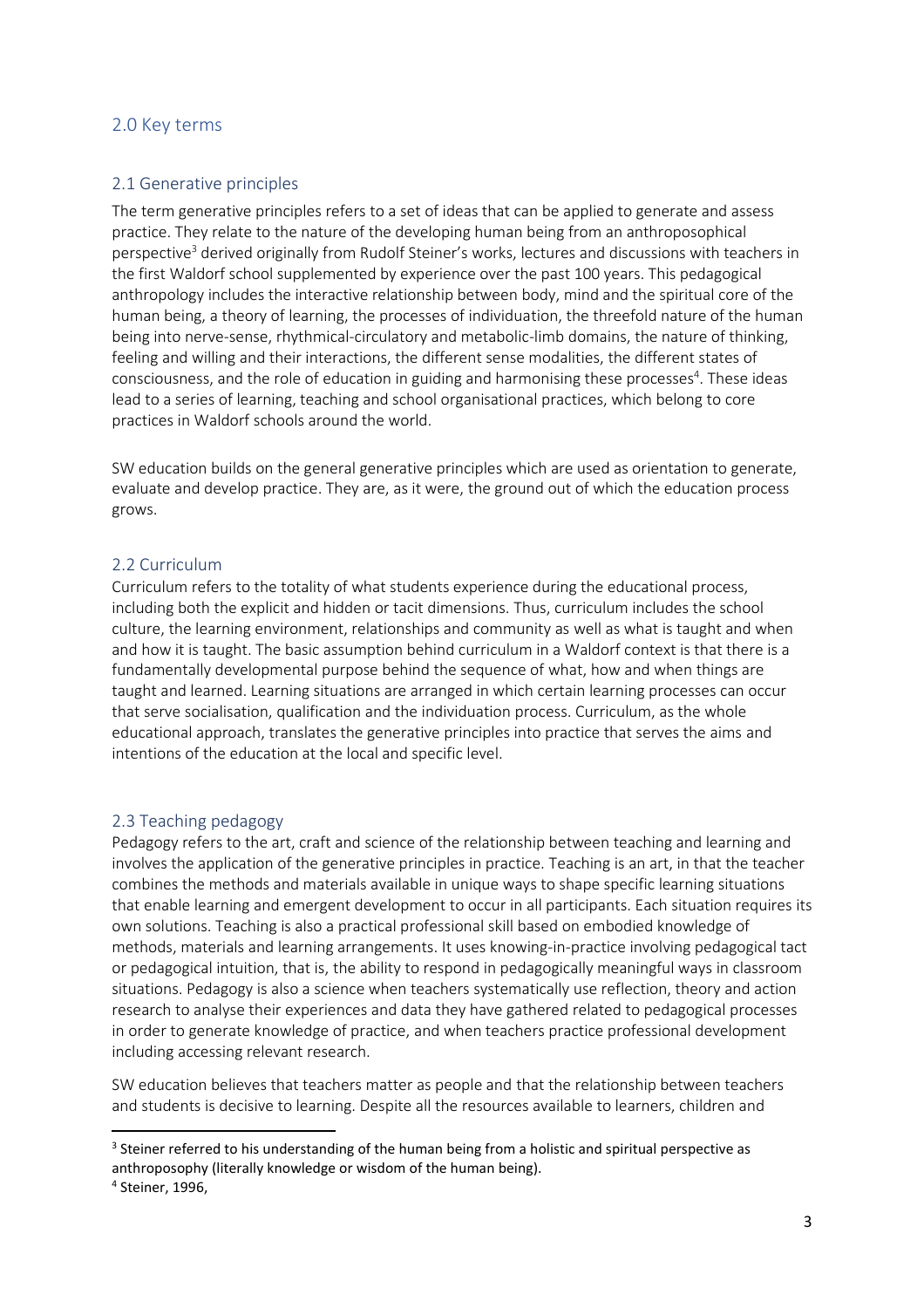students still need to learn something meaningful *from someone* (Biesta, 2019). This someone - the teacher - is a role model for interested, enthusiastic, relevant and responsible learning. Teaching includes the many intentional ways that teachers structure the learning environment and support individuals and groups in their learning. This includes ways of communicating and relating, initiating and guiding learning activities, providing appropriate materials and learning tools, modelling the processes of active learning as well as offering timely, comprehensible feedback to children and parents about the next meaningful learning steps. One of the key functions of teachers is encouraging and enabling full participation in the learning community. Teaching is an interactive process in which both partners listen and learn; pupils learn to learn and expand their skills and knowledge and teachers learn to read and assess this learning process and steer it with insight.

#### 2.4 Learning and development

Learning manifests as sustainable change in the whole person, body, mind and spirit, over time and across social settings (see Illeris, 2014; Jarvis, 2018). Human beings start out with the capacity to develop their innate potentialities (see 5.2 below), in ways that theoretically have no upper limits. With the help of socialisation, education and later self-education, the human being learns through active engagement with the world, with cultural artefacts (from language to laptops) and with other people. Through learning we acquire dispositions, life skills, specific subject discipline skills, procedural skills and knowledge and these enable us to develop our capacities further. Thus we become more capable and therefore progressively more able to act out of insight and a sense of responsibility for our actions.

Whilst each individual has to actively learn, learning occurs in learning communities or communities of practice (Lave and Wenger, 1991). A school and a class are both learning communities as is the college of teachers (the body of teachers in a school who work collegially to carry and develop the educational practice). We learn by participating in such learning communities, in which practices are enacted that provide learners with a common language, dialogue and ways of being and thinking. These practices change and evolve over time, as new members join the community. Learning is also a process of becoming within a school culture (Hodkinson et al, 2008), and biographically it is a process of establishing and maintaining coherent identities. SW strives to ensure that learning is deep (Hattie and Donoghue, 2018), meaningful for the learners and takes account of meta-cognitive connections and contexts. Deep learning is transformative, whilst shallow learning largely involves short-term memory and is not integrated into the person's overall understanding of self and world.

Learning embedded in a learning community is therefore the motor of development (Eun, 2010). Though human development usually follows general patterns of bodily and psychological maturation across different modes (e.g. motor development and coordination, language, social, emotional and cognitive development), each person has her own individual developmental trajectory developmental difference is normal! (Largo, 2019). SW education, however, assumes that each typical developmental phase benefits from a distinct educational approach, for example, early childhood education up to age six, primary education up to puberty and education for adolescence. SW education therefore structures these stages institutionally and pedagogically in distinct ways and uses the curriculum to channel and focus learning and development in response to the developmental tasks of the particular age group. This pedagogical approach provides channels that guide students in age-sensitive ways, whilst taking each individual's needs into account. Within the curriculum, SW identifies specific social and psychological challenges around the 9th, 12th and 14th years5, though these 'milestones' are actually ideal types and may vary in different settings and cultural contexts.

<sup>&</sup>lt;sup>5</sup> See Militzer-Kopperl, 2020 for a description of the 'milestones'. See also Rawson, Richter & Avison, 2014 and Rawson & Avison, 2013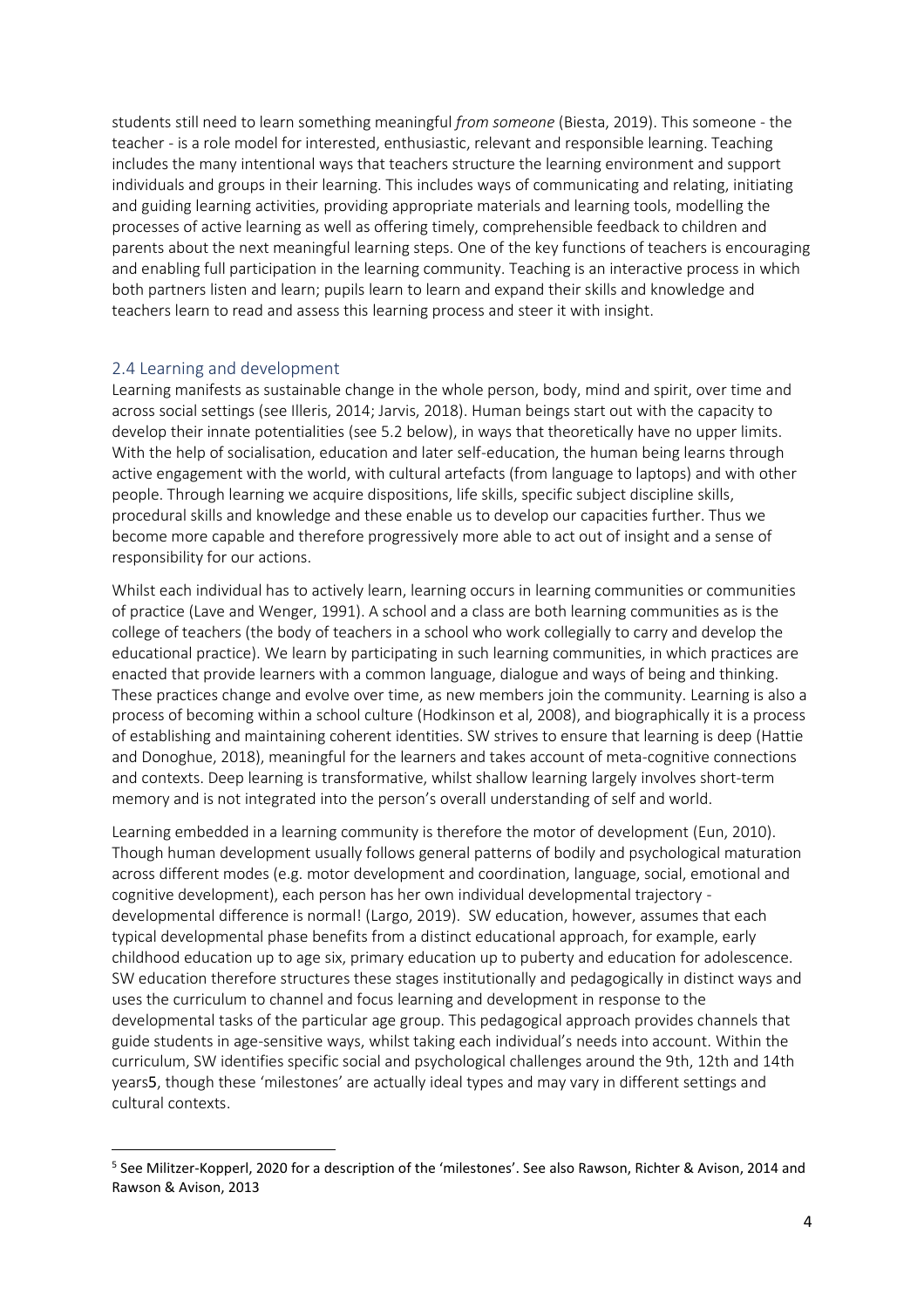The learning flow moves along developmental trajectories in different domains (e.g. embodied skills, abilities, dispositions, knowledge) and the task of education is to enable alignment, integration and progression of the domains. Mapping development and learning flow is an important task of teachers to make the process visible and thereby more amenable to intervention.

In this document we propose to present learning and development in terms of a transformation of potentialities into dispositions, skills and abilities as enhanced capacities.

### 2.5 Assessment

Assessment refers to all forms of support for learners and the ongoing development of educational excellence based on reflection, review and research. Assessment shows impact/outcomes (see section 8 below).

### 2.6 Teacher values

Teacher values refers to the beliefs and personal pedagogies that teachers have and which inform their attitudes and behaviour in the classroom. It is important that these values align with those of the education. To this end, teacher education and professional development supports teachers to develop the dispositions, habits of mind, skills and knowledge that inform their practice so that they can be effective Waldorf teachers. These skills relate to and underpin The National Waldorf Teacher Standards (SWSF, 2020), a set of self-regulated criteria for professional attitudes and behaviours related to the work of Waldorf teachers.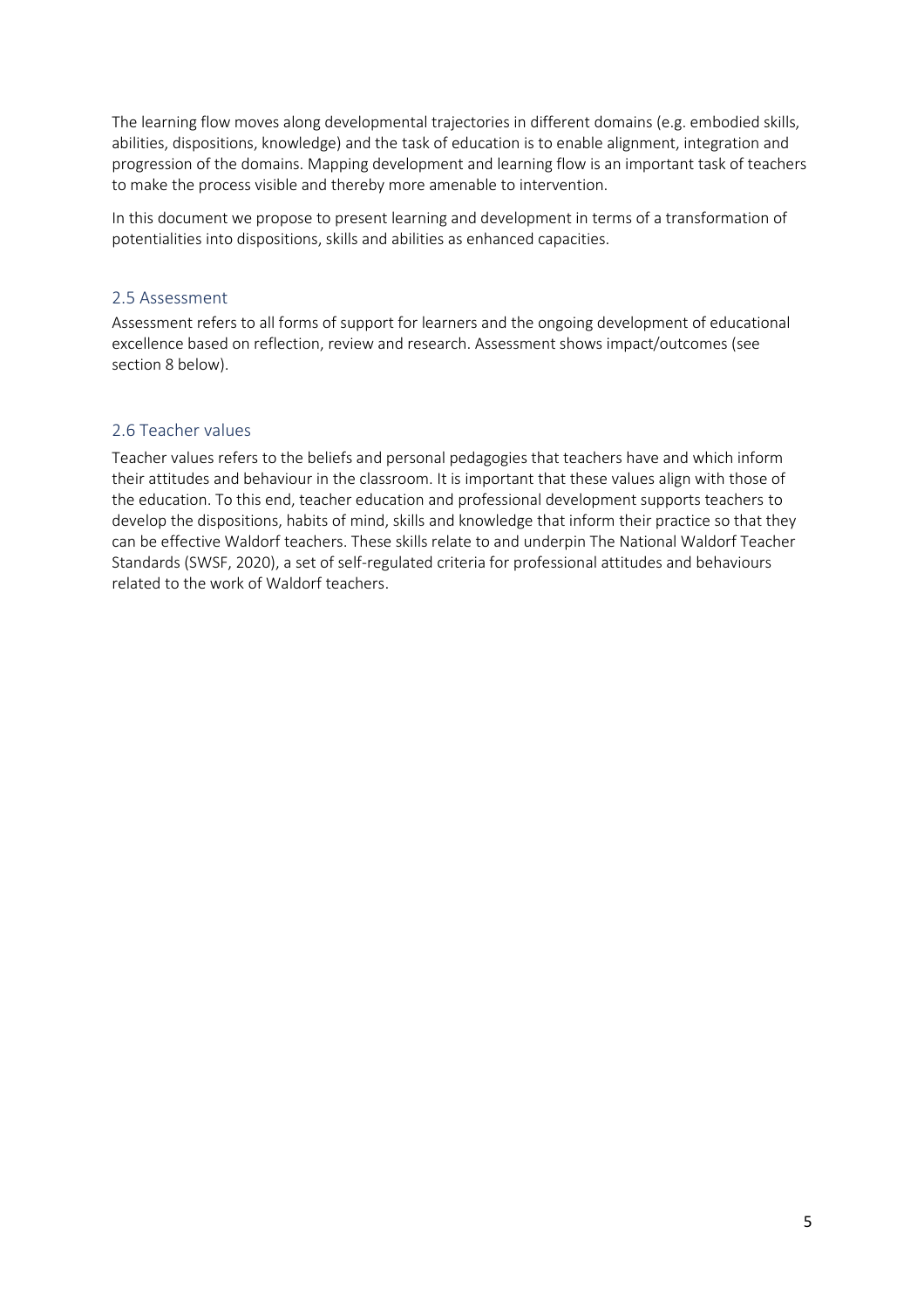# 3.0 A very short history of Waldorf curricula

Rudolf Steiner (1997, 2000), the founder of the first Waldorf School, referred to an *ideal* curriculum during his initial induction course for the teachers of the first Waldorf School. This ideal curriculum would ensure the healthy learning and development of the children and young people, but it would have to be modified to take account of the external expectations and requirements of society at the time, as well as taking account of the limitations of the teachers and the school's resources in those first years. There were also conditions set by the local education authorities who allowed the school to be founded during a fortuitous but brief window of opportunity. Steiner gave suggestions for curriculum but assumed that the teachers would go on developing curriculum based on their insights into the nature of learning and development and local social and cultural expectations (Rawson, 2020a). Steiner's pedagogical anthropology was the basis for the whole educational approach, including what was taught, when and how. The first published curriculum appeared in 1925, compiled by Caroline von Heydebrand and it is this publication that became the initial point of reference from the next generations of SW schools until 2000.

Since the first SW schools in non-German speaking countries were already founded in the 1920's (in the UK, Kings Langley and Michael Hall in 1922 and 1925 respectively, in The Hague in the Netherlands in 1923, in Oslo in Norway, 1926, in Budapest in Hungary in 1926, in New York in 1928 and so on around the world), there was a need to translate the curriculum into the local language and adapt it to the local culture. Informal translations circulated in the 1930s but in 1944 Eileen Hutchins published a translation of Heydebrand's original version in English and followed up with a revised edition in 1966. These revisions included adaptations to the English language and added some new story material and British history. This version was then initially widely used in the US, Australia and New Zealand, although in Australia one of the founding schools took a radical position by emphasising the Australian and to some extent Aborigine traditions.

Hutchins' version of Heydebrand and a later translation of Stockmeyer's (2015/1965) compilation of references to various aspects of curriculum in Steiner's lectures remained the main sources of reference for curriculum in the English-speaking world, though individual schools developed their own local variations. In 2000 Rawson & Richter (2000) published the first full curriculum for Waldorf schools that could be compared with conventional state curricula and which included an overview of Early Years, minimum learning expectations for Maths, English and Second Language, and a chapter on assessment, aspects which had never been published in English until then. A second edition was published with some modification in 2014 (Rawson et al, 2014). This curriculum has become the international standard reference and has been translated into many other languages, with varying degrees of local modification. In Australia, the national Waldorf body published *The Australian Steiner Curriculum Framework* (2017), which has been recognised by the state and is mandatory in all Waldorf schools.

The process of analysing the evolution of curriculum in the international Waldorf movement has only recently begun. Jennifer Militzer-Kopperl (2020) has offered a fine-grained structure for the conceptual analysis of curriculum variations, which is helpful for distinguishing between the various kinds of additions and adaptations of the curriculum that have occurred in the English-speaking world. She also highlights the obstacles to establishing what can be considered relevant and authentic. Neil Boland (2015, 2017a, 2017b) has written about the need for Waldorf to develop conceptual tools to understand how curriculum can be better related to time and geographical space. Boland and Rawson (in press) have also drawn attention to some of the issues related to curriculum translations, including the problematical notion of equivalence to an original norm, and question whether this actually exists. They argue that curriculum in Waldorf schools is (and actually always has been) emergent and rhizomic, growing from a common source but taking on multiple local forms which themselves evolve. Rawson (2019) has also published articles on the principles of choosing story material and decolonialising curriculum (2020b).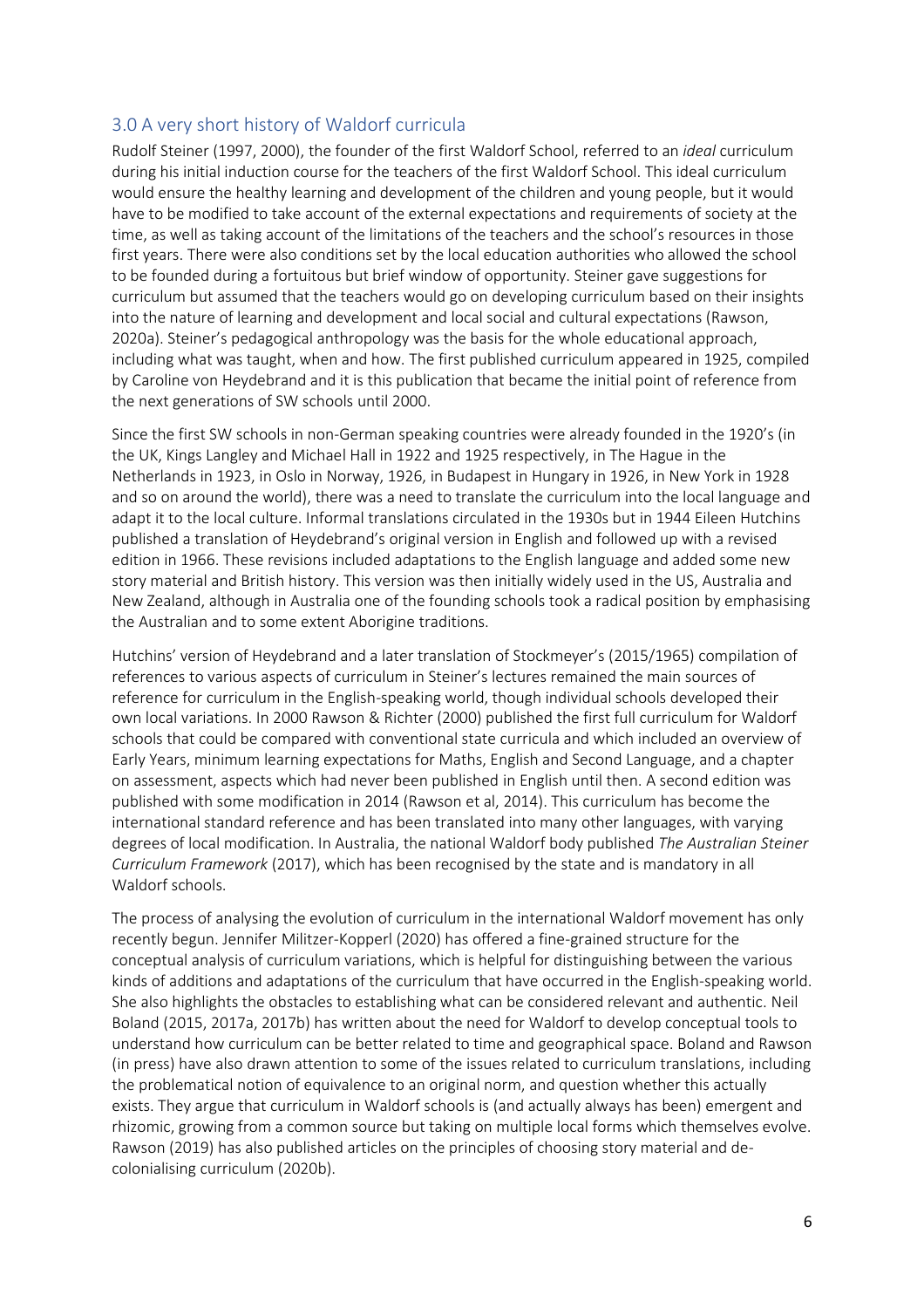From this brief survey we can summarise the salient points:

- 1. SW curriculum respects the nature of the developing human being and responds to the social and cultural requirements of education.
- 2. The first curriculum was published in a 1925, after Steiner's death and was very brief, but became the main point of reference for subsequent curricula.
- 3. There is no original, definitive or standard Waldorf Curriculum, but rather evolving versions that respond to the context in various ways.
- 4. Waldorf curricula are adapted to local language and culture, though historically, this has been relatively minimal.
- 5. The first curriculum in English that is comparable with state curriculum appeared in 2000 (Rawson and Richter) and it is this that has been most translated around the world.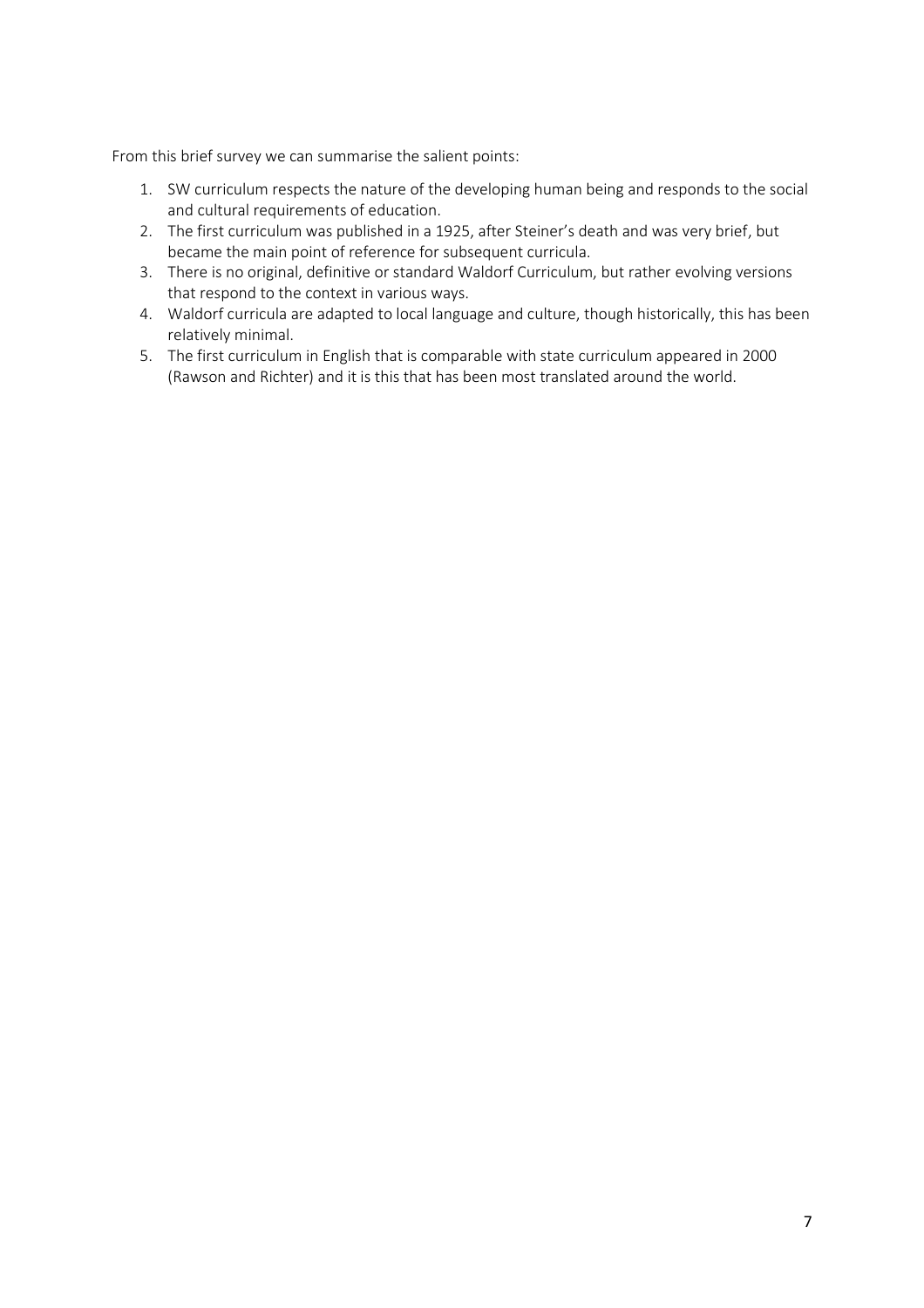# 4.0 An outline framework for curriculum in Steiner Waldorf schools

The basis for SW curriculum development is the nature of the developing human being, which is translated into a set of generative principles. Curriculum development starts with the aims and intent of the education, which also function as the criteria for assessment. The relationship between the overall aims of the education, the development of the person, specific learning outcomes in the form of skills, learning dispositions and knowledge on the one hand, and the actual learning process of the students on the other, can be diagrammatically portrayed as follows. What links these two processes is assessment. We found it appropriate to illustrate these processes symbolically as three trees growing from a common ground: the generative principles of Waldorf education.



*Figure 1: The relationship between educational aims, learning outcomes, the process of assessment for learning, and curriculum development.*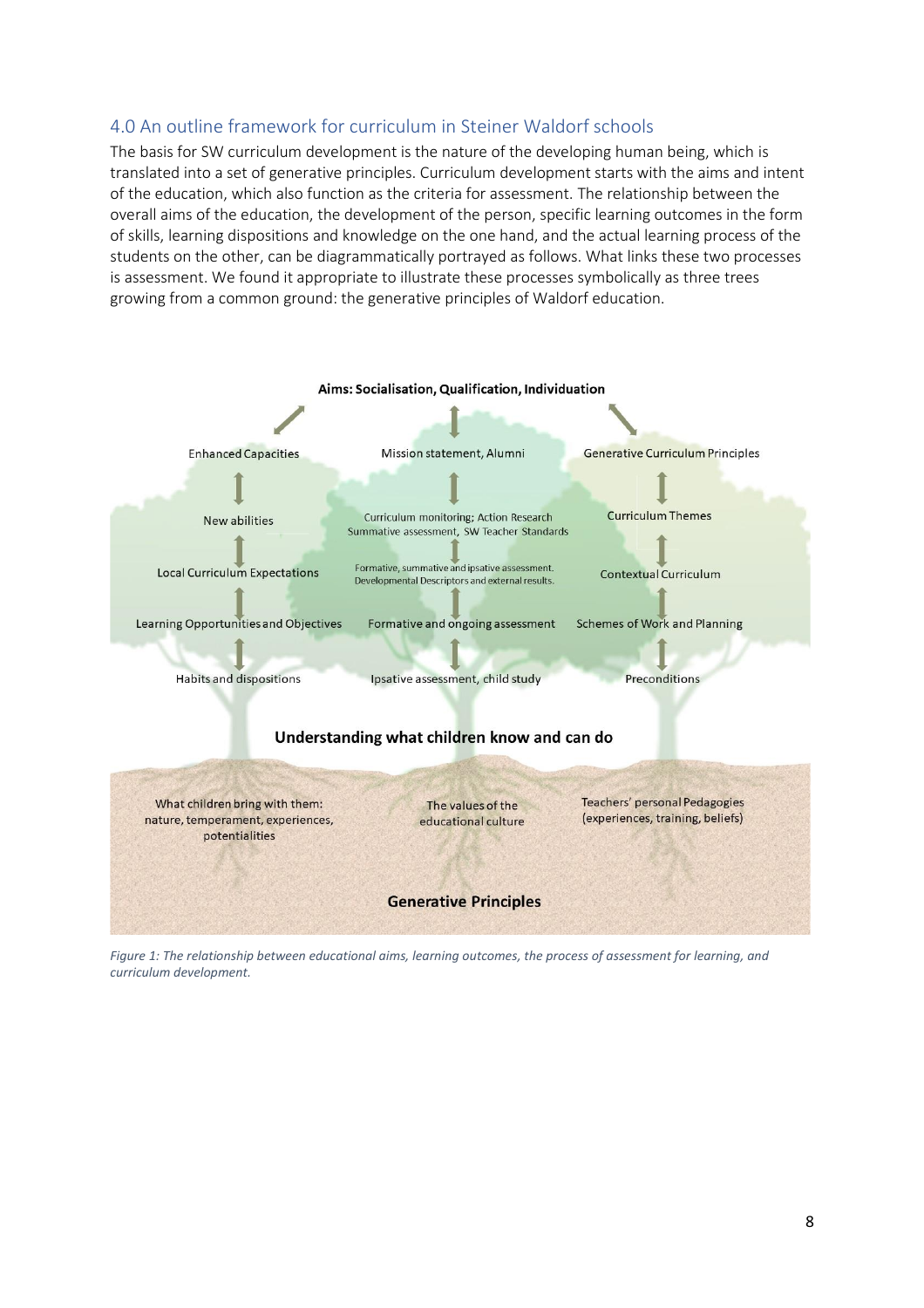## *Pedagogy of Teaching*

### Generative Curriculum Principles

Generative principles relating to the nature of child and youth development are applied to the curriculum in order to generate and assess practice.

#### Curriculum Themes

At the macro-level, a framework of curriculum themes reflects the developmental pathways through which academic and practical skills and knowledge are taught.

#### Contextual Curriculum

At the meso-level, schools take responsibility for curriculum policy and planning, taking account of local pedagogical and contextual factors as well as statutory requirements.

#### Schemes of Work and Planning

At the micro-level, teachers plan how they will deliver the meso-curriculum through blocks of teaching in their medium-term plans or schemes of work. Day to day they plan and deliver teaching in response to the specific group of children they are responsible for.

### Preconditions for Learning

So that teaching and learning can take place, teachers create an environment which supports the preconditions for learning – where children feel safe, secure, understood, accepted, relaxed and supported.

*Figure 2: The framework for teaching*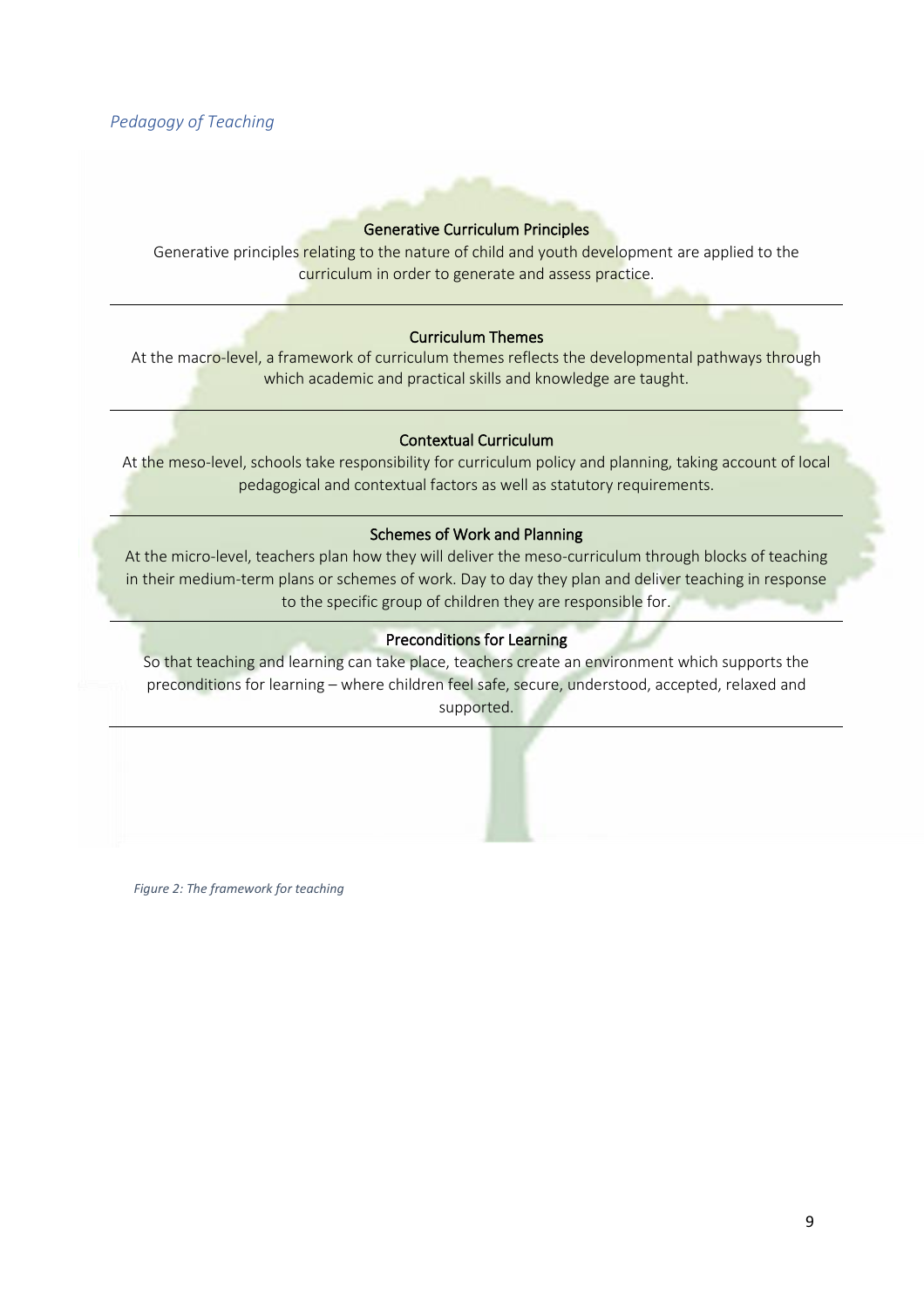### *Pedagogy of Learning*

#### Enhanced capacities

SW education believes that the aims of the education can be achieved by the development of potentialities into enhanced capacities through the educational process.

#### Enhanced Abilities

Emergent proficiency in the academic subjects and practical, personal and social fields of learning lead to new abilities, which in turn contribute to the further development of the person's potentialities.

#### Local Curriculum Expectations

How and when these subject and age-specific skills are learned is expressed in contextual expectations of typical development in the form of ideal types and developmental descriptors.

### Learning Opportunities and Short-Term Objectives

Children are provided with a range of learning experiences and opportunities to facilitate and structure their progress towards the contextual curriculum expectations.

### Habits and Dispositions

In order to make progress, children need a foundation of good learning habits and learning dispositions.

*Figure 3: The framework for learning*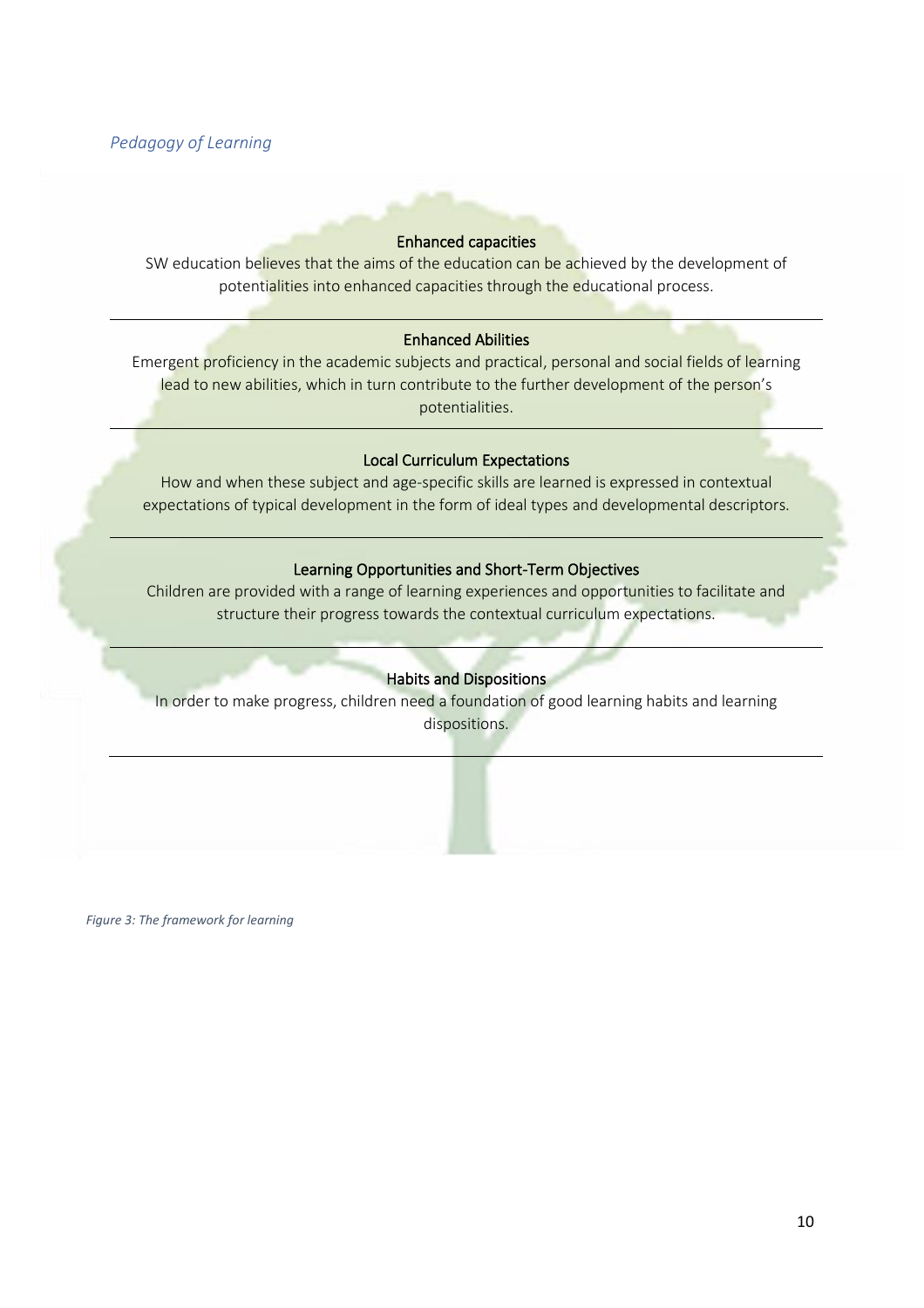### *Pedagogy of Assessment*

Schools express their aims, priorities and principles, e.g. through a mission statement. The national organisation articulates these messages through its interactions with the wider world. The extent to which schools and the education more generally fulfil these aims, and how well children develop the core capacities, is assessed on a local, national and international basis through the tracking of alumni and academic research and ongoing quality development.

On the macro-level, the academic and practical subjects are a medium through which new abilities are developed, and these abilities nurture and contribute to the further development of the core capacities. Generalized curriculum themes related to the age-sensitive developmental tasks form a framework and are taught in efficient, interdisciplinary ways, either by class teachers or by subject specialists (in the middle and upper school). Assessment at this level is seen on a whole school level through self-evaluation and the monitoring of curriculum coverage.

At the meso-level, the school's curriculum is influenced by external social and cultural expectations and statutory requirements. These guide descriptors of age-related typical progressions and student attainment. Assessment is through a range of ipsative, formative and summative methods, using these descriptors as a frame of reference. It might also include reference to national expectations and external assessments such as GCSE and NZCSE.

At the micro-level of curriculum, assessment sits at the heart of the relationship between teaching and learning. The teacher creates learning opportunities for the children and uses a range of ongoing assessment methods to judge the impact of their teaching. This assessment informs the planning of teaching strategies and learning objectives on a dayto-day basis.

Individual pupil studies are a characteristic feature of SW education, in which teachers reflect on a student's progress in the context of how well the learning environment enables their participation and supports their dispositions and learning habits. These studies are supplemented by a reflective focus on particular learning groups or a whole class.

*Figure 4: The framework for assessment*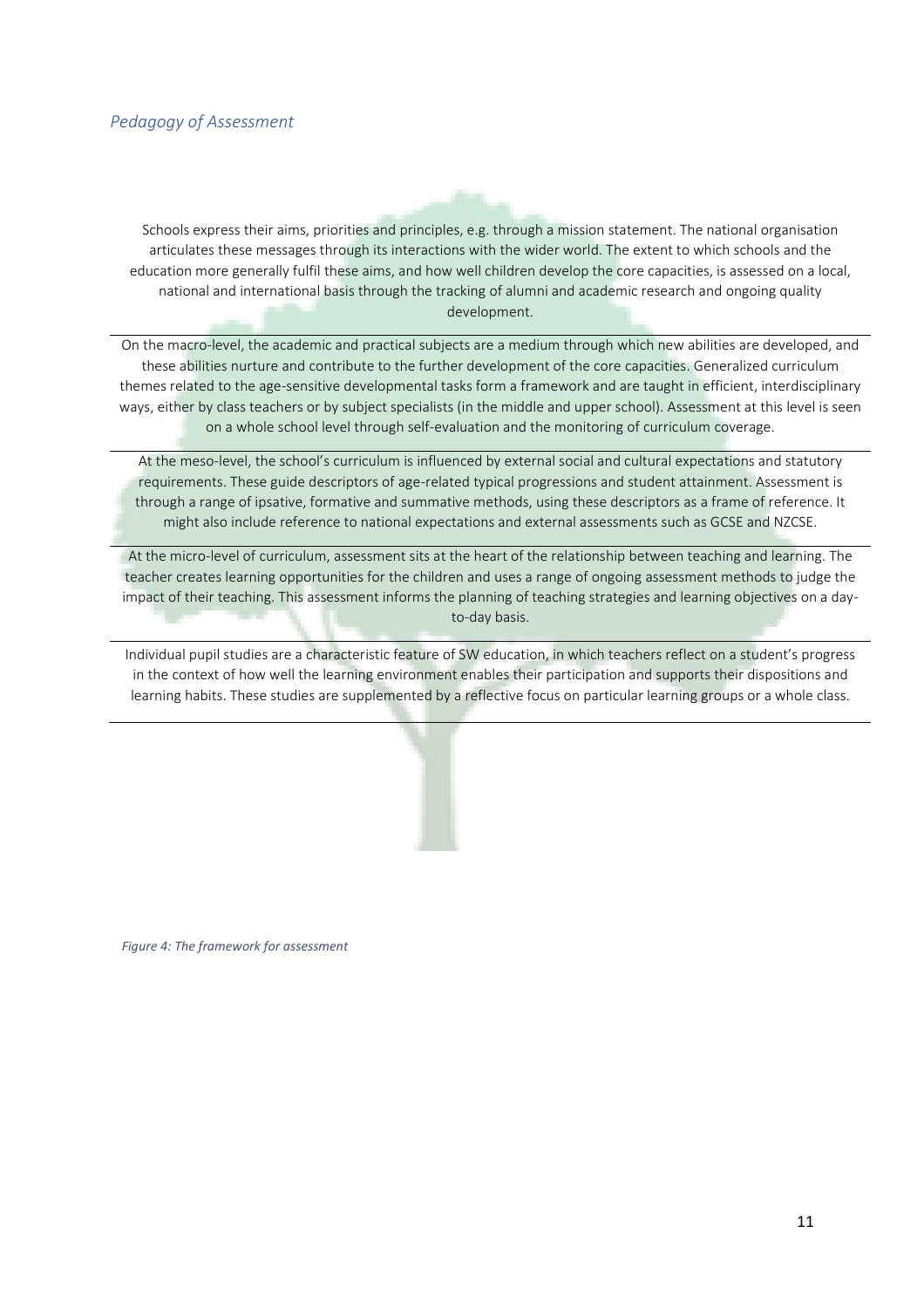### 4.1 Developmental tasks

Curriculum today is based not on tradition (though it acknowledges this) but on a reading of the developmental tasks<sup>6</sup>. Developmental tasks are what children and young people need to engage with in order to learn and develop. The tasks are partly given by the innate developmental nature of the human being, and partly by the requirements of the society and culture the student lives in, including statutory expectations determined by the state and individual factors. SW education draws on a model of developmental pathways that channel the direction of learning and development for all learners in a particular age group - the macro-level, generally valid curriculum - and modifies this in light of local and national requirements at the meso-level. Therefore, in constructing curriculum in Waldorf schools, the following factors need to be taken into account:

- The generative principles of SW education (e.g. regarding the nature of learning),
- General developmental pathways deemed to create a healthy progression of learning and development and articulated in the form of themes leading to a progressive process of individuation (becoming an agentic subject),
- Pedagogical approaches including content and methods that meet the requirements of socialisation and qualification in the particular cultural context in terms of dispositions, skills and active knowledge,
- The developmental needs of the particular learning group in a specific time and place,
- External requirements regarding learning outcomes,
- Individual learning needs.

# 4.2 Four levels of curriculum

Thus curriculum can be framed and analysed at three levels embedded in a meta-level context:

- A *meta-level curriculum* comprising the basic generative principles and aims of the education, based on an anthroposophical understanding of the general nature of the developing human being and how the various aspects of pedagogy affect the human being as integrated body, soul and spirit (body, mind and subject-ness/individuality). These principles describe the preconditions for healthy learning and development and the context for pedagogy. A metalevel curriculum also outlines the capacities that human beings can develop life long, and in particular how these are learned throughout the phases of childhood and youth.
- A *macro-curriculum* framework of age-sensitive and developmental tasks and themes that are structured thematically within a horizontal (i.e. linking across subjects in the same year), vertical (i.e. progressions within subject and skills sets over the whole school career) and spiral (i.e. expanding recurrence of key concepts over the whole school career) structure. A macro-level curriculum is a set of developmental themes that map out a developmental framework that SW considers provides a general structure within which individual development can occur.
- A *meso-curriculum* level involves age-related ideal types or models of teaching and learning that articulate the link between the general themes of the macro-curriculum and interpretations of current learning conditions as well as external social and cultural expectations which feed into curriculum content. This takes into account cultural considerations as well as global issues such as the climate crisis, pandemics, digital media, or sources of conflict. Likewise, national/statutory curriculum requirements (where relevant) are considered at the meso-level. A meso-level curriculum provides a semi-permanent framework of orientation in all these aspects, which is reviewed and modified to reflect the historical, social and cultural space with its specific orientations and requirements. This is the

<sup>&</sup>lt;sup>6</sup> See Rawson (2020) for a fuller account of the term developmental tasks.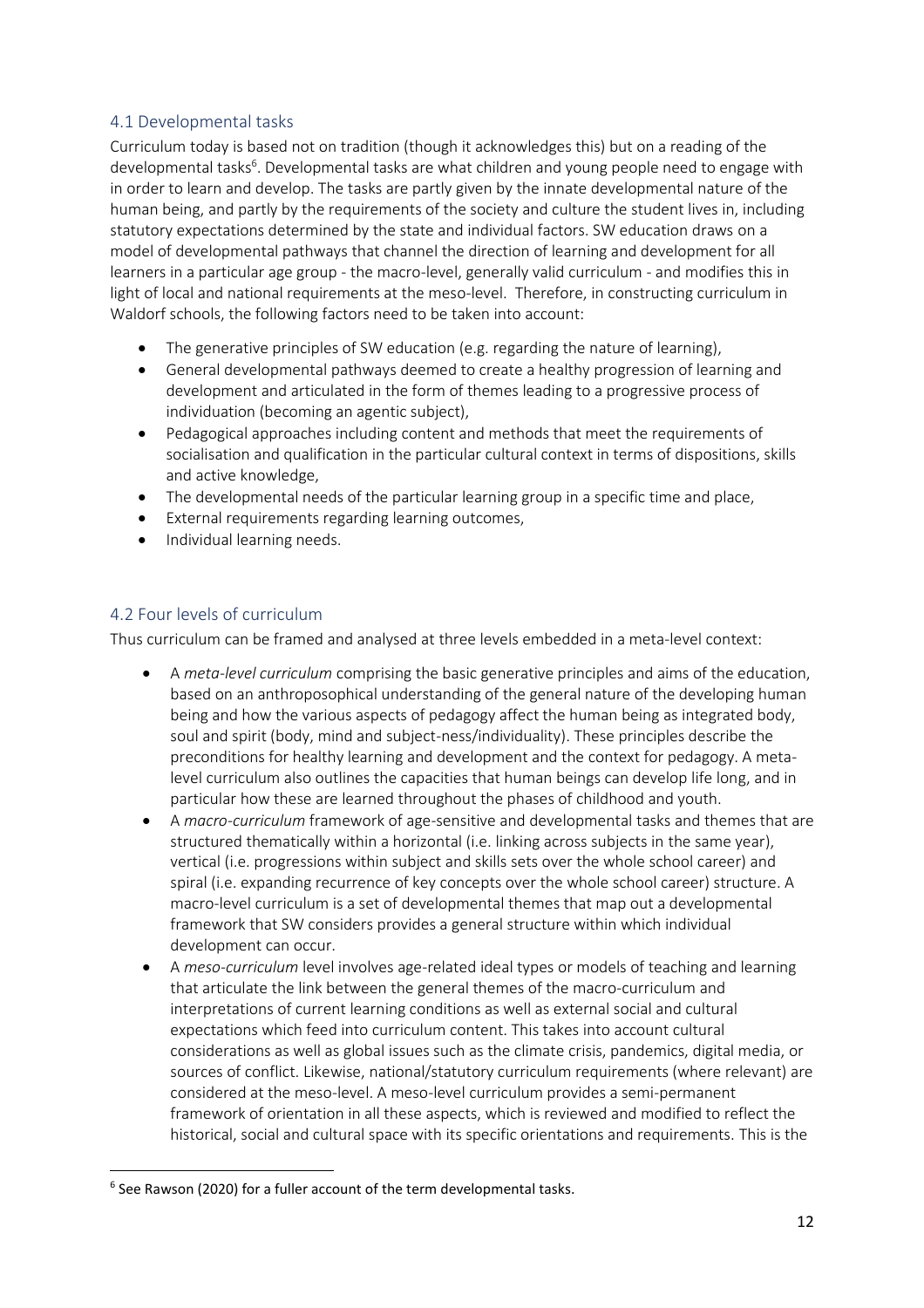level at which issues such as de-colonising the curriculum belong, since these are distinctly historically and culturally situated.

• *Micro-curricula* can be developed by teachers for specific classes and learning groups taking account of individual learning differences, biographical interests and needs. The development of the whole group can be considered at this level. Such micro-curricula might regularly be informed by professional discussions and reviewed through internal and occasional external moderation.

The term ideal types refers to models of teaching and learning that frame a best-fit for the various developmental tasks being addressed at any given age or developmental situation, that are offered on the basis of evidence/experience as orientation for teachers to plan their lessons at the micro-level. Novice teachers will probably stay close to the ideal types but experienced teachers will modify their lessons in relation to their understandings. The ongoing review of practice feeds into the evolution of the ideal types.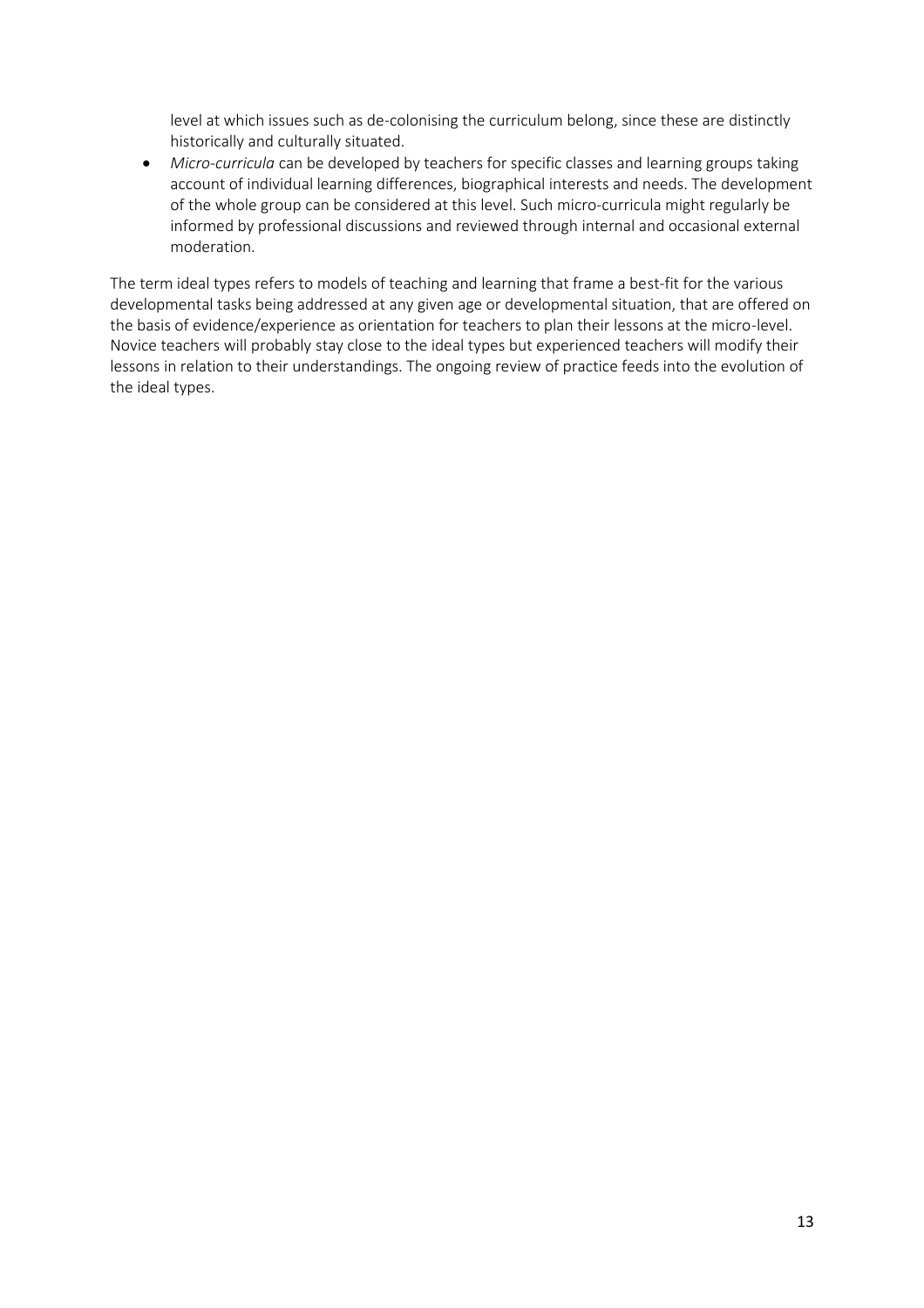# 5.0 Learning and becoming: the transformation of potential into enhanced capacities

The aim of SW education is the healthy development of the person. This means enabling each individual to develop her potential to the fullest extent. Potential is realised through engaging with the world and learning through this process. This notion of development does not involve the unfolding or unpacking of predetermined aptitudes, talents or character traits, though SW education acknowledges that children bring biographical intentions with them. Rather the development of potential is both emergent and open-ended, being a life-long process involving incidental, informal and formal learning and is also situated in a particular historical, social and cultural context. Learning in this sense means the ongoing process of a subject, a person, bodily engaging with the world and in the process of doing so, securing stable identities and developing personhood, thus enabling relatively sovereign, autonomous agency, in particular in relation to learning opportunities. Learning is not merely a linear process of integrating information and being able to use it to solve problems, but is rather an ongoing productive process of re-learning and transformation through challenging encounters with meaningful experience. This active process of developing emergent potentialities is shaped by the developmental tasks presented by the body, maturation, socialisation and the expectations of qualifications, in particular the developmental tasks that the school curriculum structures. In a healthy development, the individual retains a coherent and continuous sense of self and self-efficacy through the various transformations over time and through the various developmental tasks.

### 5.1 Overview

Our iteration of how people relate to the world and to themselves starts with the innate potential that manifests in different potentialities (see section 5.2). Through these potentialities the human being meets and engages with the world: they are the basis for self-formation and transformative learning leading to the integrated development of the whole person, body, soul and spirit. The term potentiality in this sense refers to "a power or a quality that exists and is capable of being developed" (Oxford Learners' Dictionary), and "the ability to develop or come into existence" (Merriam-Webster Dictionary). Potential shows itself in different domains, hence the list of 12 potentialities below in 5.2. In anthroposophical terms, potentialities are expressions of the will that manifest in how people engage with the world and express their agency<sup>7</sup>. Potentialities grow over time, becoming abilities, capabilities and capacities, professional expertise and practical wisdom over the life-course. With the growth of potentialities, the person as a whole grows in her development and understanding.

Potentialities manifest through engagement with the world and become skills, which range from simple to complex and span a spectrum between specific and general. A very early example of this is when young children engage with the things around them in a process of experiential learning seeing, hearing, reaching out, touching, tasting, smelling, moving objects, moving in relation to objects and gradually learning to hold and manipulate them. Thus they become more skilled in manual dexterity and whilst learning about the properties of these things, they match their experiences with the behaviour and practices of others and learn the language that accompanies these activities.

In reality, learning is far more complex and involves a number of loops involving the learning of skills and dispositions. Skills evolve through practice and this process depends on learning dispositions, which influence how children and students learn and enhance the skills they have and of course this is

 $7$  This understanding of potentialities draws on Steiner's (2011) account of capabilities as the fruits of the interaction of body, soul and spirit, but also on Nussbaum's (2011) work on capabilities, O'Toole's (2016) work on core capacities within the Learning for Well-Being framework, Gardiner's (2018) notion of multiple intelligences, Claxton's (2007) on the power of learning and the New Zealand Council for Educational Research work on key competencies (Hipkins et al, 2014). Despite the overlaps in meaning, these terms usually have a specific context, epistemology (how we know about them) and ontology (what relationship is implied between person and world).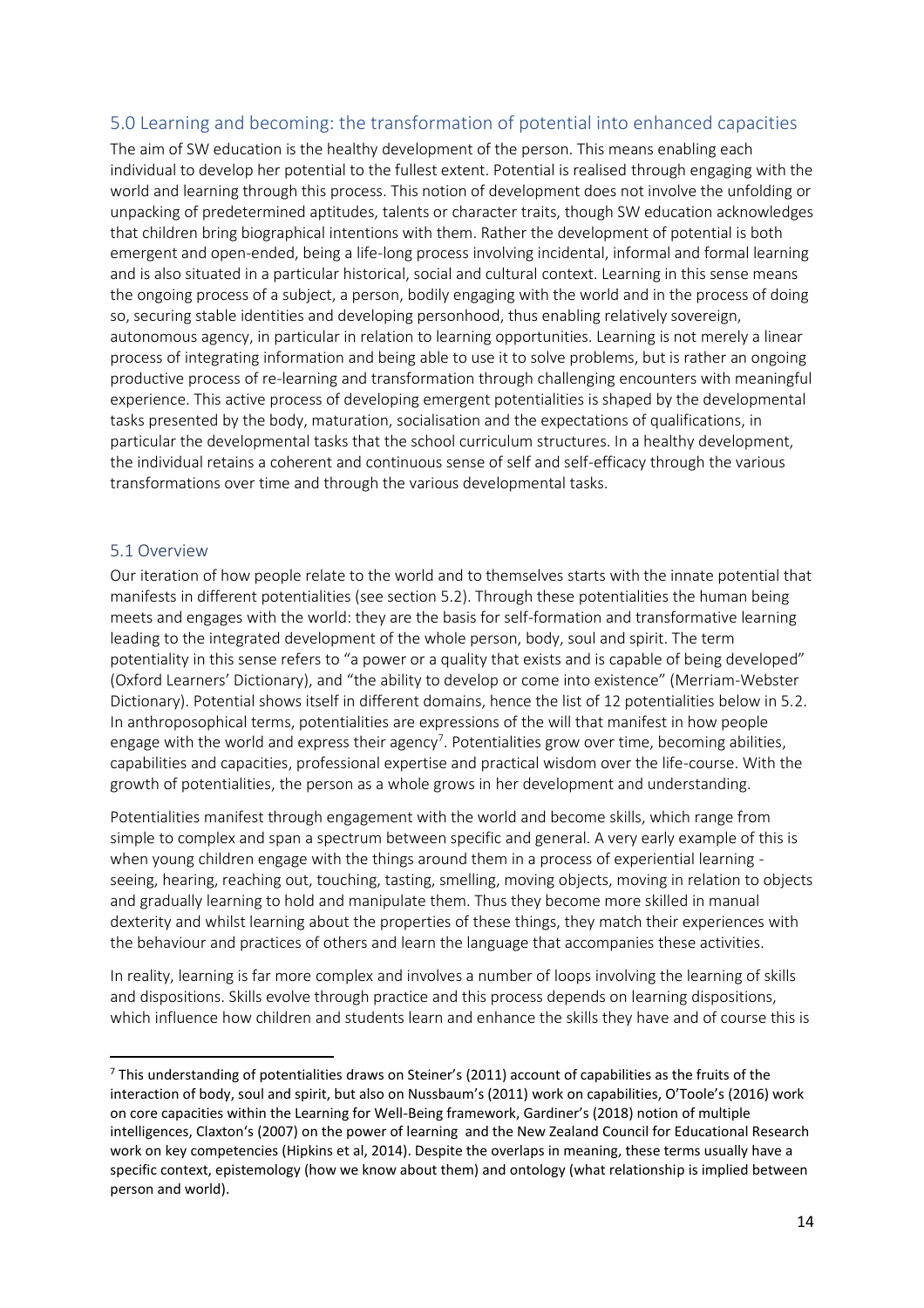strongly influenced by the role of teachers and the learning culture in the class. Dispositions influence how and in which situations skills are performed. Once skills have been mastered, they become abilities or enhanced capacities and provide a basis for a new level or phase of learning and development.



*Figure 5: The iterative relationship between potentialities, skills, dispositions and enhanced capacities*

Other approaches, such as that of the OECD's Definition and Selection of Competencies (DeSeCo Project), UNESCO; UNICEF, the European Union Qualifications Framework, or the New Zealand Council for Educational Research (NZCER) generally use the terminology of competences / competencies / competency or key competences, future competences and also life skills etc. It is beyond the scope of this document to review and compare all these approaches. Given the often differing and changing meanings of the term competence, we have chosen to use the term skills. Where necessary we have also chosen terminology that matches current practice in the UK public education discourse and given definitions where appropriate.

### 5.2 Potentialities

As defined above, SW understands human potentialities as the unique ways human beings relate to the world and which form the basis for people to act in meaningful and meaning-making ways. They are thus the ways the spiritual core of the human being expresses itself through relating to the world, or put another way, people express their potential facilities, aptitudes and capacities in individual ways over the life-course. Different cultures at different times in history have probably expressed these potentialities in different ways, giving rise to distinctive cultural forms, philosophies, religions and ways of being in the world. As described here, potentialities are ideal types that have an analytic function and can be used as orientation and to monitor actual development. Teachers can use the ideal-types of potentialities as lenses to look at, study and understand children and young people's learning and development.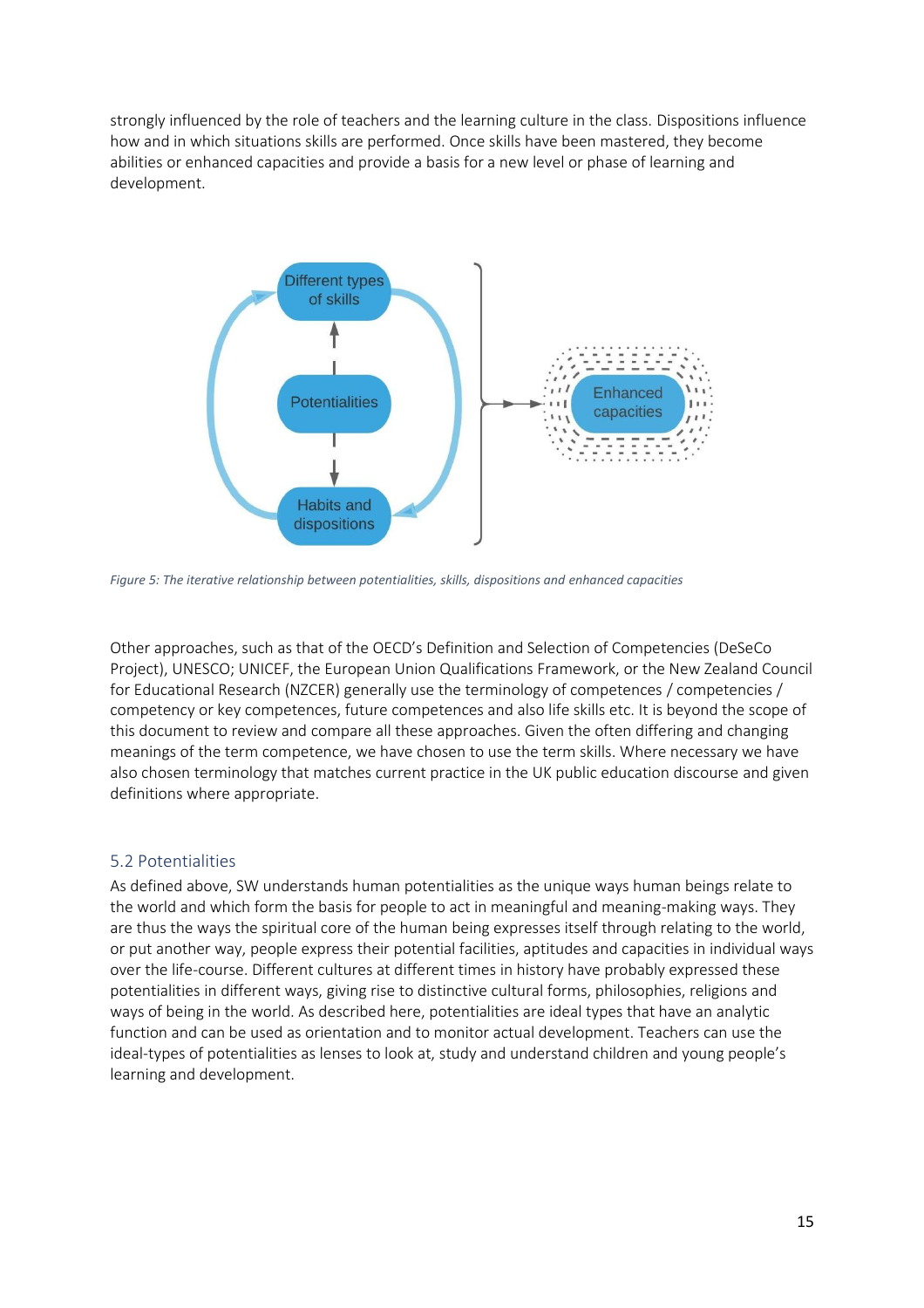Whilst potentialities are innate as potential, they are also emergent and can be enhanced through nurture, education and self-development. They arise out of bodily, psychological and spiritual human needs and can be transformed through learning. They form the basis for skills, dispositions and abilities and ultimately enable agency directed towards meeting those needs. They inform the ongoing ability to construct coherent narratives of self and stable identities across different social settings and thus the ability to bring about the conditions that enable human growth and development. Though described here separately, in reality these potentialities function together in intermeshed clusters. In their transformed mode in adults, potentialities can change the conditions under which children grow up and how society is shaped. How potentialities emerge and develop is shaped by the structures they are embedded in, but also by interaction with these structures, leading to mutual co-influencing. Thus potentialities are not static but emergent and evolving and, as such, lead over time to social and cultural change. Following the SW understanding of potentialities, individuals can modify their potentialities though self-education and self-development and are thus a source of social and cultural renewal. Thus there is no upper limit to the development of potentialities; each stage of development establishes a new level of abilities and capacities, which then shape what can be experienced, learned and expressed in a process of ongoing growth and development throughout life. For example, people can achieve different levels of literacy throughout their lives, or different levels of mathematical or philosophical understanding; each new phase of learning building on what has been learned. Dewey (1938) referred to this as the continuity of experience, noting that each authentic new experience changes the person's capacity for further experiences and thus for new learning.

This notion of potentialities recognises that the human being is always embedded in a nested set of ecological spaces or learning-scapes - structured fields of experience. These start from the person's body and expand into the immediate community, the physical environment and socio-cultural contexts, all of which can afford or hinder the healthy emergence of more fully developed potentialities. The balanced interaction of the potentialities, skills and dispositions is the basis for wellbeing. School provides an environment in which these potentialities can emerge and develop through learning and students can become skilled, capable, autonomous and responsible individuals, who can themselves act with others in ways that contribute socially, politically and economically to bringing about the conditions of general well-being in the social world. To this end SW education seeks to enable socialisation, qualification and individuation (subjectification). This is the ethical intent of the curriculum.



*Figure 6: the nested set of learning-scapes*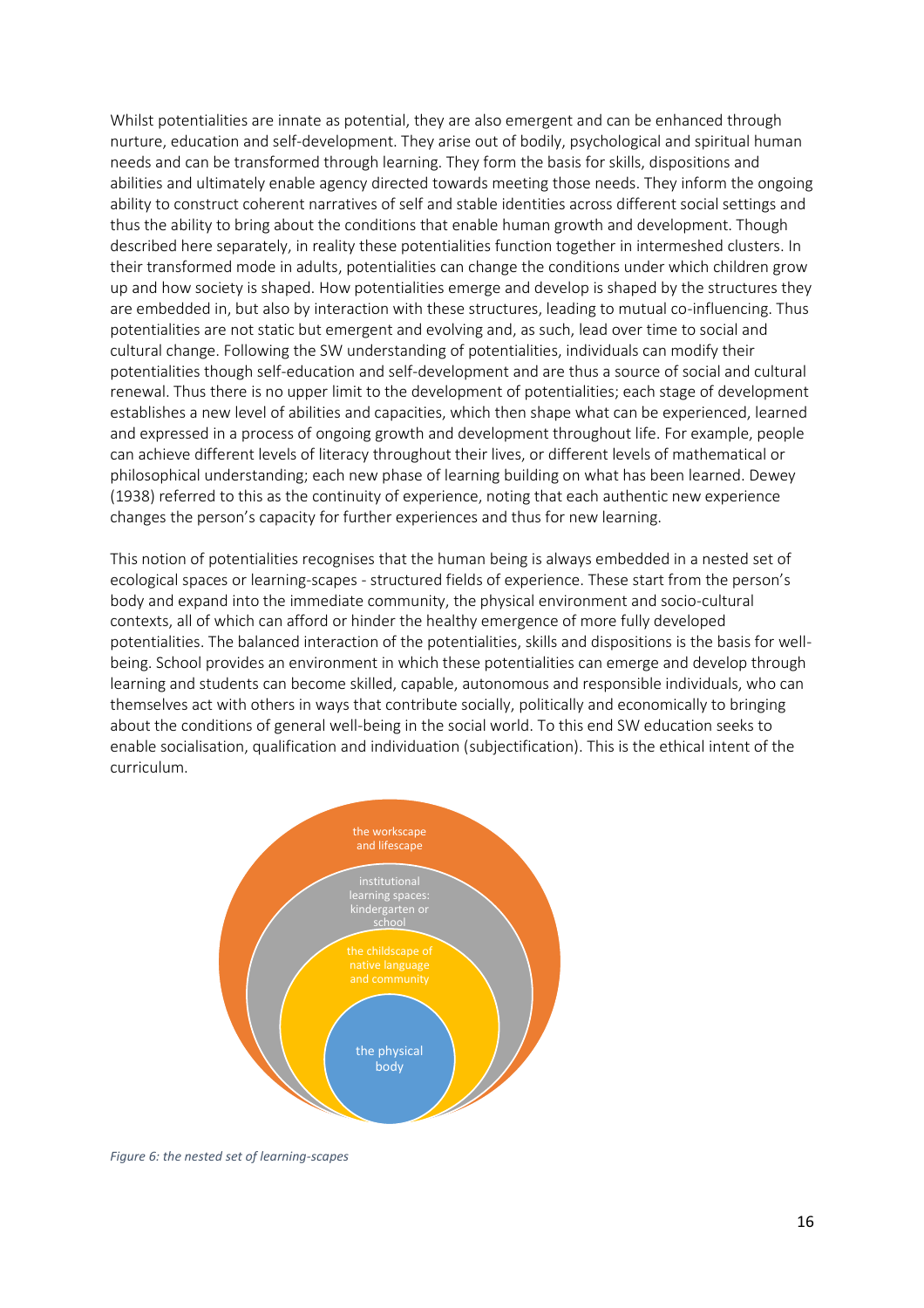#### The potentialities are:

*Language and communication*. The ability to use and understand languages and the relationships between languages is a vital capacity. This includes all forms of orality and literacy, symbolism and the use of signs and logos. Literacy includes digital and media literacy. Being able to speak and have some levels of literacy in at least two other languages is important not only for understanding people from other cultures but also for understanding the relationship between words in different languages to pre-linguistic concepts, many of which are general and some even universal. Each language expresses these concepts in different ways, and even individuals can use words in unique ways (e.g. in poetry). Language in all its forms gives each person and each community voice.

*Health and wellbeing* refers to a person's potential for health, well-being and bodily integrity. This depends on children and young people feeling at home in their body, having their basic nutritional, emotional and sexual needs being met. Health means being able to generate the health creating salutogenic processes that orientate the person towards balance in mind and body by establishing sense of coherence (Antonovsky, 1996, Mittelmark et al, 2017). This is the basis for self-efficacy and self-assurance. Well-being ultimately depends on a healthy and dynamic balance in the interactions between all processes of bodily, psychological, emotional and spiritual development. Steiner referred to this as a process of 'breathing', which regulates the exchange between the inner and outer life of the human being and the transformations that this involves. Children and young people feel safe, secure, seen, heard, recognised and understood and they feel that they have the opportunities they need to learn and develop. This includes the ability to have meaningful, trusting relationships and attachments based on having experienced such in childhood and youth. Bodily integrity means that people are able to relax and have control over their bodies, are free from violence and manipulation and respect the integrity of other people's bodies. A vital aspect of this potentiality is the growth and development of motor skills and physical fluency, as these manifest in all forms of movement, manual dexterity, tool use and gesture.

*Senses*. Highly developed senses and in particular the capacity to integrate a number of sensory modalities are important for our relationship to the world and our understanding of it. In order to perceive and understand other people, their communications and artefacts we need to be sensitive to a variety of sense impressions and know how to process these meaningfully. Being able to direct our senses towards the world through noticing, attending and focusing on what is salient is a skill that requires time and opportunity to develop. One of the most important senses is the ability to listen and sense what comes to expression when people communicate, in social settings and spaces - hearing what the world has to say, which has been described as resonance (Rosa, 2019).

*Imagination*. The capacity for imagination is an essential aspect of knowledge. Imagination, particularly when it is based on direct experiences of the world, makes it possible to visualise other worlds, in history, in literature, or as scientific hypothesis and enables us to generate visions of a possible future or solutions to complex problems and processes, as well as being the basis for artistic activity. Play or creativity express the application of the imagination to different situations to bring about novel, unexpected and meaningful outcomes. In free, non-instrumental play, spirit/ideas and matter can be combined to produce novel forms of action, artefacts and knowledge.

*Empathy*. Empathy is the basis for sociality. It takes embodied form in the direct bodily, intersubjective perception of the other person, her emotional state and intentions and thus forms the basis for understanding others. This perception of the other is given to us in an un-reflected, direct way and is the basis for imitation, mimetic learning and perception of language. As a basis for social skills empathy is necessary for being able to work with people with diverse backgrounds, which is essential in a multicultural society and to counter all forms of discrimination. Thus empathy is the basis for consciously perceiving and recognising the other person as a sentient, agentic and integral being with the same needs and rights that we have and the ability to act out of this insight. Empathy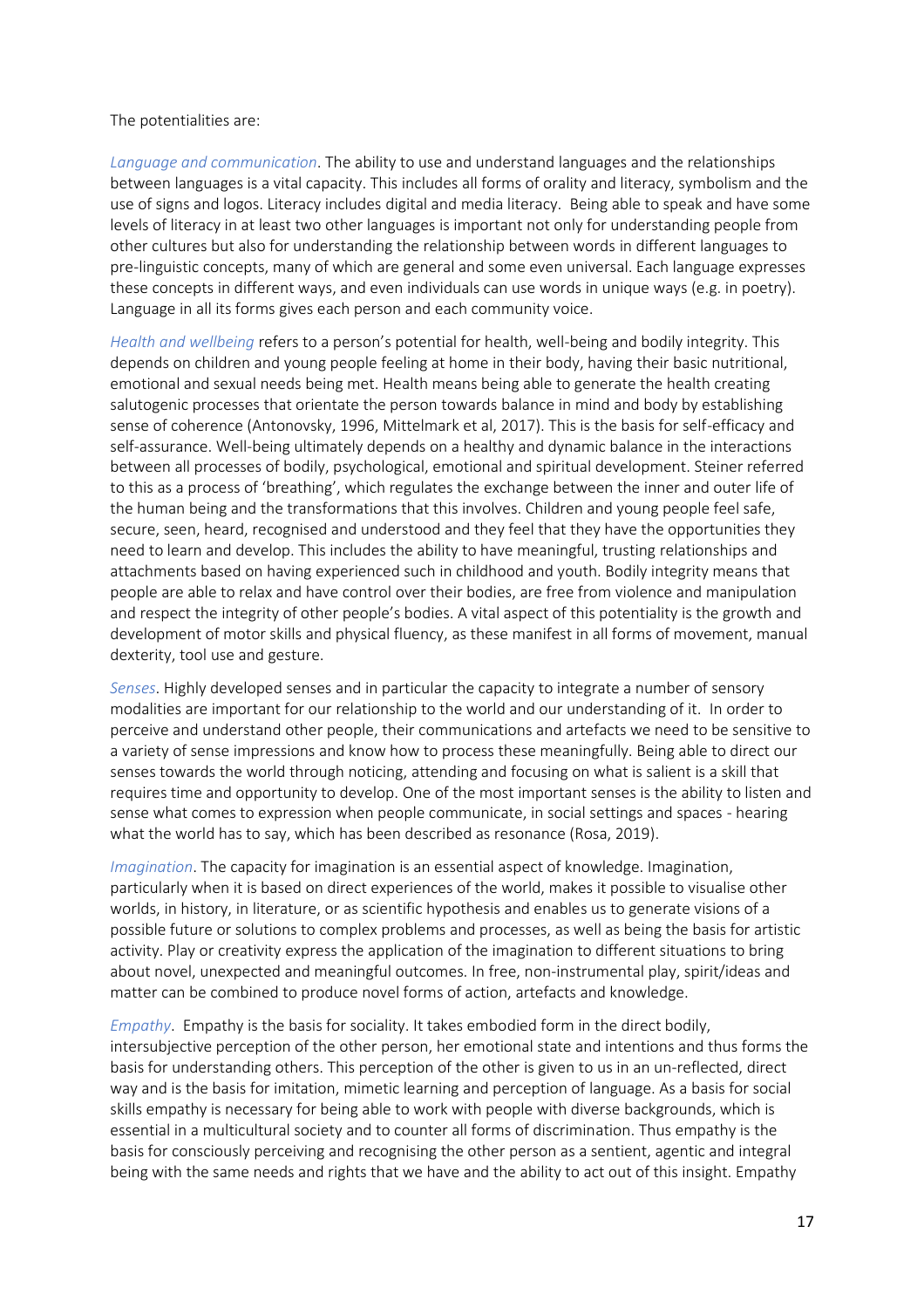expresses itself in the ability to work with diverse others on "wicked problems". Empathy is also the basis for knowing about the world in a phenomenological and participatory way.

*Aesthetics*. A sense for aesthetics means being able to experience and appreciate the inherent qualities of things and beings in the world, such as colours, shapes, forms, textures, sounds, movement and so on and being able to respond to and engage with these in an artistic way. Art is a way of understanding the world. Everyone is capable of aesthetic sensibility and can be moved, uplifted and sustained through aesthetic experiences. Aesthetic values support identity and meaningmaking and are at the heart of each culture. Appreciation of the aesthetics of other cultures can be a liberating experience for all concerned. Aesthetics also includes engaging with materials, recognising their qualities and transforming them into artefacts of all kinds through designing, shaping and making.

*Enquiry*. Being able to ask questions out of curiosity in ways that open situations up and generate knowledge is important to agency. It is the basis for scientific methods and understandings as well as interpretive, hermeneutic approaches, symptomatology, artistic activity and research of all kinds.

*Democratic participation*. Human learning and development are located in social practices that have a history, indeed also a history of interactions with other communities of practices. Each person has both the need and the right to participate in practices and not be excluded, and each community ideally enables the participation of each new member. Thus social practices not only reproduce themselves but are modified through the participation of new members and through the changing participation of existing members of the community of practice. This is the basis of democratic participation. The capacity for democratic participation has to be learned through experience of democratic behaviour in all its diversity as well as through understandings of different kinds of societies over historical time and cultural space. The ability to recognise what hinders, manipulates and perverts democracy also belongs to this capacity. Learning about governance in different settings and self-management are also aspects of democratic capacities.

*Lifelong learning*. The capacity for lifelong learning depends on understanding learning as transformation and not merely as the retention of facts, information and accounts of the world that can be reproduced if required. It involves being able to apply different modes of learning and being able to make sense and meaning of experiences and to learn in expansive ways, which means the learner is motivated to learn in order to expand her scope for agency. Lifelong learning depends on the capability to reflect, assess and plan.

*Future thinking*. The capacity for future thinking involves imagination and understanding of the present and past and involves biographical learning. It means being able to navigate pathways through life and being able to recognise opportunities for furthering one's biographical interests. It includes not only the ability to aspire to a different future but to be able to plan and take realistic steps towards realising these aspirations. An important aspect of future thinking is the ability of intuition, which is a form of knowledge – sometimes called thinking on our feet- that enables us to anticipate the immediate, emerging future and to recognise what meaningful action options are available in the moment. This means having consciousness that has already expanded into the immediate future as it emerges. It means being able to engage with "wicked problems" (Hipkins, et al, 2014).

*Holistic thinking and spiritual experience*. The capacity for holistic, living, joined-up thinking manifests in systemic and ecological thinking and enables us to recognise patterns and understand complexity and multidimensional phenomena, such as processes over time involving a multiplicity of factors. It means being able to make coherent wholes out of separate parts, and understand correlations and mutual interactions. An important aspect of holistic thinking, feeling and willing is spirituality, the transcendent experience that we are part of something larger and intangible, which gives meaning to the whole, and from which we can gain ethical orientation in our actions.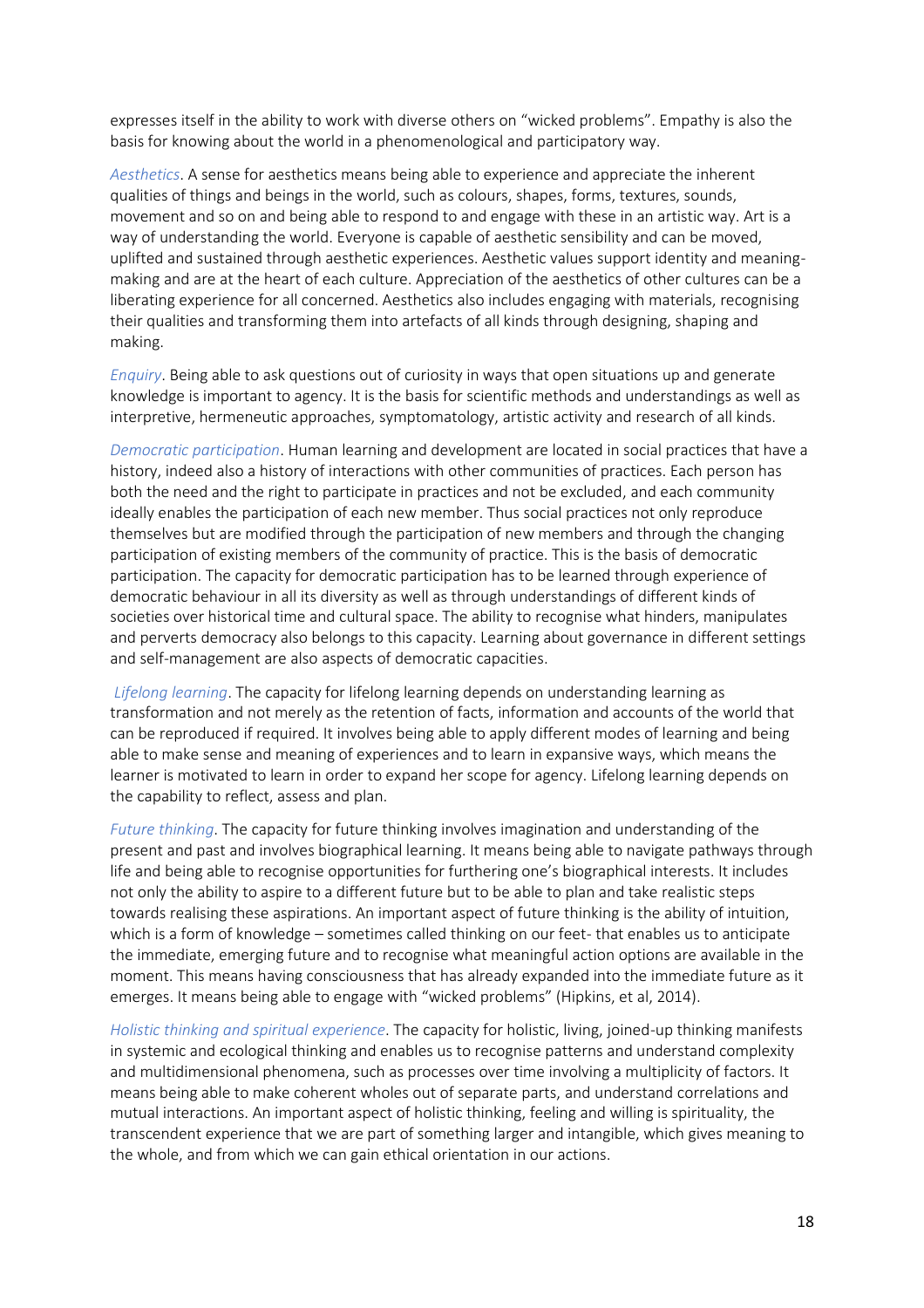*Judgement*. Being able to form autonomous judgements in various fields, such as logic, rights, aesthetics and ethics, based on insight and on the weighing up of numerous factors, is also the basis for managing one's own life, including constructing coherent biographical narratives. Practical reason or wisdom is the ability to do the right thing for the common good in a given situation. Sound, autonomous judgement is the basis of ethics and being able to take up positions and the justify and explain them.

Each educational subject area has a set of skills which relate to the potentialities and develop them in some way. As part of the teacher curriculum handbook, these skills have been mapped against the potentialities to enable teachers to highlight how subjects, skills and potentialities are addressed in a cross-curricular block.



*Figure 7: The range of potentialities*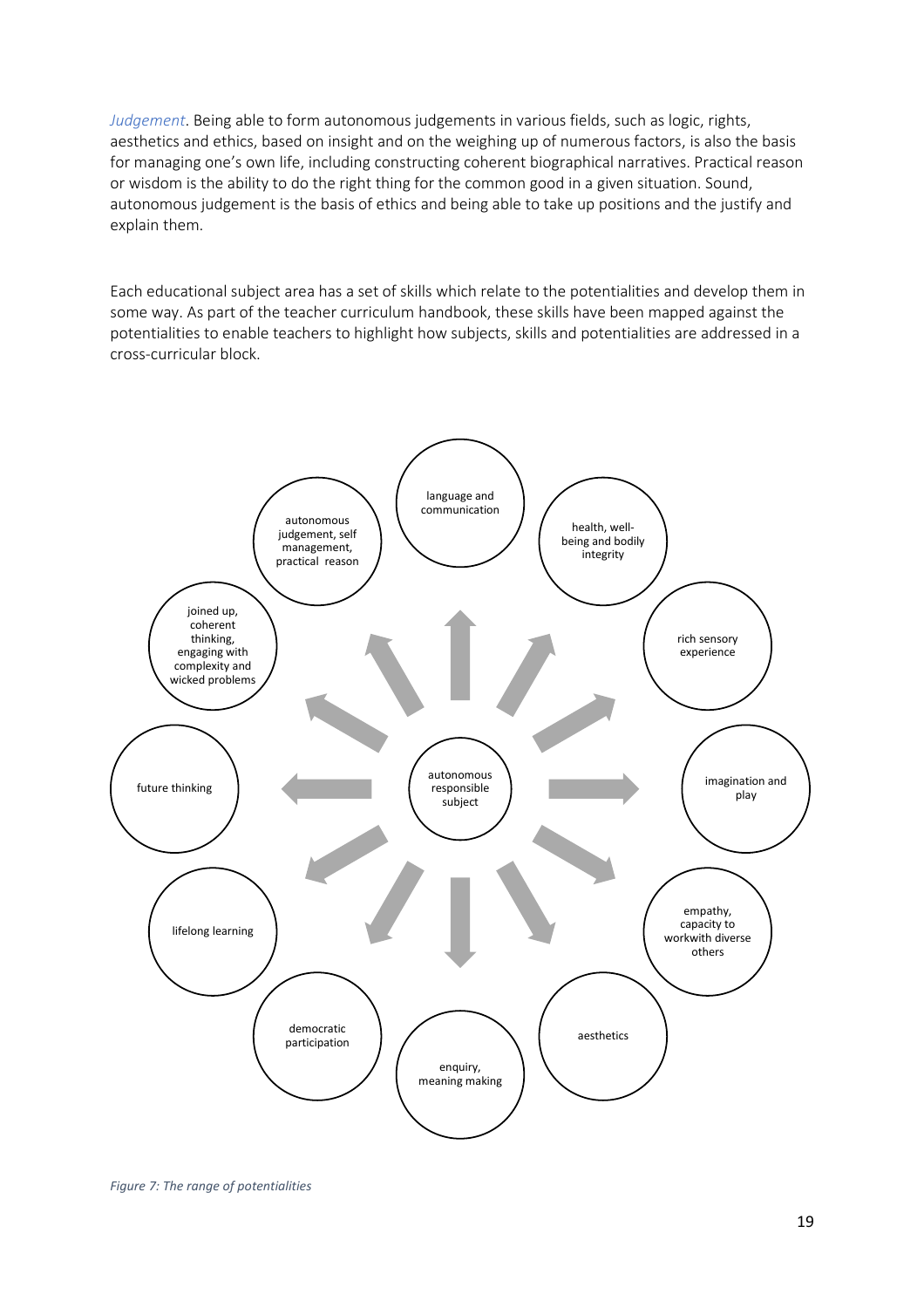### 5.3. A new approach to skills: Waldorf as a skills-based education

One of the significant innovations in this Framework is the re-definition of skills. Conventional curricula are usually framed in terms of skills and knowledge- often in the form of competences- that have to be learned and can be tested. We take the view that being able to apply skills always requires knowledge of the context and the relevant tools and materials, and that knowledge is of less value if it isn't applied, even in thinking, i.e. theoretically. Acquiring knowledge per se is not a meaningful academic aim in school. Being skilled means "the ability to use one's knowledge effectively and readily in …performance" (Merriam-Webster Dictionary). As the same dictionary definition goes on to say, it also refers to dexterity and coordination in the execution of physical tasks and a "learned power of doing something competently". We suggest, instead of treating skills and knowledge separately, it is more useful to think in terms of skills as knowledgeable action with purpose. The consequence of this way of thinking is that it is only really meaningful to assess skills when they are applied in authentic (as opposed to artificial or contrived) situations.

Children learn and develop skills through repeated meaningful engagement with their environment. In an educational environment these skills are intentionally cultivated, though many skills are also learned incidentally outside of formal education. Skills always have a function and a purpose and one cannot really speak of potential skills, since skill only manifests when an act is performed. Skills involve applying knowledge and, in the course of regular use, such knowledge can be applied more skillfully. Having knowledgeable skills means that learners can perform cultural techniques, such as reading and writing, which are embedded in different contexts that afford and support the performance of the skills (i.e. a range of appropriate reading materials are available and time for reading is provided). Being skilled also means being able to apply knowledge of materials, resources and tools in different and changing settings, and being able to relate units of knowledge to larger contexts. Through observation, imitation and practice the learner gets a 'feel' for the way things need to be done "by introducing novices into contexts which afford selected opportunities for perception and action, and by providing the scaffolding that enables them to make use of these affordances" Ingold, 2000, 354). This requires a schooling of attention.

In order to learn skills children and students need to have opportunities to explore and use their skills but also a sense of purpose and the usefulness of the skill (e.g. why we need to be able to do this). Thus being skilled constitutes knowing with purpose in knowledgeable engagement with the changing world, because skills are bound up with our whole knowledgeable relationship to the world we live in, which involves body and mind and the whole field or relations each person is embedded in. This is why it is less helpful to look at skills solely as properties of individuals. We also need skills to gather, generate and apply knowledge across different fields, such as society, nature, human life. We need different skills in different ways of knowing, for example in natural science, social science, art, religion, language, maths, practical life. Thus the curriculum in SW schools can be seen as a 'knowledgeengaged' curriculum.

In order to monitor the growth and development of skills across school subjects and in different learning situations, it is useful to have a loose taxonomy of skills - loose because there are many overlaps and the same skill may be performed in different contexts.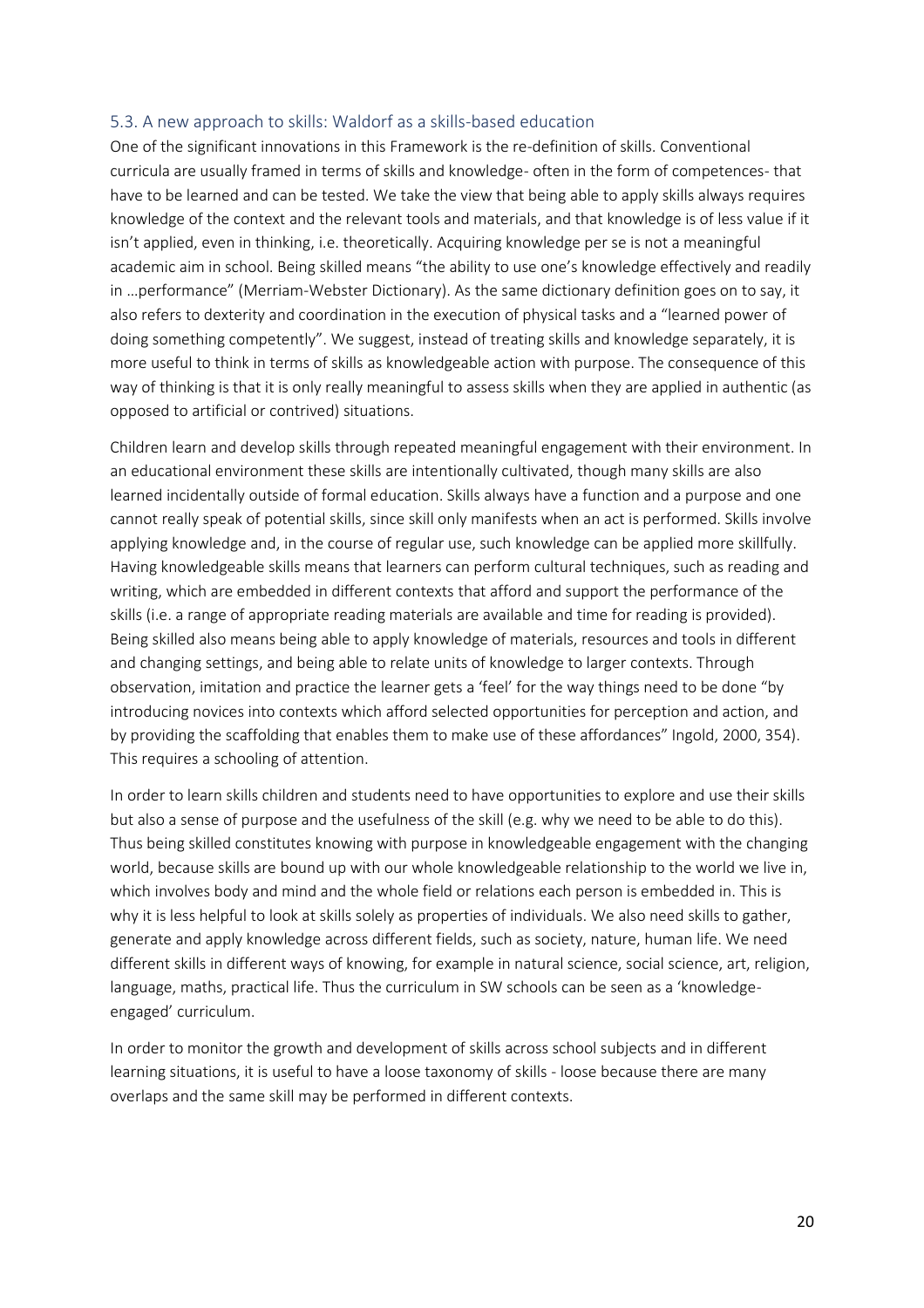| Type of skills                 | Descriptors / some examples                                                                                                                                                                                                                                                                                                                                        |
|--------------------------------|--------------------------------------------------------------------------------------------------------------------------------------------------------------------------------------------------------------------------------------------------------------------------------------------------------------------------------------------------------------------|
| bodily and<br>practical skills | fine and gross motor skills, dexterity, balance and coordination, movement skills,<br>muscle memory, effective tool use in all fields (e.g. needle and thread, carving<br>knife, power drill, laptop, driving a vehicle), practical skills in various fields (e.g.<br>cooking, gardening, household repairs), and craftsmanship                                    |
| social and<br>personal skills  | communicative skills, proficiency in other languages, relationship skills, team skills,<br>expressive skills, inter-cultural skills, sense of fairness and social justice, self-<br>managing and personal organisation skills, empathy, ability to construct and<br>maintain stable identities, acting autonomously, planning for the future,<br>democratic skills |
| procedural<br>skills           | procedural skills, organisational skills, scientific methods, organising and curating<br>information, research skills, presentational skills, aesthetic skills                                                                                                                                                                                                     |
| subject-<br>specific skills    | reading, writing, numeracy skills, scientific, technological and artistic skills,<br>historical awareness geographical consciousness etc.                                                                                                                                                                                                                          |

*Figure 1: Table showing examples of different types of skill.*

# *Constrained and unconstrained skills: from taught to caught*

As Paris (2005) has argued, it is helpful to place skills on a spectrum from constrained to unconstrained. Highly constrained skills are those which it is possible to master entirely, contingent on various factors including maturation and the learning environment. Some children may individually take longer than others to become proficient in certain specific skills but most achieve mastery. The timeframe for learning such skills can depend on the onset of instruction (e.g. in SW schools children only start formal learning of reading and writing at the age of six) but the time required is broadly compatible across most children. Constrained skills are learned through explicit teaching and are the basis upon which knowledgeable action with purpose can be developed.

Thus this Framework distinguishes between constrained and unconstrained skills. Constrained skills are the basic skills in a field of learning that are necessary for the subsequent open-ended development of unconstrained skills. Constrained skills are usually only learned through explicit teaching over relatively short periods of a few years, compared to life-long learning of unconstrained skills. An example is learning to read, which involves a series of specific constrained skills. Once a person has learned to decode text and extract meaning with a degree of competence, the further development of the skill depends on opportunity, motivation, guidance and feedback, which involve less explicit and more indirect teaching skills. There is then no theoretical limit to what a person can read. All fields of school learning involve constrained skills. It is important that teachers identify which constrained skills belong to which field, how they are taught and when this process should be complete and involves monitoring of the learning process. Thereafter it becomes important to assess how the person uses the skill.

It is helpful to map the notion of constrained/unconstrained skills onto the wider framework of learning stages and preconditions for learning outlined above in section 6.3. This understanding of learning locates learning as an agentic activity of the learner located in a learning community (Rawson, 2018). This sociocultural account of learning incorporates the conditions for learning through observation and joining in (Rogoff, 2014). Drawing on and modifying Rogoff's (1995) three planes of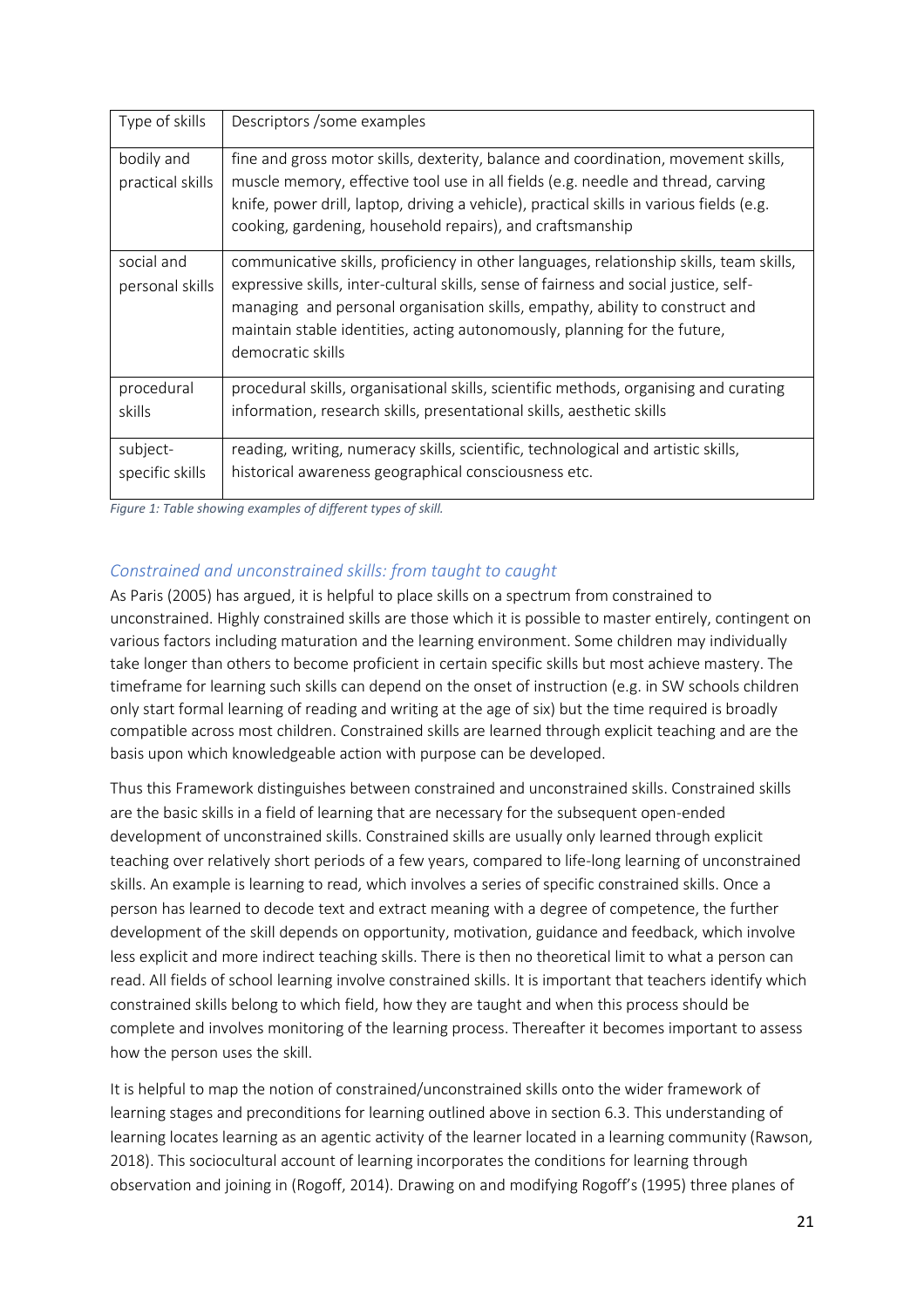sociocultural activity in learning (apprenticeship, guided participation and participatory appropriation), it is possible to describe four basic modes of learning and relate the learning of constrained and unconstrained skills to this. The important aspect of this approach is that it combines the qualities of traditional, informal participatory aspects, akin to indigenous modes of learning (Rosado-May, et al 2020) with formal classroom teaching that engages the whole person. This can be described as an ecological, relational and practice-based approach as opposed to instructional and instrumental approach, or what Rogoff (2014) calls the assembly-line instruction model.

The following iteration of learning offers teachers a differentiated basis for planning and assessing teaching and learning of practical, social, personal and subject-related skills, and offers a terminology and framework for observing and talking about a wide range of manifestations of development.

| Mode of<br>learning                                                                                    | <b>Brief description</b>                                                                                                                                                                                                                                                                                                                                                                                                                                                                                                                                                                         | Constrained/<br>unconstrained                                              |
|--------------------------------------------------------------------------------------------------------|--------------------------------------------------------------------------------------------------------------------------------------------------------------------------------------------------------------------------------------------------------------------------------------------------------------------------------------------------------------------------------------------------------------------------------------------------------------------------------------------------------------------------------------------------------------------------------------------------|----------------------------------------------------------------------------|
| Participation as<br>novice                                                                             | Peripheral, intended and welcomed participation in a<br>learning community (the Waldorf class). Taking part in<br>classroom practices and routines. Observing, listening, being<br>shown something in context (mimetic learning), being told<br>something using narrative.                                                                                                                                                                                                                                                                                                                       | Unconstrained<br>skills 'caught'                                           |
| Guided<br>discovery                                                                                    | Teachers create learning situations in which students are<br>guided in a friendly way through specific learning steps<br>including rich experiencing, recalling (retrieving), sharing,<br>naming and characterizing. This differs from typical<br>instruction in that the teacher does not start with the<br>intended outcome but affords the children's discovery of it.<br>The teacher's choice of material, its preparation, her inner<br>commitment to this process and artistic structuring of the<br>lessons all contribute to creating an 'inviting' rather than<br>directing atmosphere. | Constrained<br>skills are taught<br>in this way                            |
| Guided<br>application what<br>has been<br>learning                                                     | This follows closely on from the previous mode through<br>applying what has been learned in varying situations to<br>consolidate the skill. Initial stages of applying/practicing are<br>closely teacher led, later more variation is included and<br>finally students can create their own tasks.                                                                                                                                                                                                                                                                                               | <b>Transition from</b><br>constrained to<br>unconstrained<br>taught/caught |
| Self-directed<br>application and<br>appropriation,<br>participation<br>with some level<br>of expertise | Full participation in practices. Learners transform their<br>understandings and expand their skills by applying them in<br>authentic and self-directed tasks. In doing so, they<br>appropriate the values that belong to the practice (e.g.<br>weaving, speaking French, doing chemistry). The role of the<br>teacher is to support and give, useful and constructive<br>feedback.                                                                                                                                                                                                               | Unconstrained<br>skills caught                                             |

*Figure 9: Table showing examples of different types of skill.*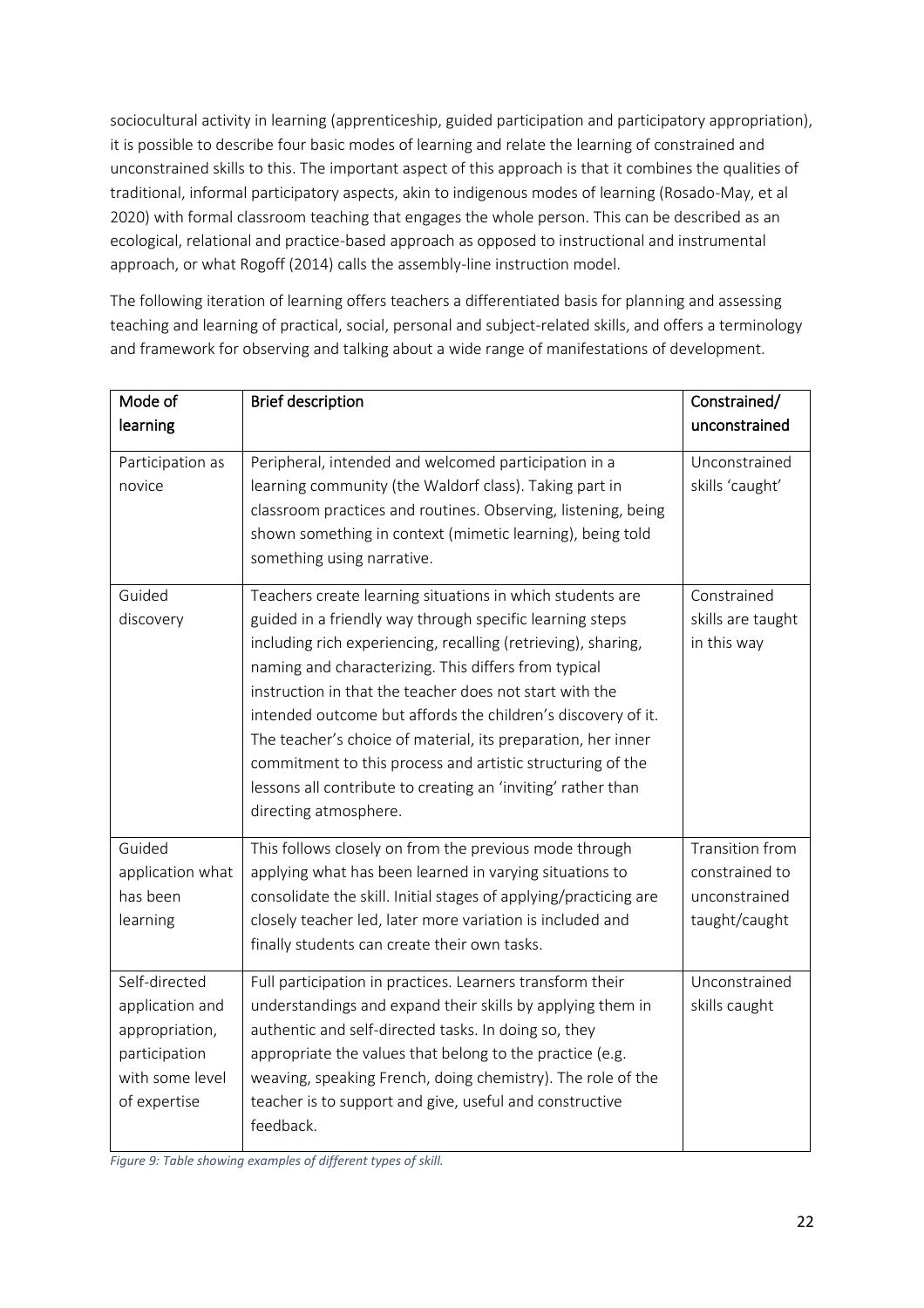These modes of learning can span longer periods of time and characterise a predominant approach. In Waldorf kindergarten, for example, learning primarily involves participation in an ongoing structure of regular social practices. The participation is free in the sense that the activities occur, and the children are invited to join in as and when they feel able and willing to. The transition to class 1 involves moving to the next phase, that of guided discovery, for example, in learning the letters and numbers. Here the children are required to take part in the learning activities, though parts of the lessons remain in participatory mode. Though a basic mode of participation in the classroom activities remains, the lessons during the class teacher period involve movement through guided participation to self-activity.

Guided discovery is not necessarily the same as instruction. The Waldorf approach often involves experiencing the phenomenon before analysing it and the guidance is often implicit rather than explicit, in that the teacher's choice and preparation of the material and the way in which it is presented direct the learners' attention to the salient aspects of the experience without explicitly pointing out what they should learn. This strengthens the child's self-activity and identification with the experience. In the subsequent process of recalling, sharing, discussing and characterising, and then applying what has been learned in exercises, the learners acquire constrained skills and later develop these further as unconstrained skills. Each new aspect in a field that is introduced, recapitulates the phase of constrained skills at a higher level with a transition to autonomous use of the skill. This iterative sequence depends on the subject.

In science subjects, which are taught phenomenologically in the middle school, the constrained skills usually involve observing and describing the phenomena along with some practical laboratory or field work skills and safety awareness. Since we are aiming for knowledgeable action with purpose, the knowledge acquired in middle school science is contextual, including practical usage of the knowledge (e.g. in hygiene, body care, nutrition, the uses of plants and plant material, electricity, chemistry in daily life, map reading, weather observations etc.). In the upper school, this practical knowledge is supplemented by theoretical knowledge, complex techniques and terminology (including the use of formulae and maths in statistics, graphs, use of data etc.), as well as understanding of the social, economic, ecological and ethical aspects of the field.

In the appropriation mode of learning students should have a sense for the professional values and culture relating to the field - for example what geologists or chemists, or writers do. Full expertise is unlikely within school learning but the students should be able to develop a feeling for what professional expertise involves among artists, craftspeople, scientists, writers and journalists, doctors, architects and teachers etc.

It is important within each subject to establish what constrained skills need to be learned and by when. Secondly, adequate opportunities need to be provided so that unconstrained skills can be encouraged to develop further and be monitored. Not least because enhanced skills, potentialities and capacities are the basis for more advanced forms of learning in the high school and beyond. In lesson planning, teachers identify when constrained skills need to be taught and when to allow students to apply them. This is part of the rhythmical balance in the learning process. In terms of assessment, constrained skills need to be more exactly monitored in the early stages of learning, along the lines of can't yet, can with support, can without support. With unconstrained skills, assessment modes can vary and include a wider range of criteria and can take a more appreciative and relational form, including self-assessment, because the outcomes are less standardised and more open.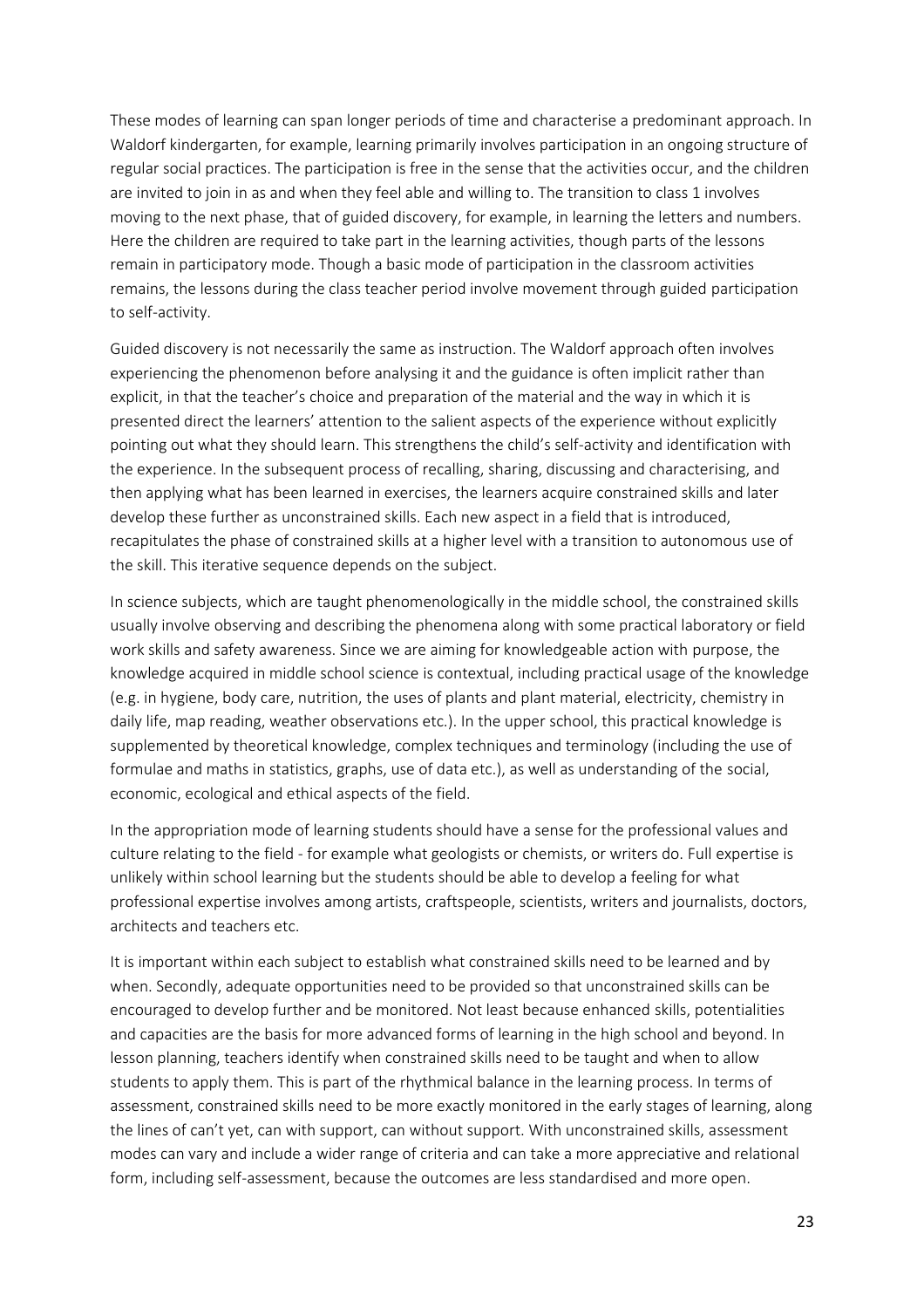#### 5.4 Dispositions and habits of mind

As Claxton et al (2011, 37) put it, "we have to move from thinking about learning as a set of techniques and skills that can be 'trained', to a set of dispositions, interests and values that need to be 'cultivated". Having a skill means being able to do something that one couldn't do before. Having a disposition and habit of mind inclines one to use that skill and influences whether one uses the skill reluctantly and only when externally necessary (e.g. learning for a test) or willingly (as in expanded learning based on self-motivation). A resilient learner will persist in the face of setback and difficulties and will actively learn from mistakes. A learner disposed to playfulness and creativity will experiment, try out different solutions, be creative. Dispositions also include values and beliefs. If people find skills important and socially and culturally valuable they are more likely to develop dispositions to using them. Values also influence the way we do something. It makes a difference whether where we do something with care and pride in the outcome, with the sense that because if it is worth doing, it is worth doing well, or whether it doesn't personally matter to us how we do something and the consequences this has. Some who takes pride in doing something well may also care for the tools, materials and workspaces, will clear up afterwards, will find pleasure and affirmation in whether others appreciate what we do. Notions such as vocation, service and doing good, as well awareness for the consequences of our actions, are values that enhance skills.

Through application and frequent and varied practice, skills and dispositions become abilities or enhanced capabilities- or what Claxton (2007, p124) refers to as "the sum total of one's habits of mind". Having such enhanced abilities means a person is a more capable learner, which drives the learning process onwards towards the development of potential through transformative learning.

The educational approach of the SW curriculum is designed to afford, encourage and support students to, as Claxton (2007, 121) describes, "learn more robustly, more broadly, more skillfully and more flexibly". The pedagogical task is what Claxton (2007, 2009) refers to as teaching to expand learning capacity by creating epistemic cultures, that is, school cultures that foster powerful learning. Since dispositions and inclinations may be tentative as well as strong, it is important that a school culture encourages and avoids hindering and blocking dispositions that are vital to classroom learning, such as asking questions, questioning assumptions (even those of the teacher or other authorities), imagining how things could be different (or could have been different in the past), the courage to risk a minority view and go against the common discourse, trying other ways of doing things and not being unduly reticent if they don't at first work out or make sense to others. In fact, making the learning process transparent, by for example establishing a clear vocabulary for talk about learning processes, is a precondition for enhancing learning dispositions. Claxton and Carr (2004) refer to learning cultures that have a "potentiating milieux" in which "there are plenty of hard, interesting things to do, and it is accepted as normal that everyone regularly gets confused, frustrated and stuck" (Claxton, 2007, 125).

Like potentialities, dispositions also grow over time from a basic moral relationship to the world and others that brings to expression the notion that 'the world is good'. One could say the primary function of Waldorf Early Years provision is to establish healthy dispositions. In primary education these dispositions transform into the sense that the world is beautiful and in adolescent education, the core disposition is the question for truth. All these dispositions flow together into the foundational belief in social justice, service and the capacity for conflict resolution, and also into democratic values, holistic thinking, a sensitivity to spirituality, and the ability to make autonomous judgements out of insight. In anthroposophy, these are the qualities Steiner associated with freedom based on intuitive thinking.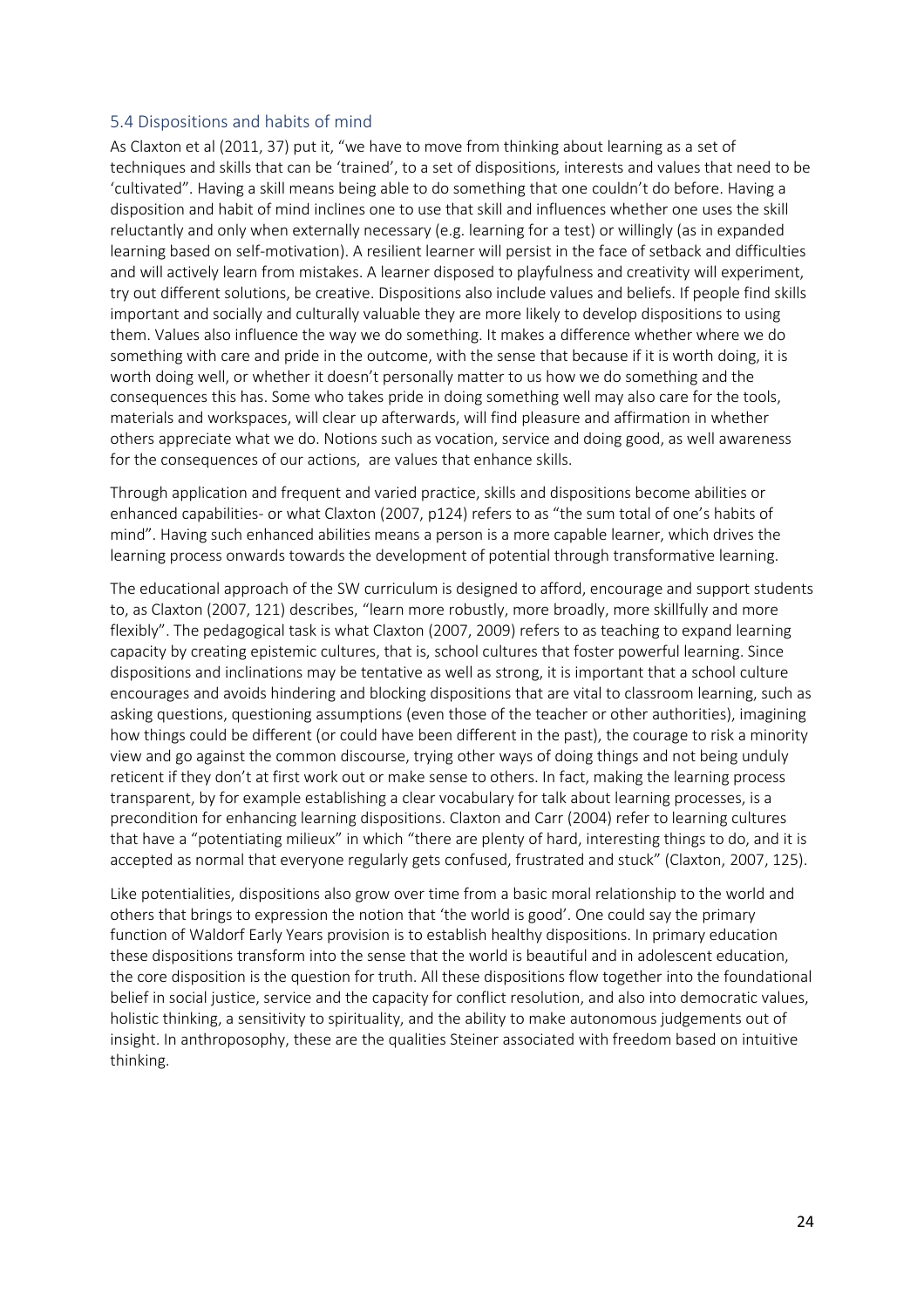### 5.5 Abilities and capacities

Skills that are honed through practice become abilities, which are more generalised capacities. Abilities often blend a range of specific skills into a more comprehensive aspect of personality. Someone who has a learned ability is often in a position to teach others because they understand the detailed skill steps that belong to an overall ability. An example of an ability is being able to play a musical instrument well. This is based on a number of specific constrained and unconstrained skills, from manual coordination and movement, breath control, hearing melodies and being able to pick them up, keeping time, recognising if an instrument is in tune, reading music notation, playing with other musicians, recognising different musical styles. Musical ability then becomes a capacity and changes the person and her relation to self and the world, when a person can describe herself as, "I am a musician". Something similar can be described for ability in a particular sport, or for the literacy skills that enable a person to become a writer, or science and empathy skills that enable a person to become a doctor, or the practical and theoretical skills and knowledge to become a designer or architect. Being a teacher requires- as we have shown in section 7 below - a wide range of skills, that in themselves do not make a good teacher, though they are preconditions. The transformation required, as in other professions, from being skilled to being expert marks the transition from skills to capacities. Enhanced capacities alter a person's dispositions and thus the nature of what they can subsequently learn life-long.

### 5.6 Knowledge and knowing

Doing and knowing are different activities yet belong together. In Steiner's pedagogical anthropology, thinking and knowing belong to the cognitive processes connected with the nerve-sense system, centred in the brain, whilst acting and doing belong to the will and the forces of volition and are related to the limbs and metabolic processes of the body. Mediating between these systems is feeling, which is less conscious than thinking but more conscious than willing. In pedagogy, knowing is obviously a particularly important part of learning. Knowing is the ability to apply understanding in meaningful situations, whereas knowledge as such, is a representation of what is known. Knowledge is reified so we can reflect and communicate about it, whereas knowing is more immediate and intuitive (knowing-in-action, knowledgeable action, artistic activity, skilled artistry). Understanding can be communicated and related to other knowledge using reified knowledge, usually expressed through language and mathematical symbols.

SW distinguishes between surface knowledge (e.g. terminology, simple disconnected facts, number bonds, vocabulary, simple procedures) and deeper knowing, which is contextual, has its own particular methodology and can be linked with other knowledge. Deep knowing influences ways of seeing and thinking and is thus linking to our dispositions and abilities (e.g. geographical knowledge enables us to access unfamiliar geographical phenomena, knowledge of methods of interpreting literature can be applied to novels we haven't read). The function of block teaching in SW is to dispose the learner to specific ways of seeing and understanding the world and this is linked to practice and skills in this field. The transfer of knowledge, or rather the ability and capacity to understand different but related situations, comes from these ways of seeing linked to subject specific skills and knowledge and the ability to apply this. Generic abilities enable us to generate and use knowledge effectively. Thus specific knowledge about aspects of the world can be applied through knowing-in-practice in life situations.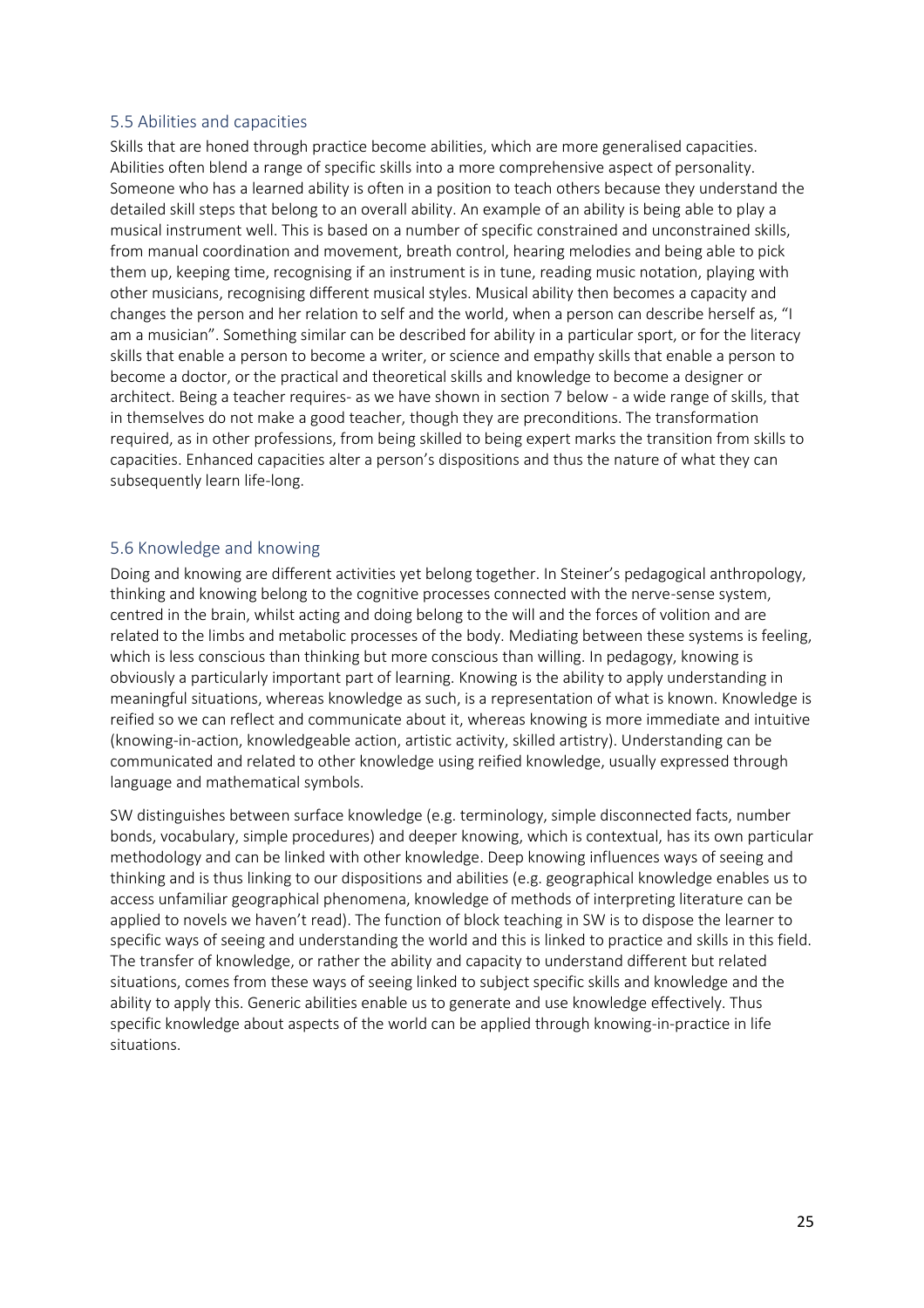# 6.0 Learning

As we have outlined above, learning is about long-term, sustainable change in the whole person leading to skills, stable dispositions and ultimately new capacities and thus to overall development. In this section we describe the preconditions for learning and the rhythmical nature of learning.

# 6.1 The preconditions for learning

As already explained above, the learning of skills depends on establishing healthy learning dispositions. Certain preconditions in the learning environment enhance the child's ability to learn and consolidate dispositions and skills and thus the ability to acquire and use knowledge meaningfully. These preconditions dispose children to active and healthy learning over time. In order to learn, learners must feel:

- bodily safe and as much at ease as possible,
- emotionally secure in the group,
- seen, heard, accepted and understood as who they are by teachers and other students,
- feel supported by long-term reliable relationships with adults (i.e. teachers) who take an interest in and know the children and young people,
- they have the support they need to learn and develop in a healthy way,
- their teachers are personally committed to what they are teaching and find it meaningful,
- they have role models they can emulate,
- they have social boundaries that enable healthy interaction,
- able to participate as accepted members of a learning community.

# 6.2 Sense of Coherence

SW education emphasises the creation of a learning environment in which children and students can experience a sense of coherence<sup>8</sup> in age-sensitive ways. This means each individual generally has the basic feeling that the tasks and challenges she faces are comprehensible, manageable and meaningful. Establishing conditions for sense of coherence and recognising whether students experience their learning in this way requires teachers identify these qualities of learning.

- *Comprehensibility*: In order to be comprehensible experiences must be rich, direct, immediate, sensory, or activate vivid, exact imagination. These experiences are then consciously recalled and contextualised in a process of meaning making, thus each child has the feeling that 'what we are learning makes sense and can be understood'. The opposite of comprehensibility is the child's permanent feeling that she doesn't and can't understand (e.g. because she feels stupid or inadequate) and that she is unable to access the content of the teaching.
- *Manageability*: The child generally has the feeling that she has the resources and support she needs to cope with the challenges she faces, the tasks she has and what is demanded of her by others. The opposite is the continuous feeling of not coping, of lacking self-efficacy, of being overwhelmed, incapable and therefore excluded because she is unable to participate. This can occur because the child has regular experiences of failure, not making the grade, always being in the lowest set and even there, not really managing. The sense of not coping may not reflect actual performance and some children often suffer from the feeling that they

<sup>8</sup> The construct sense of coherence was first formulated by Anton Antonovsky (1987, 1997) but has gained wide application across a number of fields (Mittelmark et al, 2017)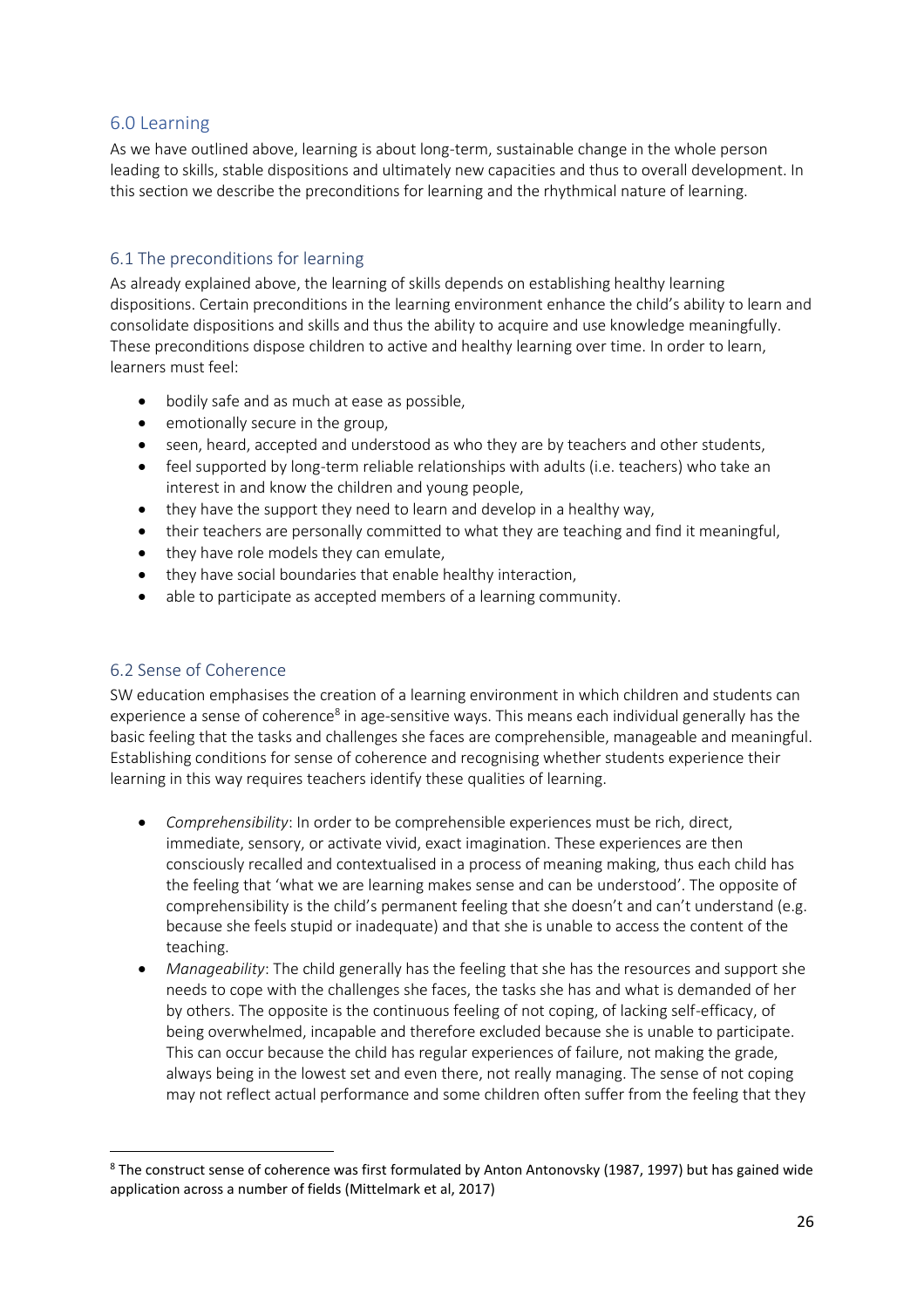are never good enough for the expectations of significant others, whatever their actual performance.

• *Meaningfulness*: The child has the feeling that it makes sense for her personally to direct her attention towards the matter in hand and is willing to invest effort in the tasks she is given. She also feels that this effort is rewarded by an evidential sense of understanding and meaning, like a discovery or an 'aha!' experience. This generates a deep sense of connection and meaning. This is likely to occur when the student has the sense that what she is learning relates to other things that are important, to other knowledge she has and to other subjects she has worked with. Making sense of an experience also enables the learner to connect that experience to others in other fields. For example, in geography the student might understand how the geography of a particular place influences the cultures that originally developed there, such as urban centres on major rivers and natural harbours, economies that develop based on local natural resources, like coal, iron or fish. Even if those industries no longer exist, they will have shaped the place physically and influenced the mentality of the people and local culture. This could enhance the learner's relationship to the place she lives in, as well appreciating the character of other places. Learning becomes meaningful for the individual when she herself has worked to construct and grasp it, rather than when it is simply given as a fact to be learned.

# 6.3 Learning as a rhythmical activity

Learning is a complex process which, in SW education, is viewed as rhizomatic, emergent and individual, rather than strictly sequential and predictable. The teaching and learning process needs a skilled balance between a guiding structure and allowing individual learning processes to occur in their own time. Sustainable, deep, long-term learning takes time and has three primary dimensions: content, incentive and interaction (Illeris, 2018). Motivation is linked to sense of coherence, content is related to the developmental tasks and interaction occurs within the learning community. According to SW learning theory (Rawson, 2019, 2020c) the primary learning activities in general terms involve the following:

- 1. *attunement*: this involves activities that enhance the experience of being met, welcomed and accepted, when the student has a sense of bodily ease, relaxation and focused attention, and when each individual feels a sense of social belonging in the learning group,
- 2. *rich experiences*: these are either directly experienced through encountering real phenomena or indirectly mediated through narrative or media (e.g. story, oral description, text or images) that leave deep impressions,
- 3. *forgetting*<sup>9</sup>: including the unconscious processes of sorting, matching and assimilating that enrich long-term memory and deep learning in connection with retrieval and rebuilding,
- 4. *recalling*: remembering, re-living, re-constructing and sharing lived experiences,
- 5. *sharing*: comparing, elaboration (explaining to others), supplementing, clarifying, contextualising, making sense, interleaving (i.e. practice spread over time),
- 6. *making meaning*: constructing concepts together in dialogue with others, working with meaning,
- 7. *applying & practicing*: consolidating deep learning and developing skills,
- *8. growth of abilities as enhanced capacities* leading to transformational learning.

# 6.4 Typical and characteristic curriculum practices in Steiner Waldorf schools

There are many typical learning practices in SW education. These include:

<sup>&</sup>lt;sup>9</sup> Hattie and Clarke, 2019, 87, "forgetting helps us to remember", " forgetting, rather than undoing learning, creates the opportunity to reach additional levels of learning"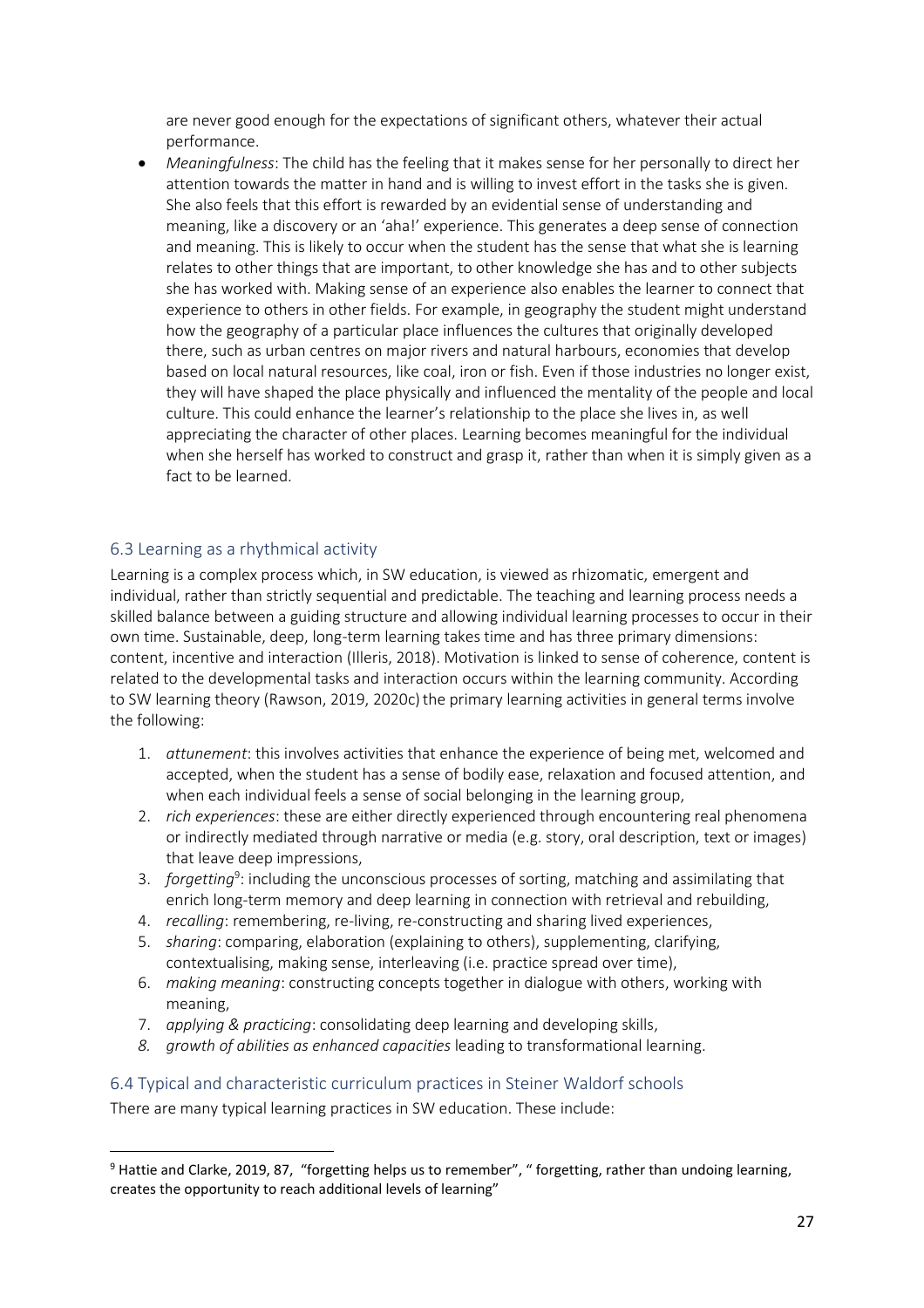- *daily main-lessons* (90-120 minutes) structured to include various age-sensitive modes of learning and interdisciplinary elements (music, movement, speech, writing, reading, drawing, working with different media, practice of numeracy- i.e. interleaved learning, repetition and differentiated practice);
- *teaching in blocks* (usually four weeks, 90-120 minutes a day). This means immersing children and students in thematic domains of human experience and culture (farming, local surroundings, plants, Industrial Revolution etc.). This process is supported by regular practice lessons in reading/writing and maths (i.e. distributed practice) and review lessons at the end of the school year and at the beginning of each new block (i.e. retrieval practice);
- *a spiral curriculum* in which key themes/concepts reappear over the years in an expansive and deepening way (i.e. retrieval practice and layered learning) leading to more complex knowledge schemata; new concepts and terminology are often 'seeded' through usage (Tomasello, 2018) in context, before re-appearing more consciously at a later stage;
- *teaching in economical and interdisciplinary ways* wherever possible (e.g. main lesson blocks involving literacy work and dialogue, art, practical skills, mathematical skills, conceptual skills;
- *daily attunement phases* involving activities, for example such as bodily, social, speech, musical and oral maths exercises practiced to enhance daily learning readiness and to provide a balance between different qualities of engagement and different types of activity (head, heart and hand);
- *experiential learning* always comes before conceptual learning, this includes direct experience or using the imagination as a primary means of engaging students, with other media (e.g. images, sounds etc.) as secondary supporting media;
- *emotional balance in lessons* between seriousness and levity, individual work and group work, classroom and extra-mural activities, speaking and listening etc;
- *a holistic curriculum*, in which understandings go from the whole to parts and then reintegrate the parts back into a meaningful whole;
- *two modern languages* from class one throughout the school, taught orally for the first three years, ideally in alternating periods of immersion *(e.g.* through block teaching in the two foreign languages following the main lesson);
- *an equal balance of 'head, heart and hand'* or cognitive/academic, artistic work and practical activities- each of these domains has equal priority;
- *main lesson books or folders* produced by the students themselves to document what they have learned. These are used for reference and for retrieval practice at the start of each new block and are a form of learning organiser helping students to retain knowledge for future reference and to reinforce working memory;
- *making useful things* in handwork, handcrafts and crafting, in which the making of meaning objects that can be used and meet a real need is emphasised (e.g. clothing and footwear that can be worn, garden produce that can be eaten, artefacts that have a real function in context), wherever possible sourcing materials locally in environmentally sustainable ways;
- *a balance between classroom teaching and the outdoor classroom and/or real world experiences* (gardening lessons, outdoor sports, walks in nature, field trips, visits to museums, art galleries or visitor centres in connection with nature or history, work in the local community and environment, outward bound activities (e.g. trekking, climbing, survival training and camping), crafting in nature etc;
- *Eurythmy lessons*, a special art of movement unique to SW schools in which speech, poetry and music are given expression through gesture and choreography;
- *a wide range of movement activities* including dance, games, gymnastics, swimming and a wide range of team games and sports (depending on the available facilities)
- *drama and performing music* throughout the curriculum- each child should learn an instrument and be able to read music;
- *an annual framework of celebrating festivals* and community activities;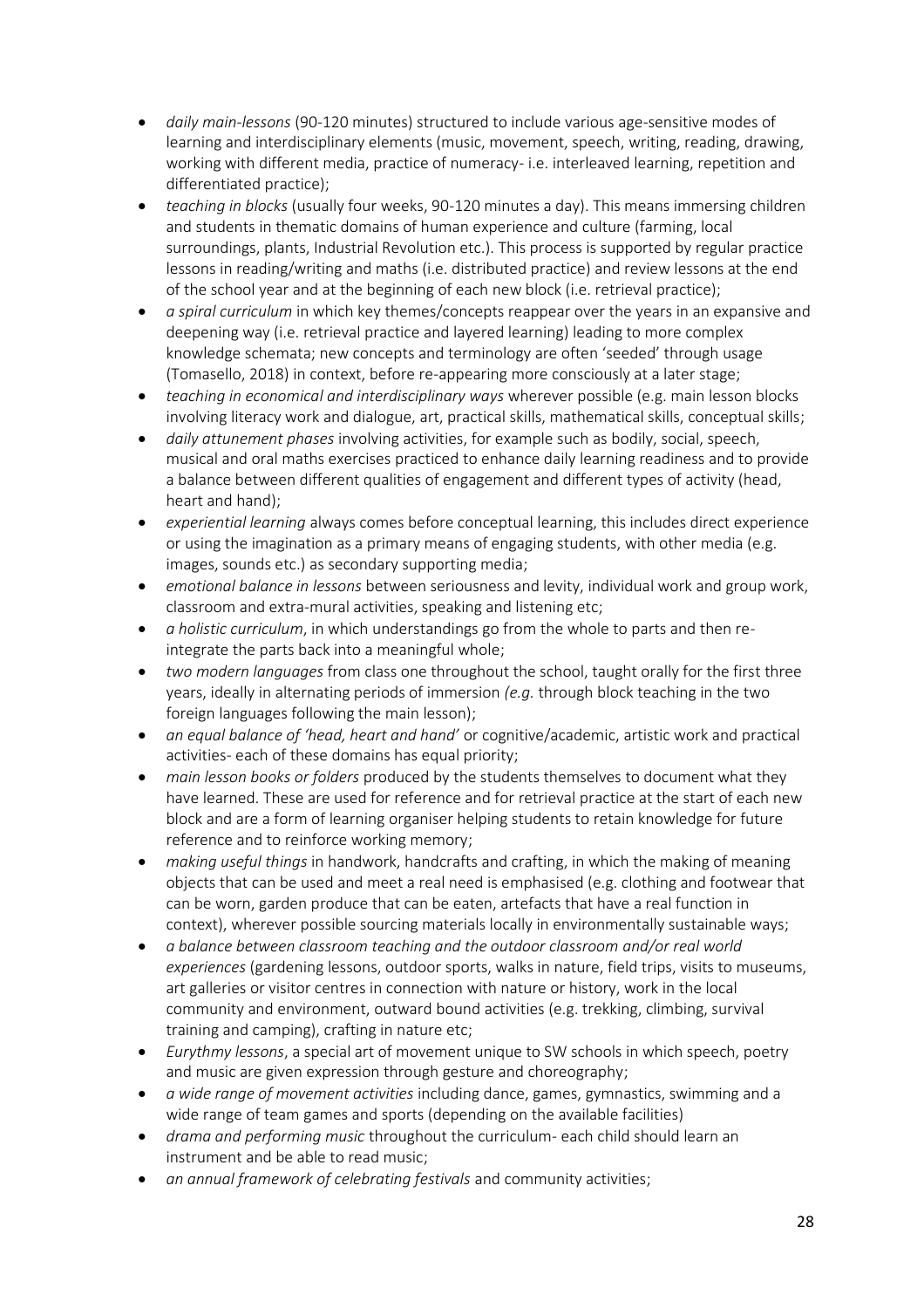- *links to the local community* through projects and work in the community, including partnerships with local organic farms and garden, craftspeople, local historians, and other social and care institutions;
- *the physical environment* of the school is designed and arranged aesthetically (within the scope of the resources available) to support the learning and to create a child-friendly, warm, welcoming and appropriate spaces for learning, working, meeting and relaxing for students, teachers and the school community;
- *a safe yet welcoming atmosphere* in the school that is conducive to effective and creative working.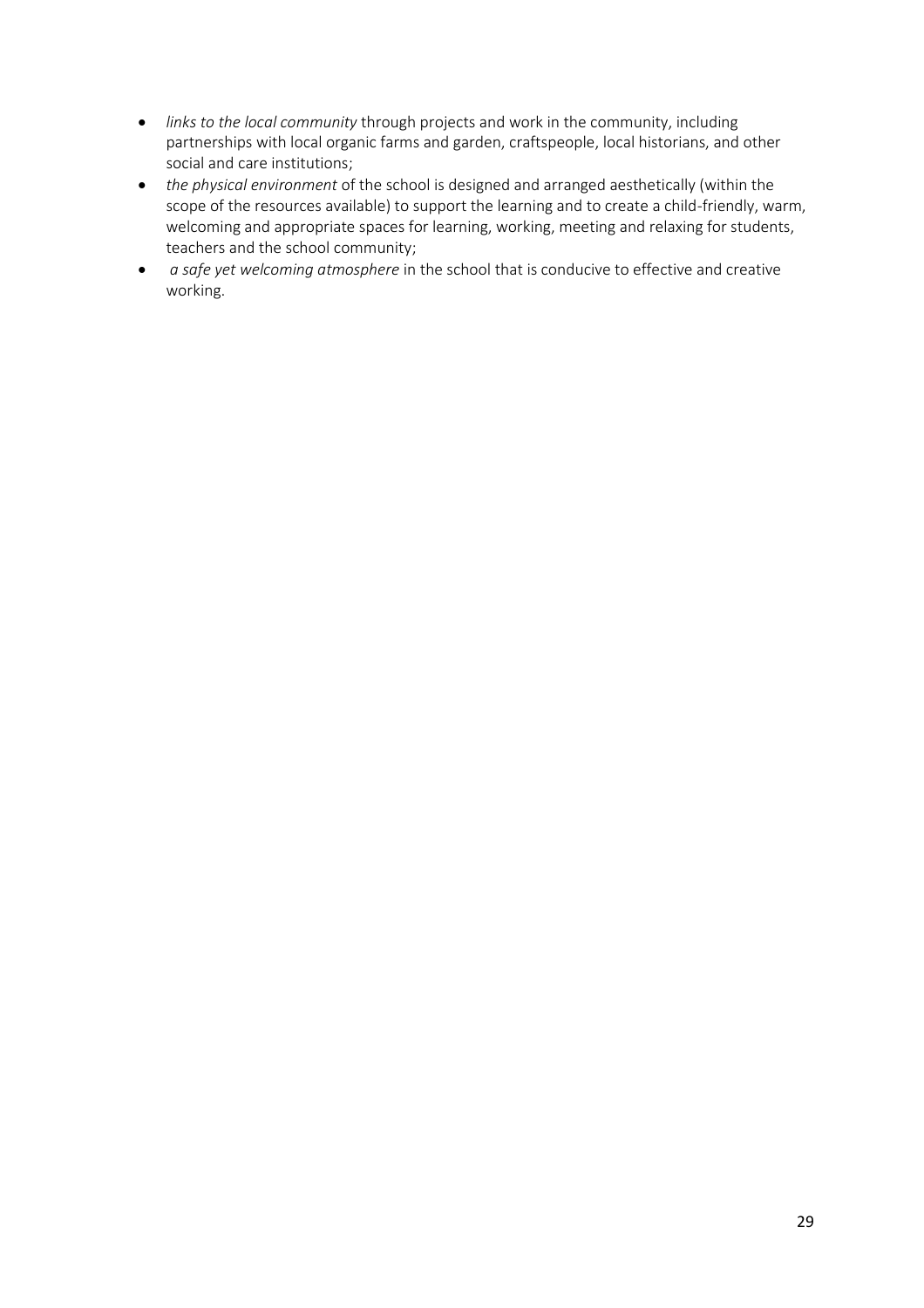# 7.0 Teachers

"The remarkable feature of the evidence is that the biggest effects on student learning occur when teachers become learners of their own teaching, and when students become their own teachers" (John Hattie, 2012, 18)

Teachers are central to SW education and so teacher education and professional development aim, as far as resources permit, to ensure that teachers are adequately prepared for the special challenges of this education. We know from experience supported by research<sup>10</sup> that teacher beliefs are important for effective and professional pedagogy because these influence what teachers do, what they perceive, how they make judgements and decisions and who they are as people. Self-development, therefore, is an important aspect of SW teacher practice. A collegial basis for teachers working together is important in shaping teachers' values and beliefs.

# 7.1 Teacher values, beliefs and dispositions

SW teachers require specific sets of dispositions (Fonseca-Chacana, 2019), skills and knowledge for this education.

Good Waldorf teachers can:

- engage with the generative principles of SW education in such a way that the teacher becomes disposed to observing and understanding their practice and their pupils from this perspective;
- have the dispositions, skilled artistry and knowledge to create powerful learning environments and to teach in ways that are health-creating and foster sense of coherence in their pupils and that support their appropriate socialisation, qualification and development as persons;
- understand and be able to use the generative principles of Waldorf pedagogy to develop and assess practice in context, to create original lesson plans to suit the situation, rather than use standardised materials;
- teach creatively with enthusiasm and be able to inspire pupils;
- be artistic, work with the imagination and have good narrative skills;
- enable students to learn the necessary skills and dispositions;
- develop dispositions to pedagogical tact<sup>11</sup> and knowing-in-practice  $^{12}$ ;
- take the spiritual dimension into account<sup>13</sup>;
- develop authentic teacher identities that enable them to model learning and positive ways of being for their pupils;
- act in sustainable, ecological ways as a model for children and young people and being able to bring this awareness in effective and holistic ways into their teaching;
- act in socially inclusive, non-discriminatory ways, being sensitive to and accepting of difference;
- be social responsibly and committed to democratic practices;
- work out of an ethic of care, including self-care, that prioritises well-being and human flourishing and requires attentiveness, listening skills, dialogic skills and agency;
- practice culturally responsive teaching;
- be able to practice assessment for learning effectively,

<sup>10</sup> See Biesta, Priestley & Robinson, 2015, and 2017

<sup>11</sup> Van Manen, 2008

<sup>12</sup> Kelly, 2006

<sup>13</sup> See Rawson , 2020b.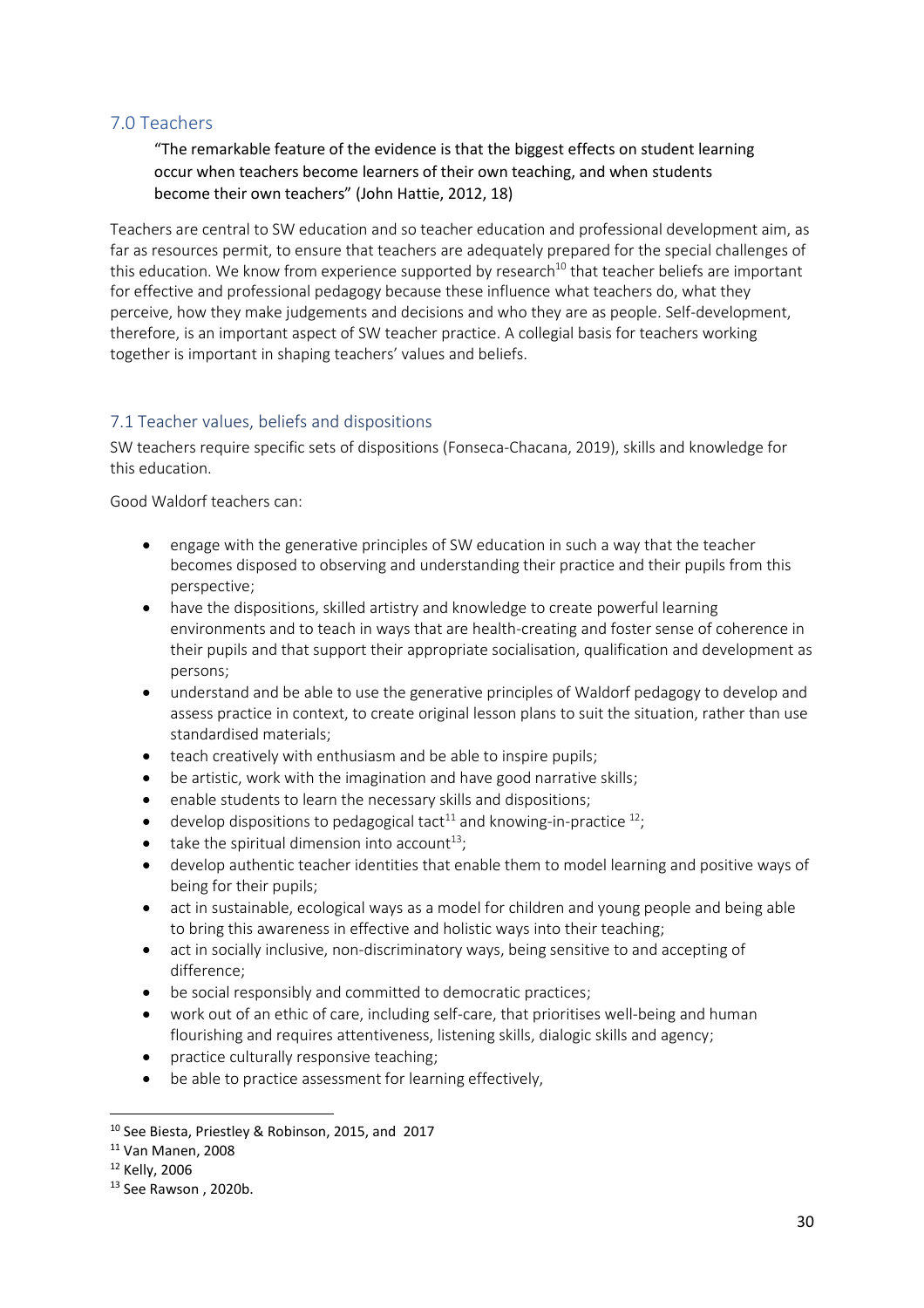- practice professional reflection, participate in ongoing teacher learning and selfdevelopment;
- research and develop their practice in a cooperative way and generate useful educational knowledge;
- work collegially in the interests of the education and pupils in regular weekly teachers' meetings and class meetings;
- practice holistic leadership to draw out the potential in each individual<sup>14</sup>;
- retain and recreate their interest, vitality, health and creativity.

# 7.2 Teacher standards

Waldorf teachers work to actively develop their professionalism. This results in the kinds of professional behaviours and attitudes which are described in the *National Steiner Waldorf Teacher Standards* (SWSF 2020)*,* which include the following commitments :

- 1. Personal and professional development, and an openness to exploring the principles underlying Steiner education.
- 2. Inspire and motivate children's progress.
- 3. Demonstrate good subject, curriculum and pedagogical knowledge
- 4. Planning and teaching with creativity and effectiveness
- 5. Adapt all classroom practice to the strengths and needs of all pupils
- 6. Productive and contextual use of observation and assessment
- 7. Promote children's wellbeing and welfare through awareness, practice and conscious modelling
- 8. Teachers keep the child at the centre of their wider professional activities, responsibilities and relationships.

# 7.3 Planning and reviewing practice

Good teaching depends on effective planning and reviewing. Planning occurs at three levels. At the macro level teachers orientate themselves by referring to the developmental themes for the year, to the generative principles of SW education and to existing practice in the school regarding the themes and learning forms. At the meso level teachers refer to the national or school level / local framework curriculum of content examples and they align their planned content with the expectations of skills across the subjects for each year. At the micro-level teachers take both the macro and meso level guidelines into account and then plan their schemes of work and lessons, considering the learning history of the class and individual learning needs, and preparing differentiated tasks for the learning group. Good practice in Waldorf schools involves teachers drawing up, actioning and assessing:

- *Annual class plans*: making an annual plan for each class covering all subjects (class teacher and subjects share this in class planning meetings), also to ensure synergies and avoid overlaps.
- *Block plans*: Each main lesson block (~4 weeks) or block of subject lessons is planned and outlined, showing the main content (including the experiences, tasks and resources planned) and new knowledge (including the retrieval and revision of embodied knowledge). The skills and dispositions being practiced are also included, contributing to planning for long term progress against the intent of the curriculum.

<sup>14</sup> Woods and Woods, 2012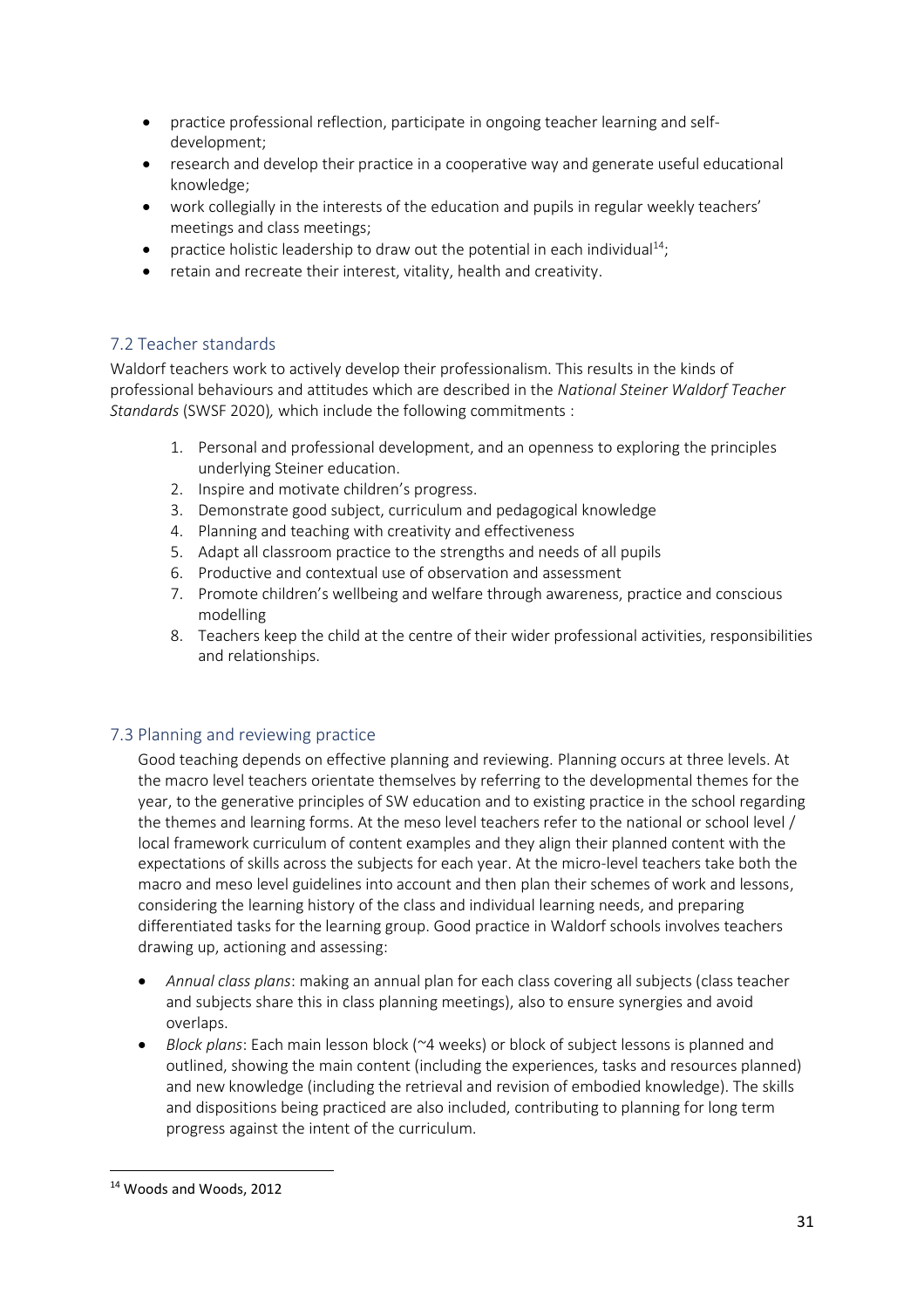• *Schemes of work and lesson plans*: outline the structure of the lesson, sequence of activities, content, tasks and activities.

Whilst each school has its own practices, the general principle is that these plans are all reviewed and outcomes briefly documented (e.g. including some copies/photographs of examples of student work from weak, typical and very good students showing the span). From class 6 (age 12) onwards, pupils are given a brief text description of the content of the forthcoming block and the assessment criteria, showing possible levels of outcome. At the end of the block each student receives a brief summary of attainment based on the criteria that the pupils were given at the beginning and feedback about the next learning step.

### 7.4 Researching practice

One of the primary historical functions of the college of teachers is to evaluate, appraise and research practice<sup>15</sup> using the methods of illuminative practitioner research<sup>16</sup>. Steiner<sup>17</sup> spoke of the college of teachers as being a living university in which dialogue, debate and research are carried out. In Steiner's original model the college of teachers collectively has responsibility for the development and evaluation of the curriculum and educational practice. The generative principles outlined in the original teachers' course were to provide them with a basis for this work. Steiner was very keen that each teacher take full personal responsibility for the educational provision and was convinced that this work together would be the basis for the necessary solidarity and core values of the school. Whatever organizational form of school leadership a SW school has- and there are various distributed, flat and tiered models- they all depend on this collegial and holistic ethos in the development of the education. Collegial co-responsibility in the day to day educational practice is non-hierarchical and is based on dialogue between peers.

Research literacy is an area of the education that is now featured in professional development and needs to be included in initial teacher education. Teachers are increasingly in a position to use action research. There is a wide range of literature and online support available<sup>18</sup> and there are a number of approaches that also specifically use SW theory.

<sup>&</sup>lt;sup>15</sup> See Rawson, 2014

<sup>&</sup>lt;sup>16</sup> See Rawson, 2018

<sup>17</sup> Steiner, 2004, 184.

<sup>&</sup>lt;sup>18</sup> See<https://www.bera.ac.uk/blog/the-teacher-as-researcher-making-the-case-for-research-in-schools>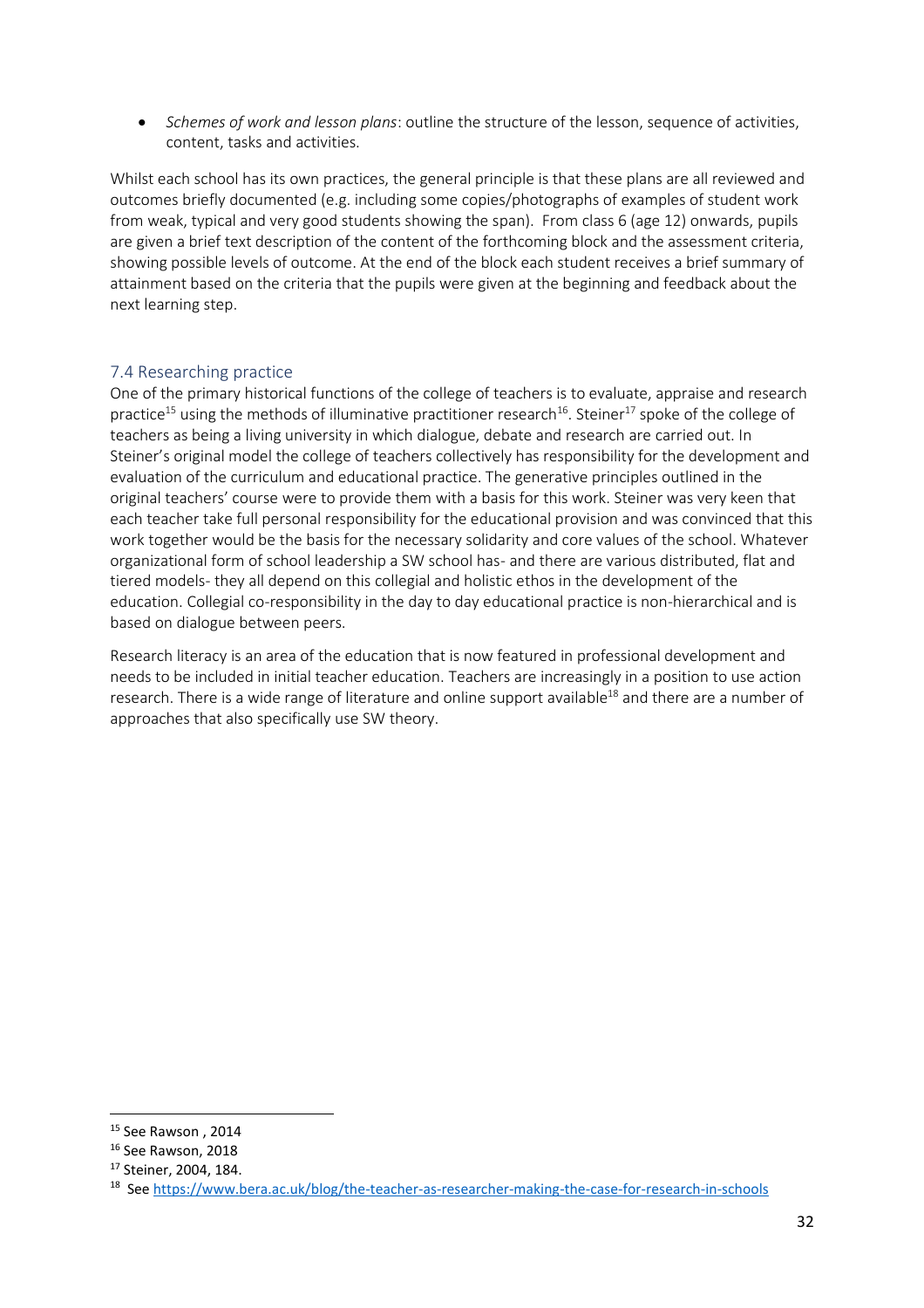# 8.0 Learning-centred assessment

Waldorf education recognises that learning-centred assessment is a vital support for learning and development that enables quality development and high levels of teaching effectiveness (Ciborski and Ireland, 2015, Rawson, 2015). The phrase learning-centred assessment interprets learning as defined in the section on learning above, and takes the whole human being into account. It is not just about measuring the delivery of cognitive, disciplinary knowledge and subject-based skills, but has to do with making judgements about pupils' learning processes and overall development and appreciating their development as persons, their achievements and interests. It is also about recognising emergent qualities in the person. In this sense the SW approach to assessment is relational because it sets out to value and appreciate what people do, and as much as possible, it is a dialogic process focused on wellbeing based on trusting relationships whilst seeking to avoid hierarchical relationships. A healthy culture of assessment is one in which each person- student, teacher, administrator is enabled to extend their potential and literally do their best. The core aim of assessment is to enhance learning, including interest and motivation in learning as a lifelong disposition, and development not just of individuals but of the school as community and in a wider sense by contributing to the well-being of society.

### 8.1 Assessing skills, knowledge and dispositions

Assessing the learning of dispositions, skills and knowledge require somewhat different perspectives. We can start by judging the degree of autonomy in learning.

Learning skills benefits from being scaffolded by teachers or competent others offering support and help. It is helpful to recognise different stages in learning skills, such as only being able to do something only with help, with a lot of help, with occasional guidance and quite autonomously. Skills can be performed on a spectrum from dependent on scaffolding to autonomous performance. Skills can thus be assessed in terms of whether they can be performed with help or without help along a spectrum or continuum from:

The learner can do this:

| only with help | with much help | with some help | without help |
|----------------|----------------|----------------|--------------|
|                |                |                |              |
| dependent      | capable        |                | autonomous   |

*Figure 10: The learning continuum from dependent to autonomous*

The level of skill can be assessed along a continuum, showing the direction of movement in the growth of independent skill.

#### Assessing knowledge progression

Having subject-based knowledge is important but it is more important to know the meaning of subject knowledge in the wider academic, social and ecological context, and this has both a global and a local perspective of where we are now. The two key question are always; what does this mean for humanity and the world as a whole, and what does this mean to me personally (with perhaps, what does this mean for us locally? as a middle position). As Gill and Gergen (2020, 41) put it, from a relational perspective: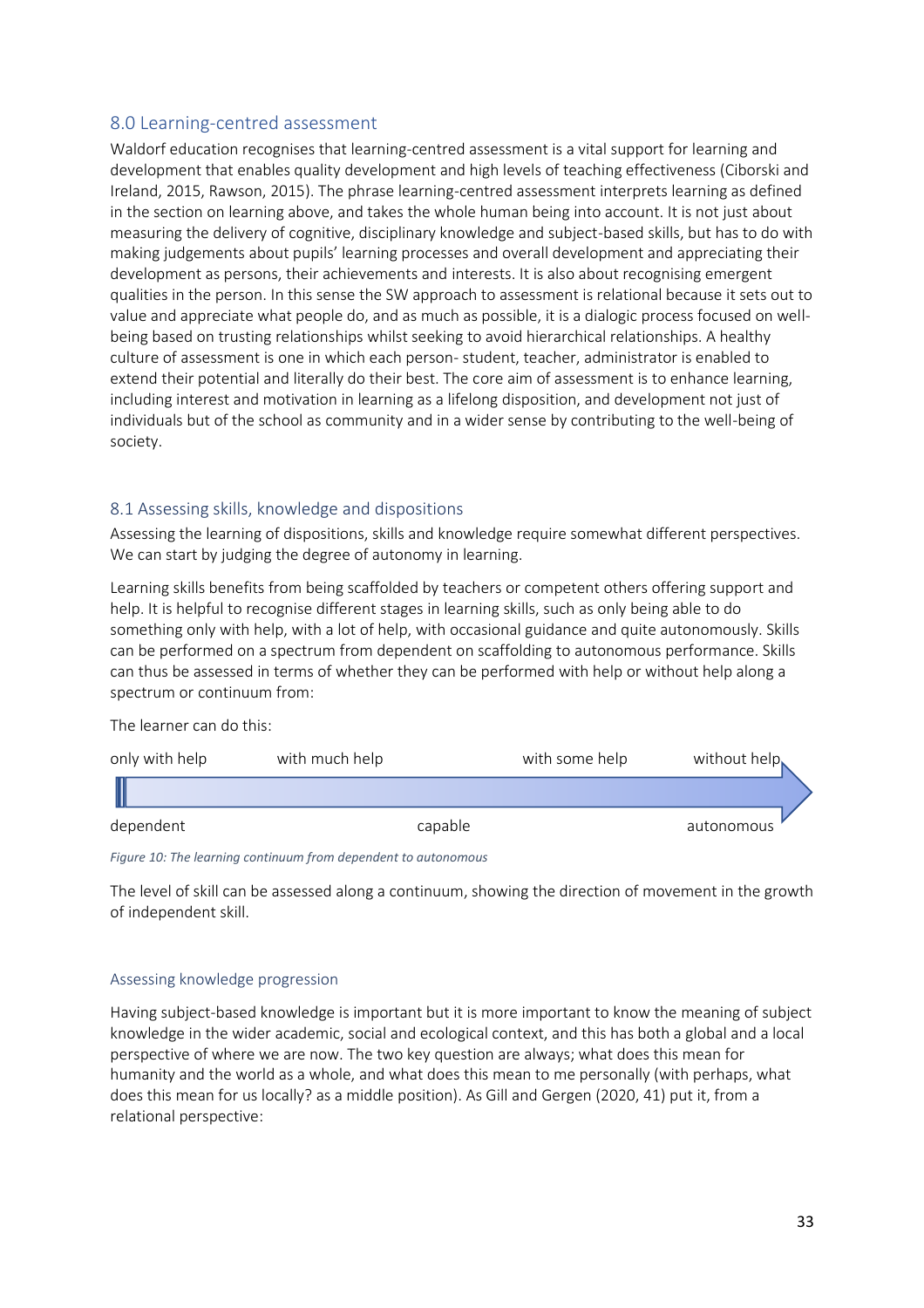knowing that something is the case is far less important than knowing how to participate generatively in ongoing relational processes from which something becomes meaningful and significant. What one takes to be useful knowledge will change over time and circumstance. In fact, students tend to remember little of the content they have acquired in the first 12 years of schooling. But the challenge of relating to others, the communities, and the wider world in a possibly enriching way will remain for a lifetime. This is so not only in the demands for continued learning, but also for human well-being more generally.

Therefore, it is important to emphasise contextualised knowledge and the meaning we give to it. We can show the student's knowledge progression along this continuum and assess her ability to recall and use knowledge in context. The continuum starts with unconnected knowledge (what, when) and progresses thorough knowing things in context, moving towards meaningful knowing in different contexts/or multi-perspective knowing. The aim of knowing is understanding, which implies knowing in context as well as knowing from different perspectives. Understanding is, of course, unconstrained. We can go on deepening and broadening our understanding throughout life. In a school context we can aim to arrive at understanding, which will inevitably be relative and relational. Understanding is a key stage that can be reached but is itself the starting point for unconstrained further learning. Here this process is phrased as self-assessment, but it can of course be assessed by a teacher, if she can gather appropriate evidence, ideally in context ('naturally occurring evidence', Hipkins, 2012).



*Fig 11: Assessing knowledge progression* 

#### Assessing knowledgeable action with purpose (skills)

We have defined skills as knowledgeable action with purpose because applying any skill requires knowledge (e.g. of tools, materials, techniques, context etc.) and a reason or meaningful purpose for applying them (i.e. other than the purpose of merely demonstrating the skill, as in conventional testing). We can therefore assess learners' capacity to apply knowledge to solving problems or being productive in other ways by judging performance on a continuum between being unable to act skillfully and being expert



*Fig. 12: Assessing knowledgeable action* 

#### Assessing dispositions

Similarly we can assess dispositions to learn. Learning dispositions include being a resilient learner, being enthusiastic, engaged and motivated, being persistent and not giving up when faced with difficulties, seeing the positive in every situation, and so on. These can all be observed and monitored. In the example given below, the assessment is expressed as self-assessment, but can of course be assessed by a teacher.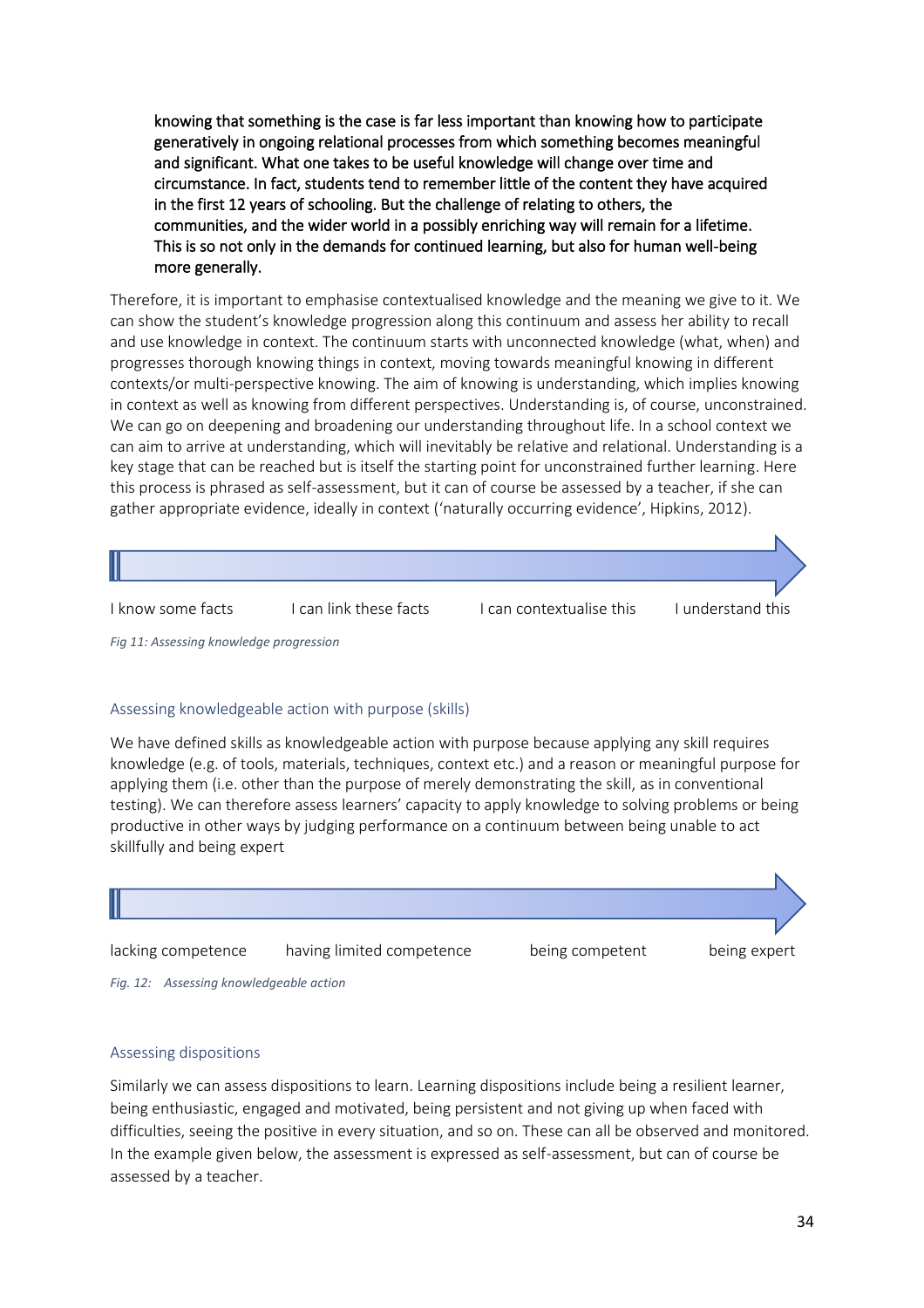I am not yet disposed I learn reluctantly I learn willingly I learn autonomously

*Fig. 13 Assessing dispositions*

# 8.2 Formative methods

Knowing how pupils are learning, what difficulties they may have, and what they can do well enables teachers to offer the right kind of support at the right time and provides the teacher essential information about the effects of her teaching. Therefore, formative modes of assessment are used to accompany learning processes and give individual pupils ongoing and concrete feedback. It is important that pupils understand in age-sensitive and language appropriate ways, what the learning aims are, how to achieve them, how they are currently doing and what criteria will be applied to assess a particular assignment or a whole learning block. This may be implicit (i.e. reinforced by teacher behavior and classroom practice) or explicit (i.e. cognitive or through the use of a rubric).

SW works with the understanding that young children assume that what their teachers teach is important. Teachers also prepare their lessons in such a way that they understand what is important. Helping children understand what is important is pedagogy and takes many forms, including the richness of the child's classroom experiences, the nature of the presentation, summarising key points, reviewing and recalling - each retrieval reinforces and enriches knowing. Older pupils can be provided with criteria in writing so they can refer to it, but the above applies to teaching at all levels. This is done according to individual school practices, but with the understanding that simply informing pupils cognitively (e.g. text on the blackboard, or verbally stating) what the criteria for success are does not necessarily lead to them grasping what is important, and that the development of intrinsic motivation is more important than merely learning for the test ("learn this because this is what you will be tested on").

# 8.3 Ipsative methods

Ipsative methods are used in one-to-one pedagogical conversations, both informal and formal, in which the learner is helped to recognise her own progress measured against her own previous achievements and levels of participation. Thus the pupil has the feeling that she is not competing with others or external standards but is trying to do better, or maintaining her own standards. Children and young people undergo all manner of developmental crises prompted from outside or through changes in themselves and this often impacts on school learning. They need to be helped to see what these causes and symptoms are, recognise the effect they are having on them, rather than having the feeling "I am too stupid" or "it's the teacher's fault that I don't get it". Then they can find ways of moving on with the help of the teachers. Waldorf schools practice individual case studies (sometimes referred to as child studies) in which a group of teachers who teach a particular pupil meet, share their experiences of the pupil, look at her work across all subjects and activities, discuss her situation in school, take into account her overall development throughout childhood (as much as is known). The parents are involved and can contribute their perspective and when the pupils are old enough, they too can contribute their own views in age-sensitive ways (though they usually don't participate in the case study itself). The teachers try to form a picture of the pupil's learning and developmental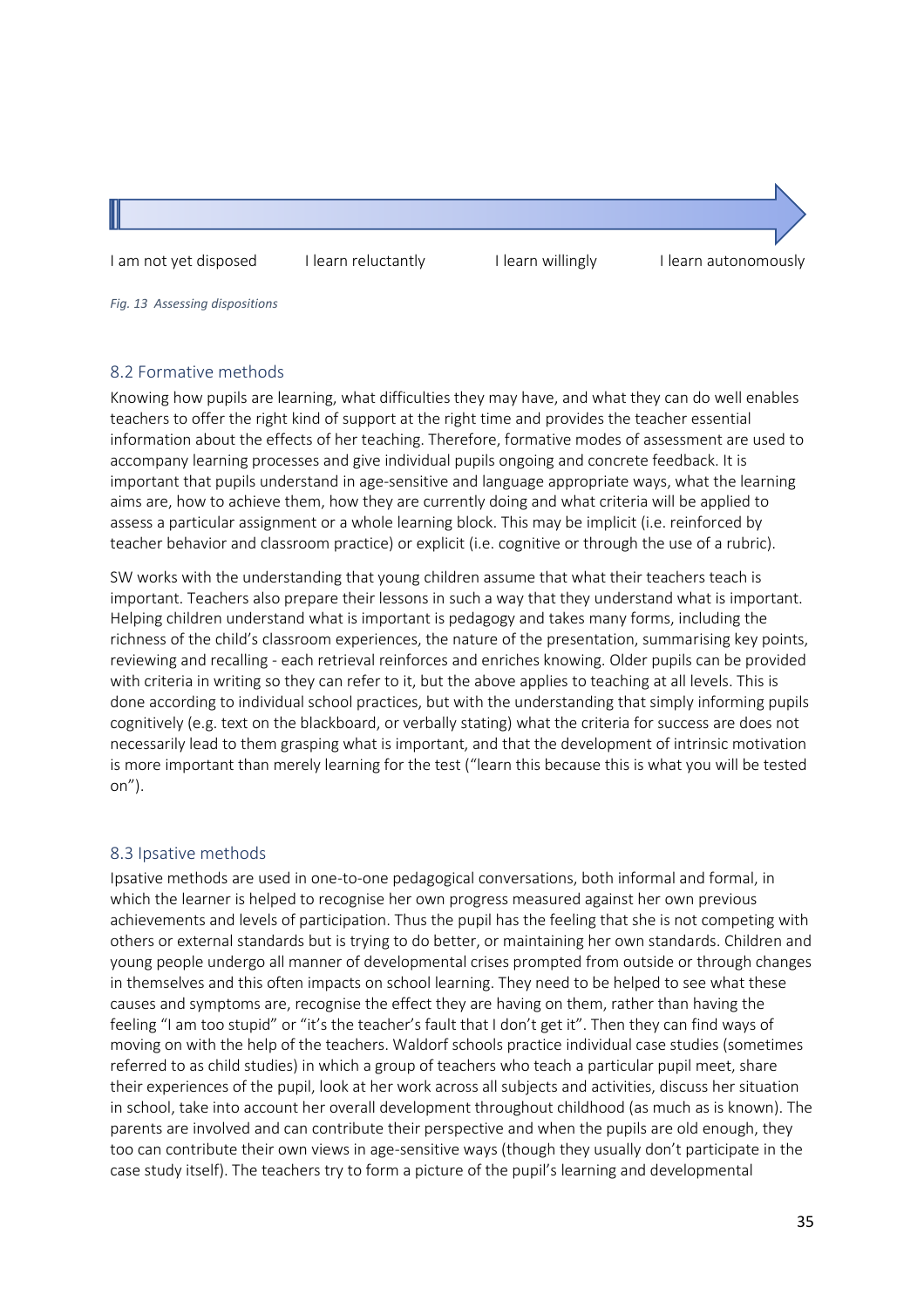pathway, how it has been and what is now in the current situation and try to sense the nature and character of the emergent person and her biographical intentions. The purpose of such case studies is to grasp the 'meaning' or signature of the pupil's biographic trajectory through her life course so the teachers can understand her situation better. Of course the process also leads to possible support and interventions. It is also a significant pedagogical learning process for the teachers involved.

# 8.4 Summative methods

Summative methods are used at the end of learning blocks and year-end assessments to show performance of groups or individuals over time and for purposes of quality assurance.

The emphasis is on assessment being useful for pupils and teachers, which means that it has to be uncomplicated, unbureaucratic, intermeshed with practice and effective and not a burden for all concerned<sup>19</sup>. Meaningful learning outcomes are best established in authentic learning situations through performance of the skills being assessed using methods such as naturally occurring evidence (Hipkins, 2012), rather than in isolated, de-contextualised tests. Many tasks in reality involve teamwork and therefore group assessments are appropriate.

Modes of assessment include observation and monitoring of performance or activities, projects, group work using checklists with criteria (including naturally occurring evidence), both verbal and written feedback on main lesson books and other work, presentations, portfolios (in which pupils select the work they want assessed), end of block written tests, oral exams (often in small groups), and selfevaluation. Monitoring includes noting when students have completed a piece of work, when feedback was given, the need for follow-ups, the degree of originality (e.g. on a spectrum from copied to entirely self-produced), what is a draft, improved version, final version etc. The emphasis is on giving feedback that is kind, helpful and specific (Berger, 2003). Internal moderation of typical examples of children work and teachers' assessments of this (e.g. two poor pieces, two competent pieces and two examples of very good work) by other teachers can raise awareness and standards. Occasional external moderation of assessments by colleagues from other schools can help define and maintain quality through comparison.

# 8.5 Assessment values

Assessment and evaluation are expressions of the values we hold and enable us to identify what we value and make judgements about. This means formulating what we value, finding appropriate indicators for this, observing closely and interpreting intelligently and insightfully. Judgements about quality are always related to purpose: why we are teaching what we teach? and that reflects the functions of education that we hold as an educational philosophy. Each school has to find the right balance, so that the domains of socialisation (being), qualification (skills and knowledge) and becoming a subject (dispositions, motivation, interests) are respected and do not crowd each other out. Therefore, Waldorf schools formulate their own values as well as recognising external evaluation criteria.

Typical values that manifest in learning situations and can be assessed include:

- 1. constructive participation in the social practices of the learning community and allowing and enabling others to participate,
- 2. ability to work with others,
- 3. listening when others (and not just teachers) speak,
- 4. being able to articulate one's thoughts, feelings and intentions in ways that others can understand,

<sup>19</sup> <https://www.gov.uk/guidance/school-workload-reduction-toolkit>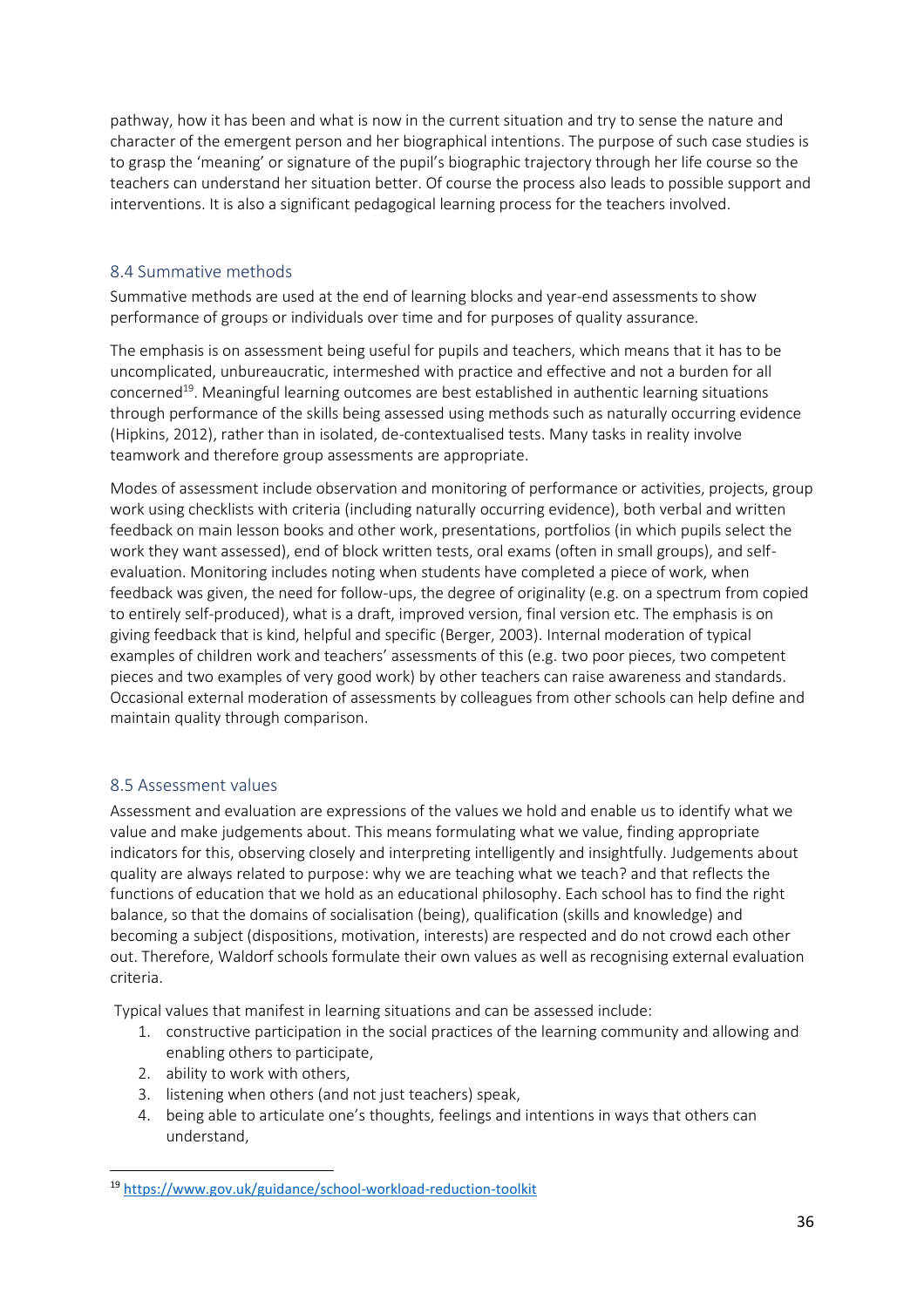- 5. understanding of the topics being taught as expressed in words, text and images,
- 6. application of relevant subject-related skills,
- 7. ability to learn from mistakes and improve their work,
- 8. ability to work independently and with others in projects,
- 9. self-assessment and setting own goals,
- 10. aesthetic presentation of work,
- 11. motivation as manifest in behaviour.

In forms of formal assessment these can be grouped into fewer items.

### 8.6 Self-assessment

Pupils are encouraged to assess their own activities in age-sensitive ways. Younger children are invited to express their feelings and thoughts about their activities. Older pupils can participate in formulating appropriate criteria (what makes a good presentation?) and self-assessment. Students in the upper school can apply the same criteria used by the teachers.

### 8.7 Pupil progress meetings and class conferences

Pupil progress meetings are held once a term between the class teacher and a senior colleague. In schools where this process is established, subject teachers also have regular meetings. Prior to the meeting, snapshot data (generated through the teachers' professional understanding and judgements about children's learning and dispositions) is entered into a tracking system and analysed. The aim of the meeting is to use the data in a dialogue which identifies children's needs for more or different support, and to ensure that the teacher has what she needs to meet these needs. Guidelines are provided by SWSF. Related to pupil progress meetings, and sometimes incorporated into them, are class conferences, in which all the teachers who teach in a particular class meet to discuss the class as individuals and as a whole.

### 8.8 Individual annual reports

Each year the teachers write a brief summary of what was taught in the year and an appreciative evaluation of each child's performance, participation and progress in text form, characterising the child's strengths and areas for further development. Typical items referred to include participation in classroom practices, progress across the subjects, particular achievements, social behavior and personal development. The report is both summative, in that it summarises the pupil's attainments in relation to normative expectations and ipsative, in that it addresses the individual in relation to her overall development in comparison to the previous year. Comparing annual reports should give a picture of the overall development of the person. It also offers practical advice for the coming year, perhaps in one area that the pupil herself can tackle.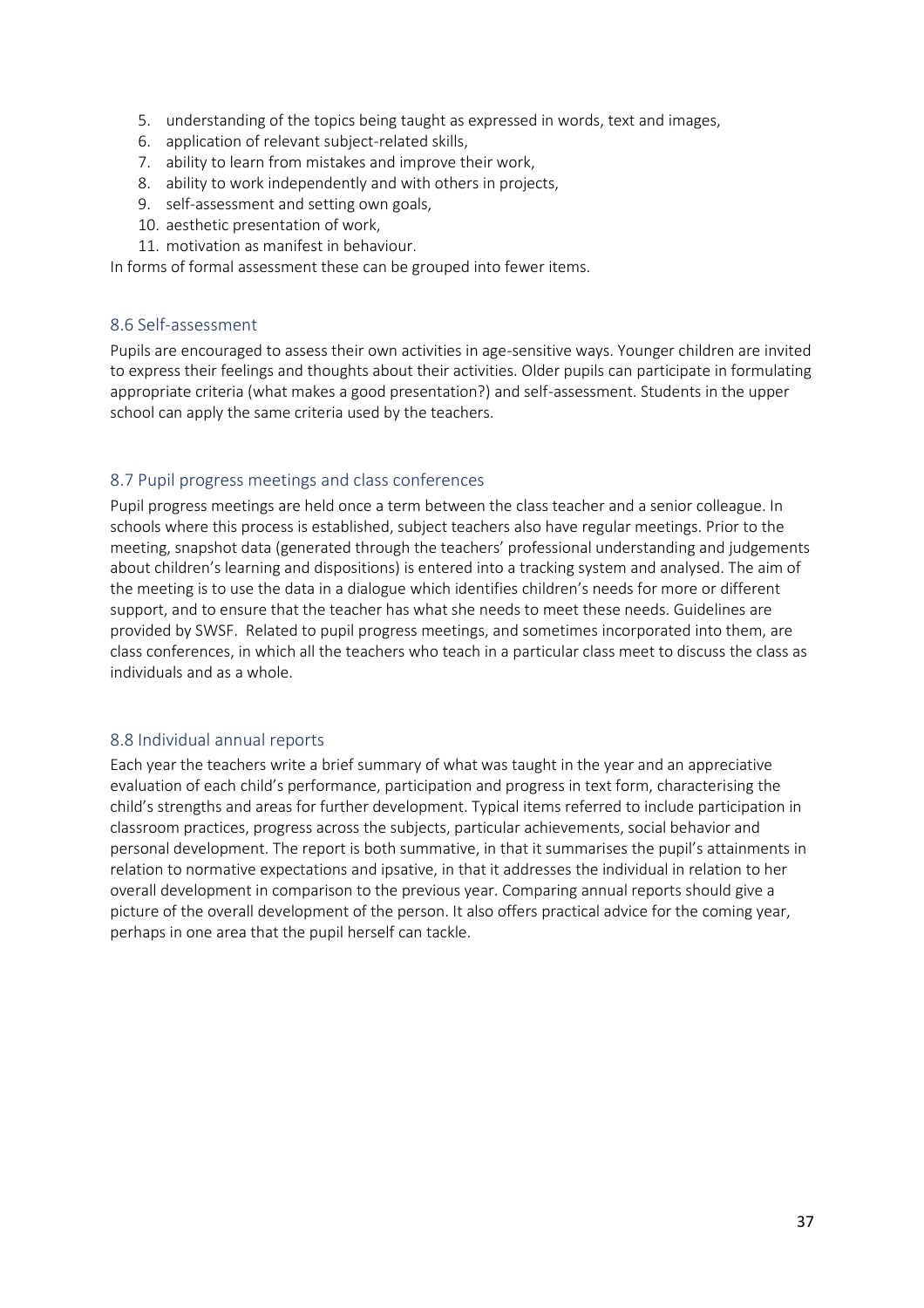# Conclusion/Summary

Curriculum blends educational generative principles with learning requirements, documents traditions of best practice and offers orientation for generating and assessing practice. It is not an algorithm to determine specific procedures and outcomes. It is an artefact and servant, not a master. Because education is a living process it is always historically, culturally and socially situated and its primary function is to enable the educative process of leading children to salient and important experiences and encouraging them to partake. It supports their individual process of self-formation by providing learning opportunities, experiences, content and opportunities to learn skills. From the perspective of SW, it is certainly not a fixed quantity of reproducible, measurable information that can be tested; rather it is a way of making children knowledgeable and capable of using this knowledge meaningfully to generate new knowledge and meanings and to work towards social good in the world.

This document is only the beginning of a process, though its production was in itself a long journey. It is a start so that teachers and school leaders can continue the development of their curriculum work in ways that will make it more accountable, more professional and, we hope, more attuned to the needs of children and students in Waldorf schools. The next stage is to develop detailed guidelines for teachers and to start publishing an overview of themes and skills frameworks for the purposes of tracking learning at student level in ways that help with lesson planning.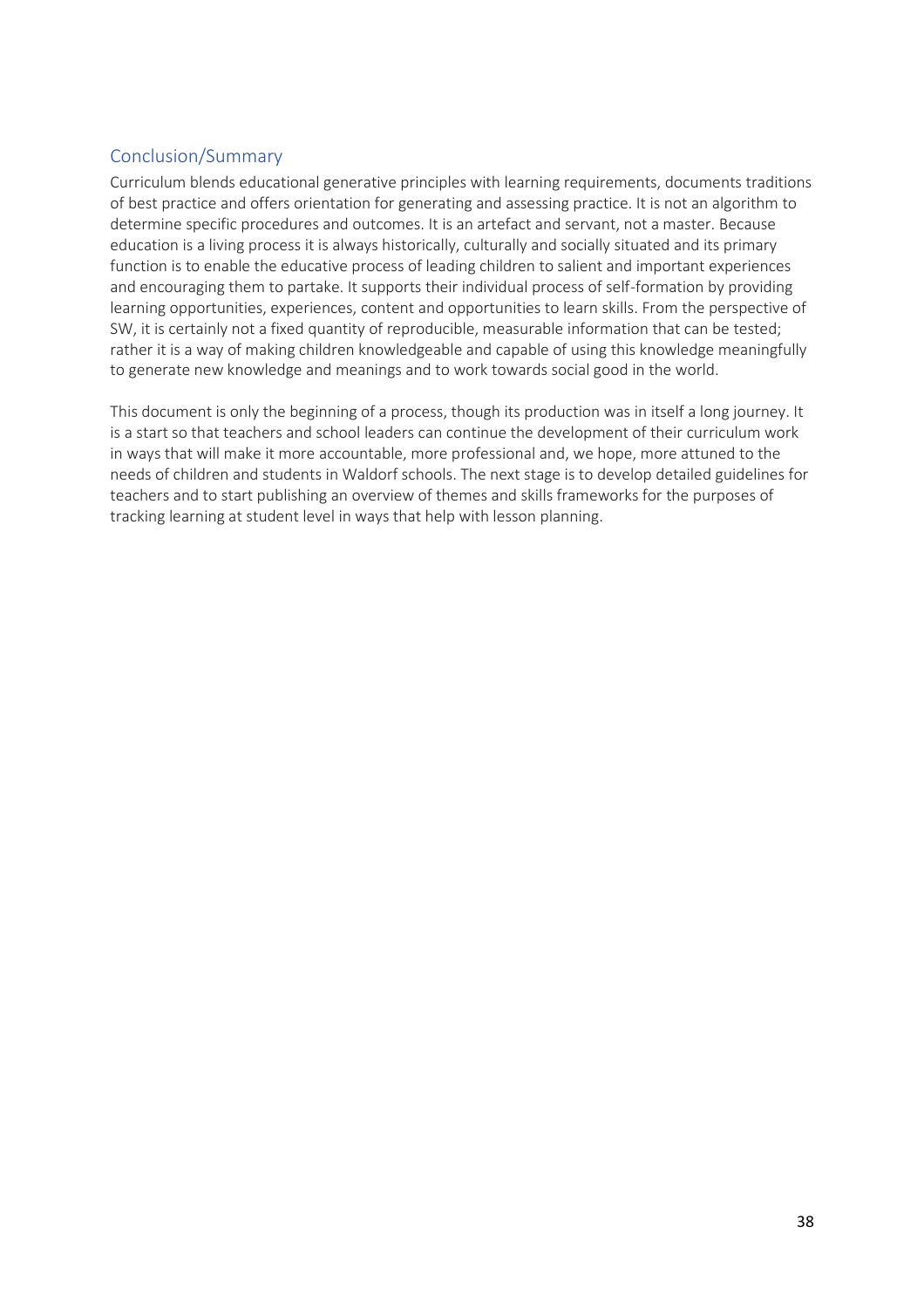### References

- Antonovsky, A. (1996). The salutogenic model as a theory to guide health promotion. *Health Promotion International, 11*(1), 11-18.
- Antonovsky, A. (1997). *Salutogenese: Zur Entmystifizierung der Gesundheit*. Tübingen: Deutsche Gesellschaft für Verhaltenstherapie.
- Berger, R (2003) *An Ethic of Excellence: Building a culture of craftsmanship with students*. Portsmouth, NH. Heinemann.
- Biesta, G. J. J. (2013). *The beautiful risk of education*. Boulder, CO.: Paradigm Publishers.
- Biesta , G. J. J. (2019). What is the Educational Task? Arousing desire for wanting to exist in the world in a grown-up way. *Pedagogia y Saberes, 50*, 51-61.
- Biesta , G. J. J., Priestley, M., & Robinson, S. (2015). The role of beliefs in teacher agency. *Teachers and Teaching: theory and practice, 21*(6), 624-640. doi[:https://doi.org/10.1080/13540602.2015.1044325](https://doi.org/10.1080/13540602.2015.1044325)
- Biesta , G. J. J., Priestley, M., & Robinson, S. (2017). Talking about education: exploring the significance of teachers' talk for teacher agency. *Journal of Curriculum Studies, 49*(1), 38-54. doi[:https://doi.org/10.1080/00220272.2016.1205143](https://doi.org/10.1080/00220272.2016.1205143)
- Boland , N. (2015). The globalisation of Steiner education: Some considerations. *Research in Steiner Education, 6*(Special issue December 2015), 192-202.
- Boland , N. (2017). Travels in education: Towards Waldorf 2.0. *Educational Journal of Living Theories, 10*(2), 51-81.
- Boland, N. (2017). Waldorf: An education of its time. *Pacific Journal, 51*(1), 26-30.
- Boland , N., & Rawson, M. (in press). Emergent curriculum based on ideal-types: The example of Steiner/Waldorf education.
- Claxton , G. (2007). Expanding young people's capacity to learn. *British Journal of Educational Studies, 55*(2), 115-143.
- Claxton, G. (2009). Cultivating positive learning dispositions In H. Daniels, H. Lauder , & J. Porter (Eds.), *Educational Theories, Cultures and Learning* (pp. 177-187). Abingdon: Routledge.
- Claxton , G., & Carr, D. (2004). A framework for teaching learning: the dynamics of disposition. *Early Years, 24*, 87-97.
- Claxton, G, Chambers, M, Powell, G., Lucas, B. (2011) The Learning Powered School. Bristol: TLO. Ciborski , S., & Ireland , H.-A. (2015). *Assessment for Learning in Waldorf Classrooms: How Waldorf teachers measure student progress towards lifelong learning*. Bethesda, Palo Alto, CA.: Academica Press.
- Dewey, J. (1938) Experience and Education. New York. Touchstone.
- Eun, B. (2010). From learning to development: a sociocultural approach to instruction. *Cambridge Journal of Education, 40*(4), 401-418.
- Fonseca-Chacana, J. (2019). Making teacher dispositions explicit: A participatory approach. *Teaching and Teacher Learning, 77*, 266-276. doi[:https://doi.org/10.1016/j.tate.2018.10.018](https://doi.org/10.1016/j.tate.2018.10.018)
- Gardiner, H. (2018). Multiple approaches to understanding. In K. Illeris (Ed.), *Contemporary Theories of Learning. Leraning theorists …in their own words*. London and New York: Routledge.
- Hattie, J.A.C. (2012) Visible Leraning for Teachers. Maximizing impact on learning. London and New York. Routledge.
- Hattie, J. A. C., & Clarke, S. (2019). *Visible Learning: Feedback*. Abingdon: Routledge.
- Hattie, J. A. C., & Donoghue, G. M. (2018). A model of learning:optimizing the effectiveness of learning. In K. Illeris (Ed.), *Contemporary Theories of Learning. Learning theorists …in their own words* (2 edition ed., pp. 97-113). London & New York: Routledge.
- Hipkins , R. (2012). Assessment of naturally ocurring evidence of literacy. *Assessment Matters, 4*, 95- 109.
- Hipkins, R., Bolstad , R., Boyd, S., & McDowall , S. (2014). *Key Competencies for the Future*. Wellington: New Zealand Council for Educational Research.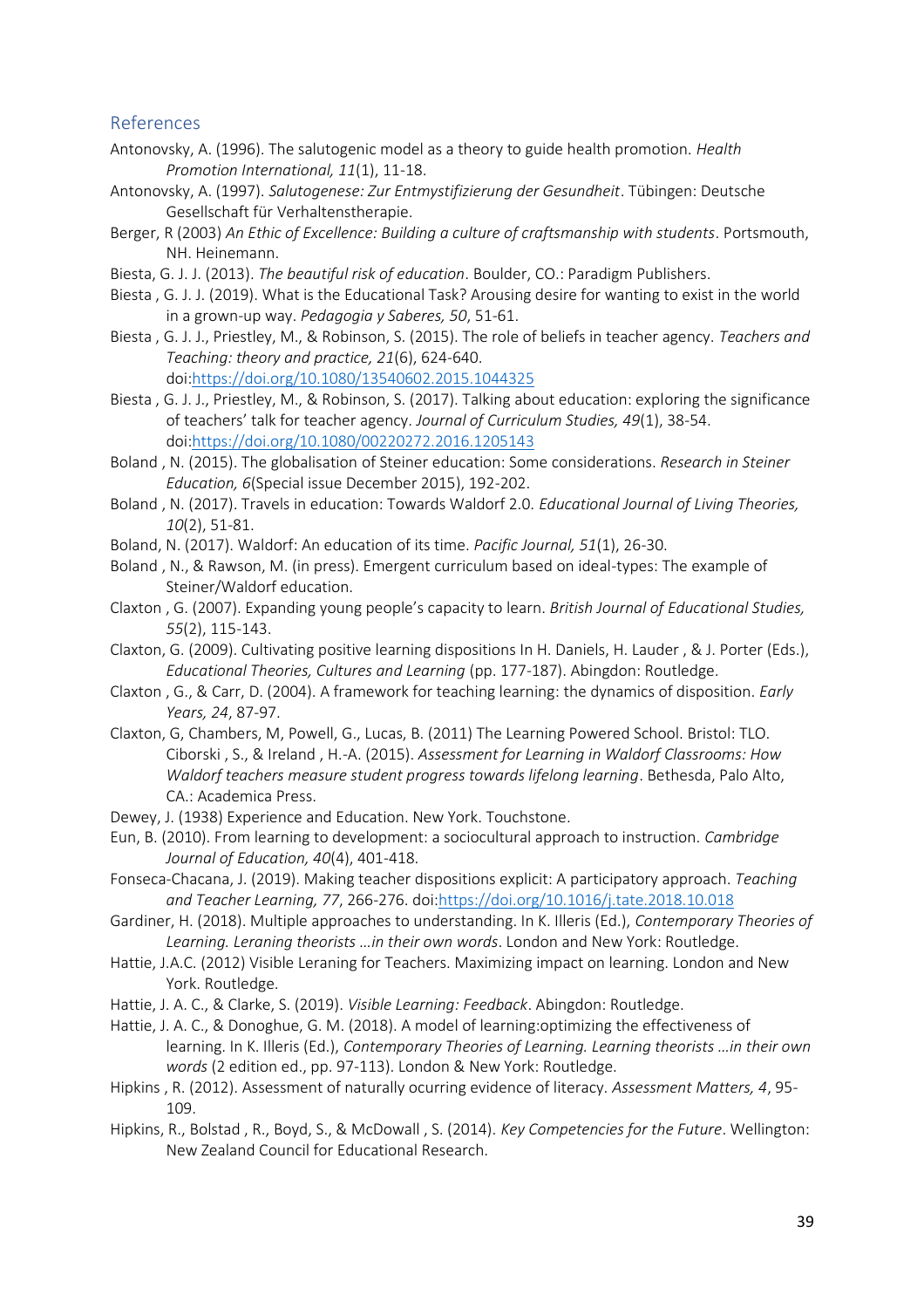- Hodkinson , P., Biesta , G. J. J., & James , D. (2008). Understanding Learning Culturally; Overcoming the dualism between social and individual views of learning. *Vocations and Learning, 1*(March 2008), 27-47.
- Illeris, K. (2014). *Transformative Learning and Identity*. London and New York: Routledge.
- Illeris, K. (2018). *Contemporary Theories of Learning: Learning theorists ...in their own words* (2nd. Edition ed.). London and New York: Routledge.
- Ingold, T. (2000). *The Perception of the Environment: Essays in livelihood, dwelling and skill*. London and New York: Routledge.
- Jarvis , P. (2018). Learning to be a person in society: learning to be me. In K.Illeris (Ed.), *Contemporary Theories of Learning: Learning theorists...in their own voice* (pp. 15-28). London and New York: Routledge.
- Kelly, P. (2006). What is teacher learning? A socio-cultural perspective. *Oxford Review of Education, 32*(4), 505-519.
- Langley, J., & Militzer-Kopperl, J. (2018). *The Roadmap to Literacy*. Maitland, Fl.: MillCity Press.
- Largo, R. (2019). *The Right Life. Human individuality and its role in development, health and happiness*. New York London: Allen Lane.
- Lave, J and Wenger, E. (1991)Situated Learning. Legitimate peripherla learning. Cambridge: Cambridge University Press.
- Militzer-Kopperl, J. (2020). *Continuing The Journey to Literacy*. California: Renewal of Literacy [www.renewalofliteracy.com.](file:///C:/Users/kath/Downloads/www.renewalofliteracy.com)
- Mittelmark, M. B., & Bauer, G. F. (2017). Meanings of Salutogenesis. In M. B. e. a. Mittelmark (Ed.), *The Handbook of Salutogenesis* (pp. 7-13): Springer.
- Nussbaum, M. (2011). *Creating Capabilities: The human development approach*. Cambridge, MA.: The Belknap Press of Harvard University Press.
- O'Toole, L. (2016). Cultivating Capacities: A description of the Learning for Well-Being approach to core practices. In M. Matthes, L. Pulkkinen, B. Heys, C. Couder, & L. M. Pinto (Eds.), *Improving the Quality of Childhood in Europe* (Vol. Vol 6., pp. 14-29).
- Paris, S. G. (2005). Reinterpreting the development of reading skills. *Reading Research Quarterly, 40(2), 184–202*
- Rawson, M. (2014). Practices of teacher learning in Waldorf schools: some recommendations based on qualitative inquiry. *Other Education: The Journal of Educational Alternatives, 3*(2), 45-68.
- Rawson, M. (2015). Assessment: A Waldorf perspective. *Research Bulletin for Waldorf Education, XX*(2), 30-42.
- Rawson, M. (2018). The case for illuminative practitioner research in Steiner Education. *Research on Steiner Education, 8*(2), 15-32.
- Rawson, M. (2019a). A complementary theory of learning in Waldorf pedagogical practice. *Research on Steiner Education, 9*(2), 1-23.
- Rawson, M. (2019b). International Waldorf 100 Curriculum Project:Some guidelines for choosing story material. *Pacifica Journal, 56*(2), 10-18.
- Rawson, M. (2020a) Waldorf Curriculum: a brief history and some questions about the future. Blog. www.learningcommunitypartners.eu
- Rawson, M. (2020b). De-colonizing your curriculum- some tips for auditing. *Waldorf Resources, 2020*. Retrieved from [http://www.waldorf-resources.org/single](http://www.waldorf-resources.org/single-view?tx_news_pi1%5Baction%5D=detail&tx_news_pi1%5Bcontroller%5D=News&tx_news_pi1%5Bnews%5D=8582&cHash=2dbc788a2edf780c3204815255941972)[view?tx\\_news\\_pi1%5Baction%5D=detail&tx\\_news\\_pi1%5Bcontroller%5D=News&tx\\_news\\_pi](http://www.waldorf-resources.org/single-view?tx_news_pi1%5Baction%5D=detail&tx_news_pi1%5Bcontroller%5D=News&tx_news_pi1%5Bnews%5D=8582&cHash=2dbc788a2edf780c3204815255941972) [1%5Bnews%5D=8582&cHash=2dbc788a2edf780c3204815255941972](http://www.waldorf-resources.org/single-view?tx_news_pi1%5Baction%5D=detail&tx_news_pi1%5Bcontroller%5D=News&tx_news_pi1%5Bnews%5D=8582&cHash=2dbc788a2edf780c3204815255941972)
- Rawson, M. (2020c). *Waldorf Education Today: a critical introduction*. Abingdon: Routledge.
- Rawson, M., & Avison, K. (2013). *Towards Creative Teaching. Notes to an evolving curriculum for Steiner Waldorf class teachers*. Edinburgh: Floris Books.
- Rawson, M., & Richter, T. (2000). *The Edcational Tasks and Content of the Steiner Waldorf Curriculum*. Forest Row, UK: Steiner Schools Fellowship Publications
- Rawson, M., Richter, T., & Avison , K. (2014). *The Tasks and Content of the Steiner-Waldorf Curriculum* (2nd Edition ed.). Edinburgh: Floris Books.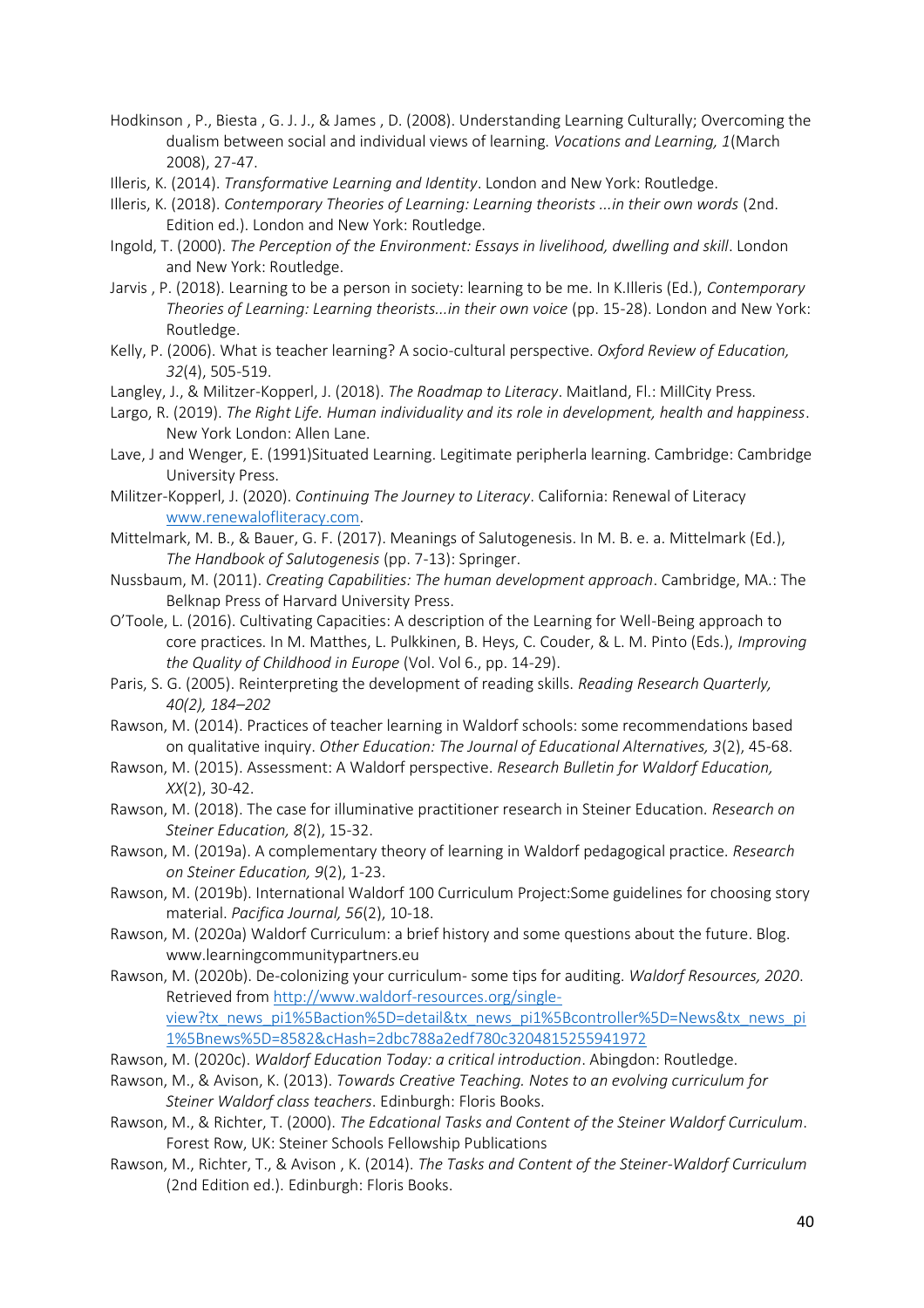- Richter , T. (Ed.) (2019). *Pädagogische Auftrag und Unterrichtsziele- vom Lehrplan der Waldorfschule* (3rd. edition ed.). Stuttgart: Verlag Freies Geistesleben.
- Rosa, H. (2019) Resonance. A sociology of our relationship to the world. Cambridge. Polity.
- Steiner , R. (1985 (1919)). The Threefold Social Order and Educational Freedom (E. Bowen-Wedgewood & R. Mariott, Trans.) *The Renewal of the Social Organism* (pp. 70-76). Spring Valley, NY: Anthroposophic Press.
- Steiner Education Australia. (2017). The Australian Steiner Curriculum Framework. Retrieved from <https://www.steinereducation.edu.au/curriculum/steiner-curriculum/>
- Steiner, R. (1996). *The Foundations of Human Experience*. Hudson, NY.: Anthroposophic Press.
- Steiner , R. (1997). *Discussion With Teachers. 15 discussion with teachers of the Stuttgart Waldorf School August 21-September 6, 1919. Three lectures on the Curriculum, September 6, 1919* (C. E. Creeger, Trans. Vol. 295 Bibliographic Survey). Great Barrington, NY.: Anthroposophic Press.
- Steiner , R. (2000). *Practical Advice to Teachers* (J. Collis, Trans. Vol. 294 Bibliographical Survey). Great Barrington, NY.: Anthroposophic Press.
- Steiner, R. (2004). A Modern Art of Education (lectures presented in Ilkley, Yorkshire August 5-17, 1923) (J. Darrell, Trans.). Great Barrington: Anthroposophic Press.
- Steiner , R. (2011). Theosophy: An introduction to the supersensible knowledge of the world and the destination of man (M. Cotterell & A. P. Shepherd Trans. revised 150th anniversary edition ed.). Forest Row: Rudolf Steiner Press.
- Stockmeyer, E. A. (2015/1965). Rudolf Steiner's Curriculum for Steiner-Waldorf Schools. An attempt to summarize his indications (R. Everett, Trans. 5th edition ed.). Edinburgh: Floris Books.
- Tomasello, M. (2018). Becoming Human. A theory of ontogeny. Cambridge, MA: The Belknap Press of Harvard University Press.
- van Manen , M. (2008). Pedagogical Sensitivity and Teachers'Practical Knowing-in-Action. *Peking University Education Review*(1), 2-20.
- von Heydebrand, C. (1966/1972). *Curriculum of the First waldorf School* (E. Hutchins, Trans. E. Hutchins Ed.). Forest Row, UK: Steiner Schools Fellowship Publications.
- Woods , P. A., & Woods , G. J. (2012). Degrees of School Democracy: A holistic framework. *Journal of School Leadership, 22*(4), 707-732.